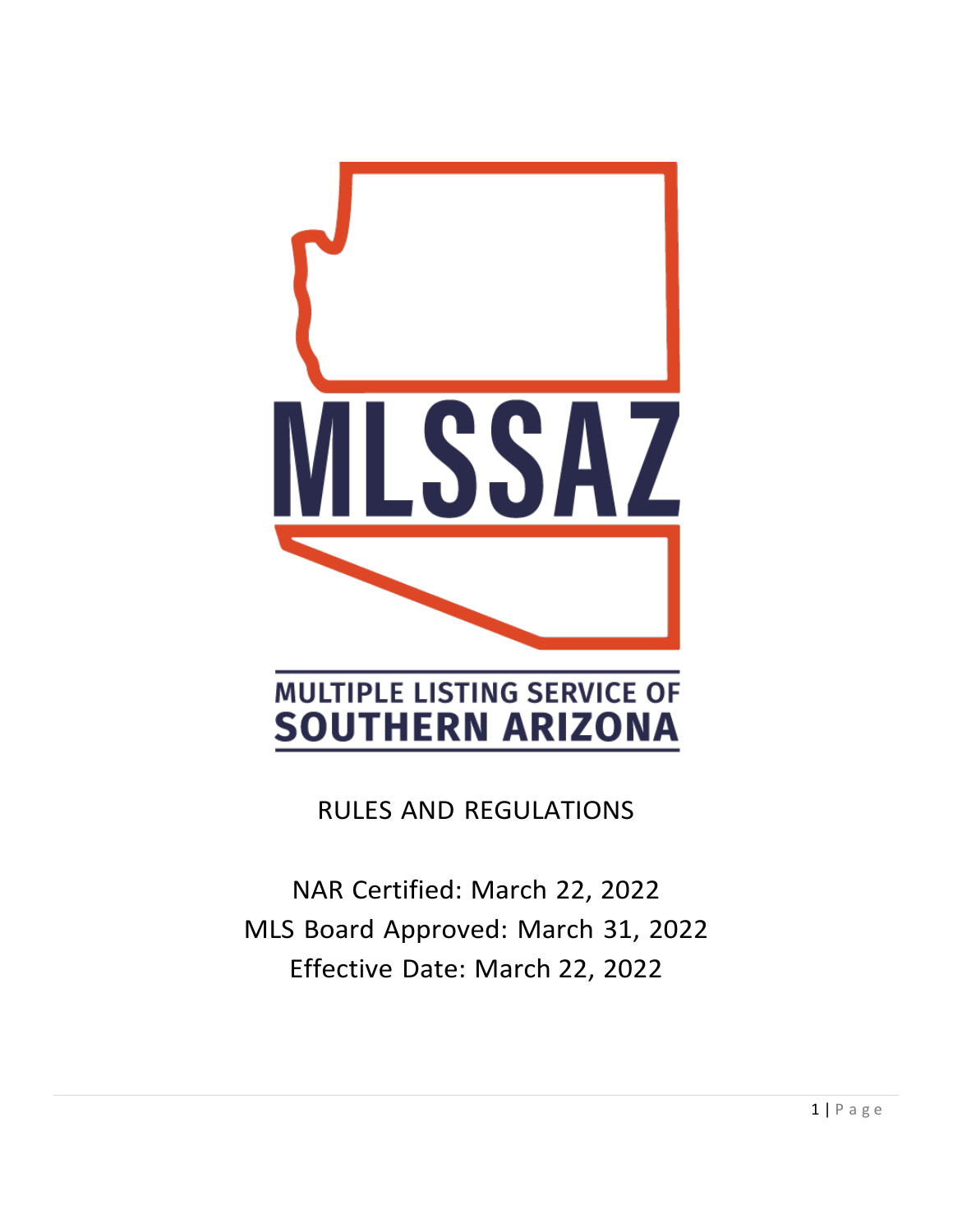# Contents

| Preamble                                                                          | 9  |
|-----------------------------------------------------------------------------------|----|
| <b>Listing Procedures</b>                                                         | 11 |
|                                                                                   |    |
|                                                                                   |    |
|                                                                                   |    |
| Section 1.3 - Listings Subject to Rules and Regulations of the MLS  14            |    |
|                                                                                   |    |
|                                                                                   |    |
|                                                                                   |    |
|                                                                                   |    |
|                                                                                   |    |
|                                                                                   |    |
|                                                                                   |    |
|                                                                                   |    |
|                                                                                   |    |
|                                                                                   |    |
|                                                                                   |    |
|                                                                                   |    |
|                                                                                   |    |
|                                                                                   |    |
|                                                                                   |    |
| Section 1.13 - No Control of Commission Rates or Fees Charged by Participants  17 |    |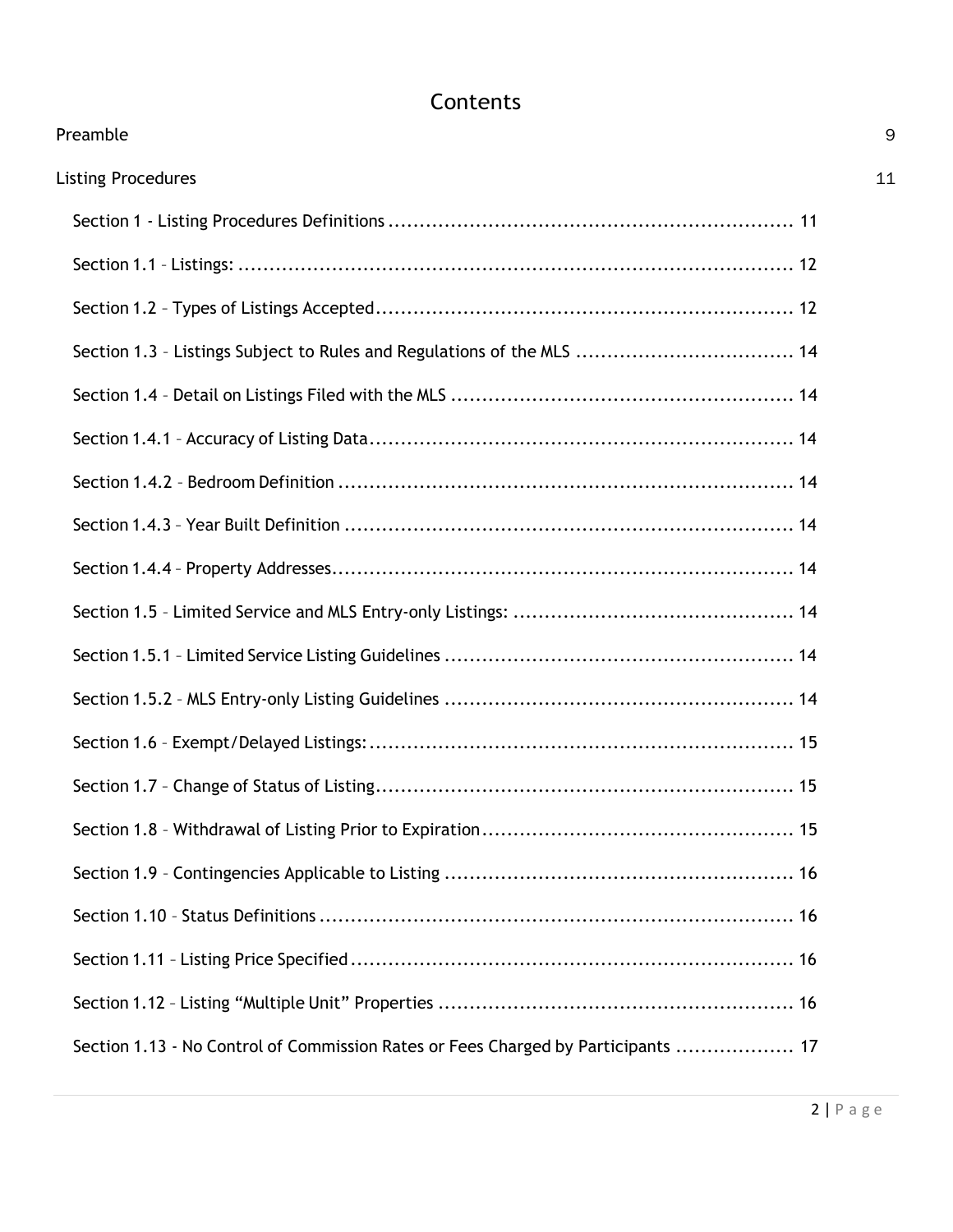| Section 1.26.2 - Listings for Comparable Purposes Entry Guidelines 22 |    |
|-----------------------------------------------------------------------|----|
|                                                                       |    |
|                                                                       |    |
|                                                                       |    |
|                                                                       |    |
| <b>Selling Procedures</b>                                             | 23 |
|                                                                       |    |
|                                                                       |    |
|                                                                       |    |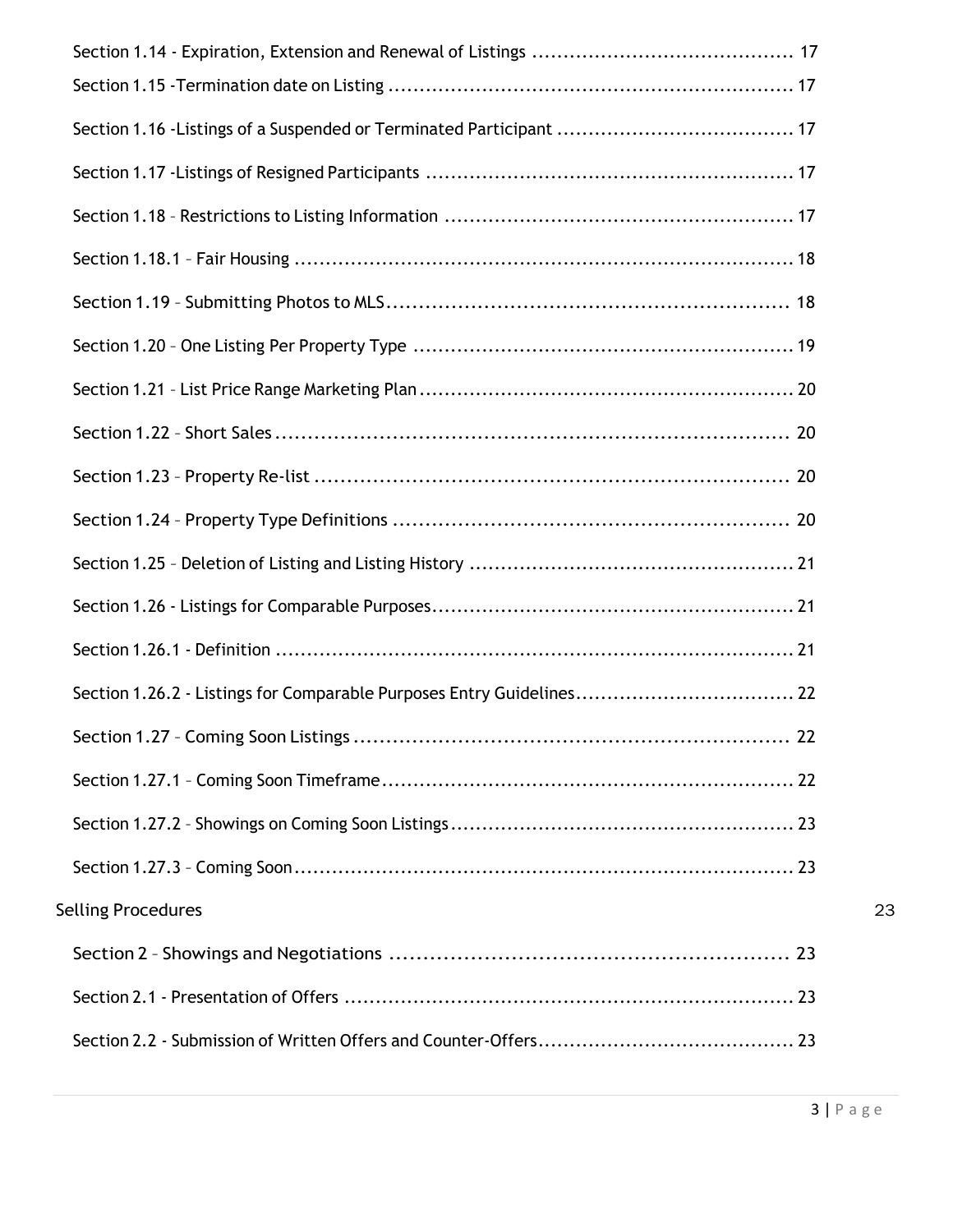| Section 2.4 - Right of Listing Broker in Presentation of Counter-Offer  24                         |    |
|----------------------------------------------------------------------------------------------------|----|
|                                                                                                    |    |
|                                                                                                    |    |
|                                                                                                    |    |
|                                                                                                    |    |
|                                                                                                    |    |
|                                                                                                    |    |
|                                                                                                    |    |
|                                                                                                    |    |
| Section 3.1 - Authorization to Use the Standard Multiple Listing Service Logo 25                   |    |
| Section 3.2 - Special Notes Concerning the Standard Multiple Listing Service Logo and the National |    |
| Section 3.3 - Use of the Standard Multiple Listing Service Logo by Nonmember Participants  26      |    |
| Prohibitions                                                                                       | 27 |
|                                                                                                    |    |
|                                                                                                    |    |
|                                                                                                    |    |
|                                                                                                    |    |
|                                                                                                    |    |
|                                                                                                    |    |
| Section 4.6 - MLS data fields authorized for display may not be changed  28                        |    |
|                                                                                                    |    |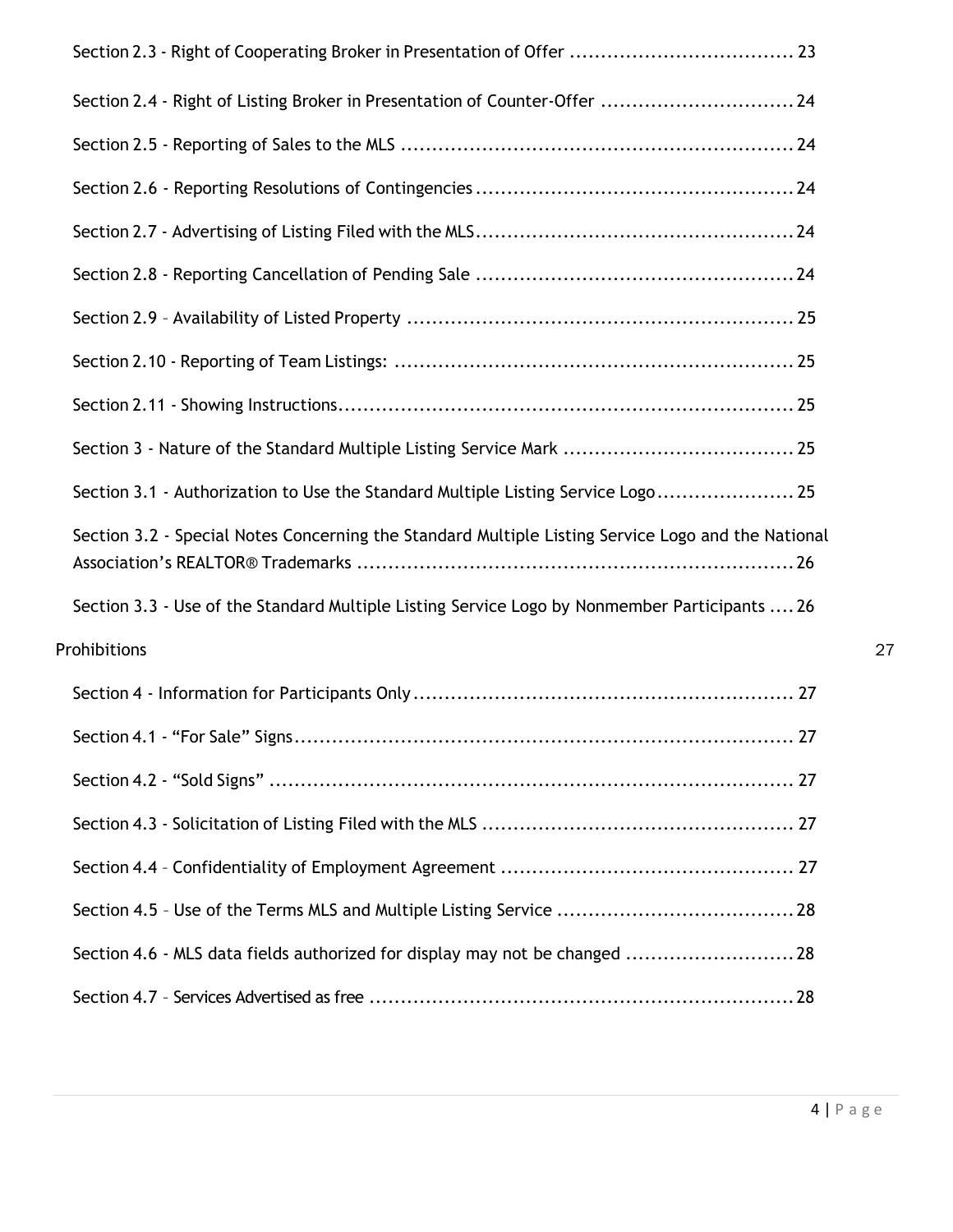| <b>Service Charges</b>                  | 31 |
|-----------------------------------------|----|
|                                         |    |
| <b>Compliance with Rules</b>            | 31 |
|                                         |    |
|                                         |    |
|                                         |    |
|                                         |    |
|                                         |    |
|                                         |    |
| Meetings                                | 33 |
|                                         |    |
|                                         |    |
|                                         |    |
|                                         |    |
| <b>Enforcement of Rules or Disputes</b> | 34 |
|                                         |    |
|                                         |    |
|                                         |    |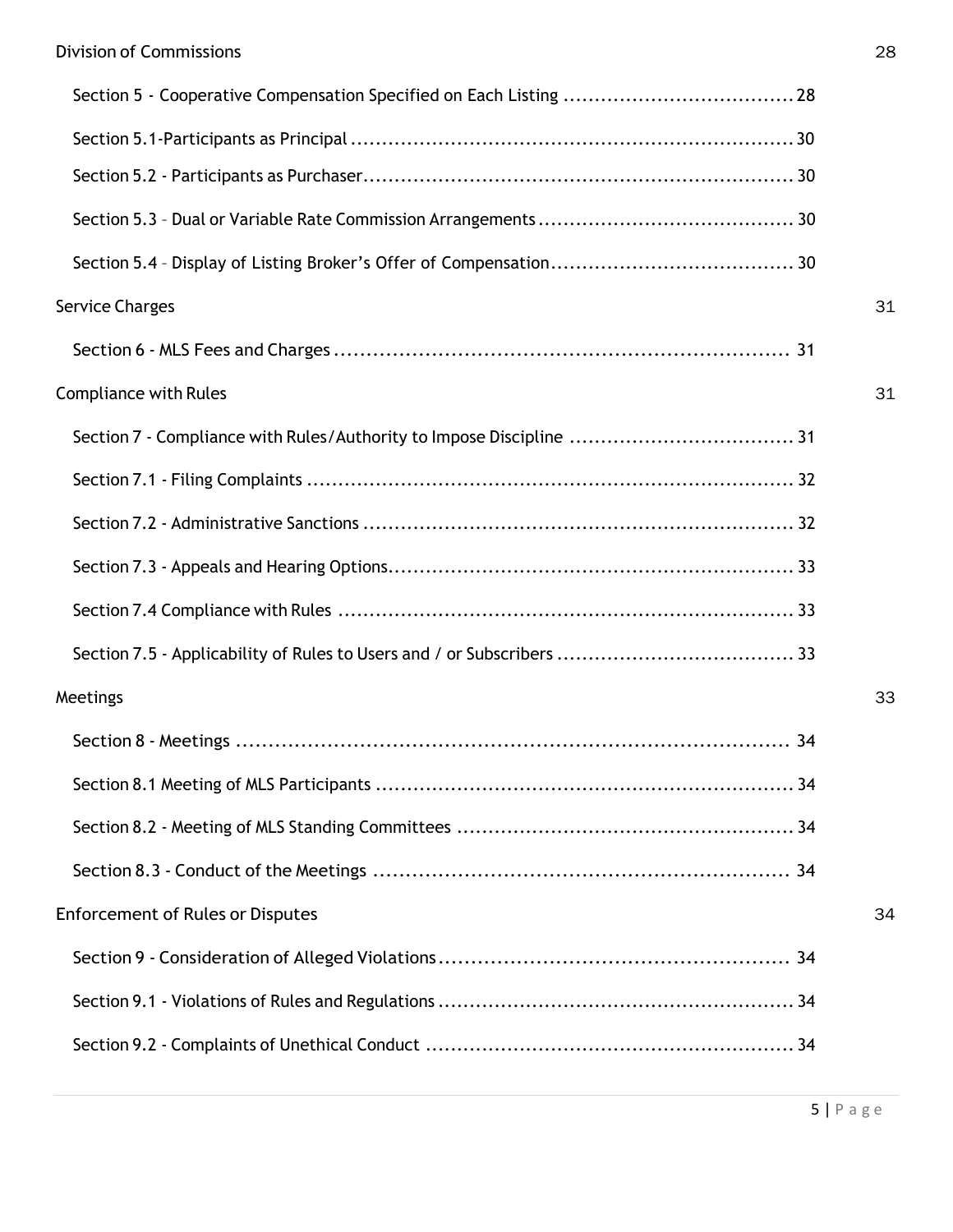| Confidentiality of MLS Information      | 35 |
|-----------------------------------------|----|
|                                         |    |
|                                         |    |
| <b>Ownership and Copyright</b>          | 36 |
|                                         |    |
|                                         |    |
|                                         |    |
| Use of Copyrighted MLS Compilation      | 38 |
|                                         |    |
|                                         |    |
|                                         |    |
| Use of MLS Information                  | 39 |
|                                         |    |
| 39                                      |    |
|                                         |    |
|                                         |    |
|                                         |    |
| <b>Changes in Rules and Regulations</b> | 40 |
|                                         |    |
| Orientation                             | 40 |
|                                         |    |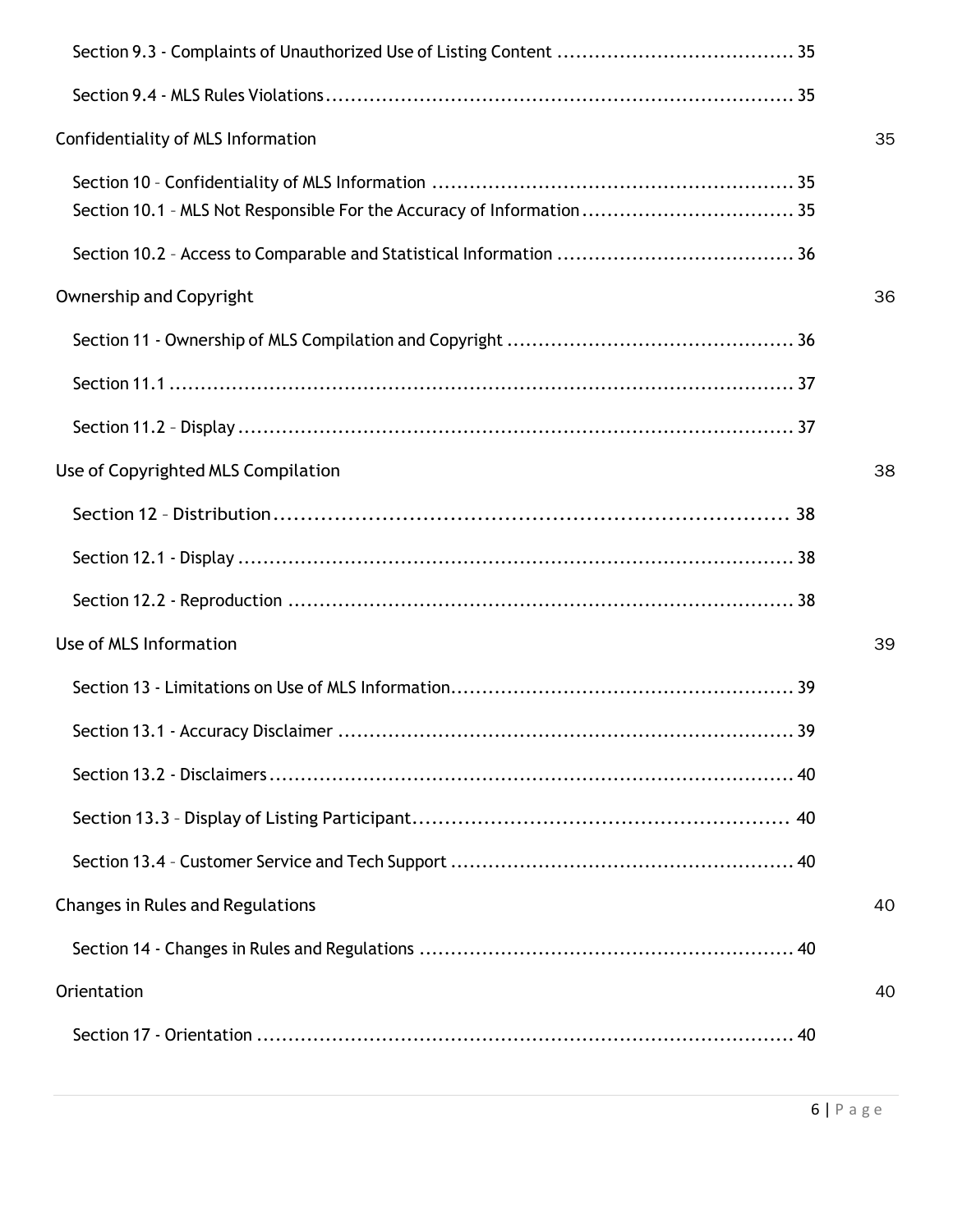| Section 18.1 - Right of Participant to MLS Data Feed of Listing Content  41 |    |
|-----------------------------------------------------------------------------|----|
| Virtual Office Websites ("VOWs")                                            | 41 |
| Internet Data Exchange (IDX)                                                | 48 |
|                                                                             |    |
|                                                                             |    |
|                                                                             |    |
|                                                                             |    |
| Real Estate Standards Organization                                          | 52 |
|                                                                             |    |
| <b>Listing Agreement Compliance</b>                                         | 53 |
|                                                                             |    |
|                                                                             |    |
| Keybox System and Sign In                                                   | 53 |
|                                                                             |    |
|                                                                             | 54 |
|                                                                             |    |
|                                                                             |    |
|                                                                             |    |
|                                                                             |    |
|                                                                             |    |
|                                                                             |    |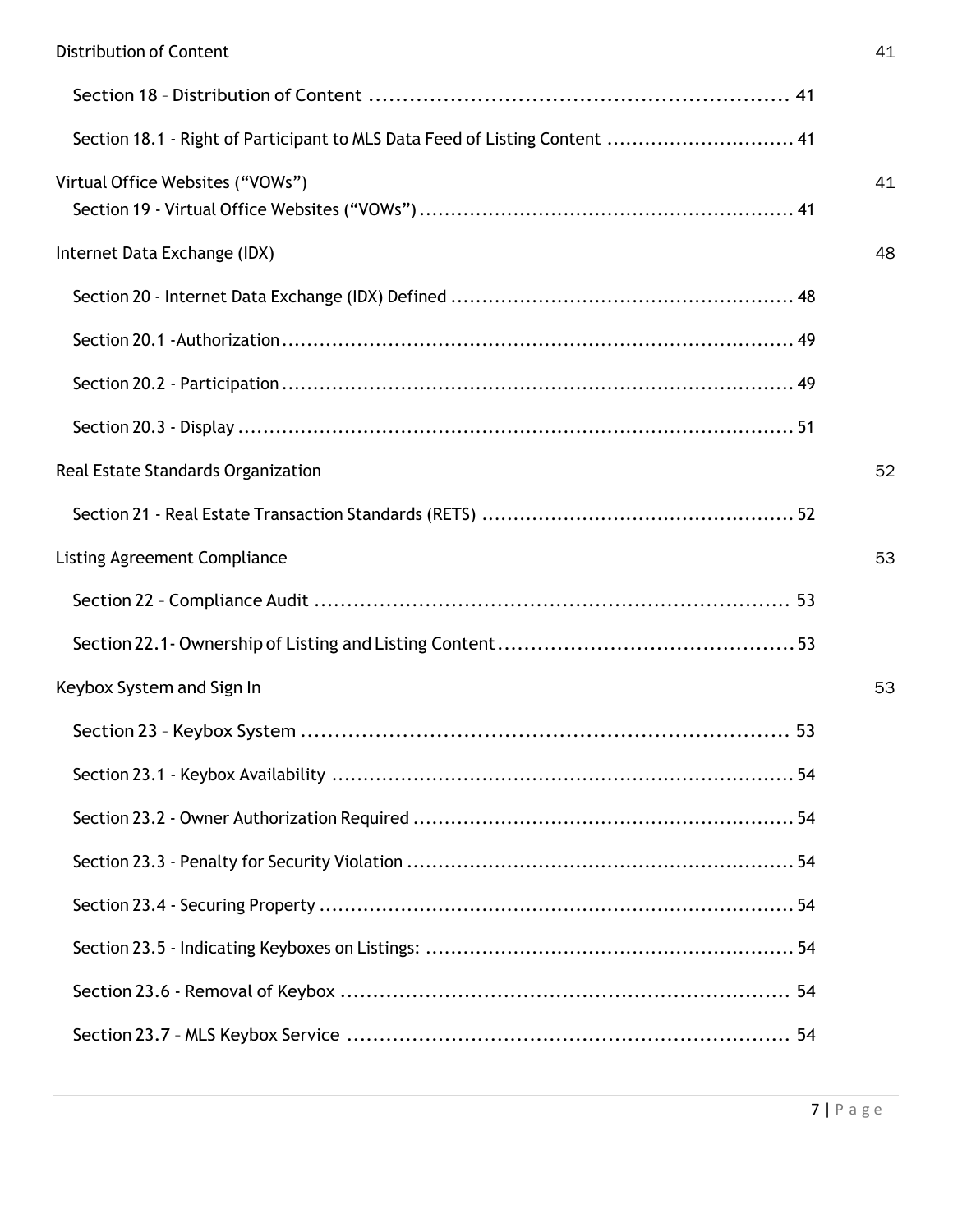| MLS Access Security                                                                         | 55 |
|---------------------------------------------------------------------------------------------|----|
|                                                                                             |    |
|                                                                                             |    |
|                                                                                             |    |
| Section 25.3 Sharing a Password to Access MLS or Allowing Unauthorized Use/Access to MLS 56 |    |
| <b>Schedule of Fees and Fines</b>                                                           | 56 |
|                                                                                             |    |
|                                                                                             |    |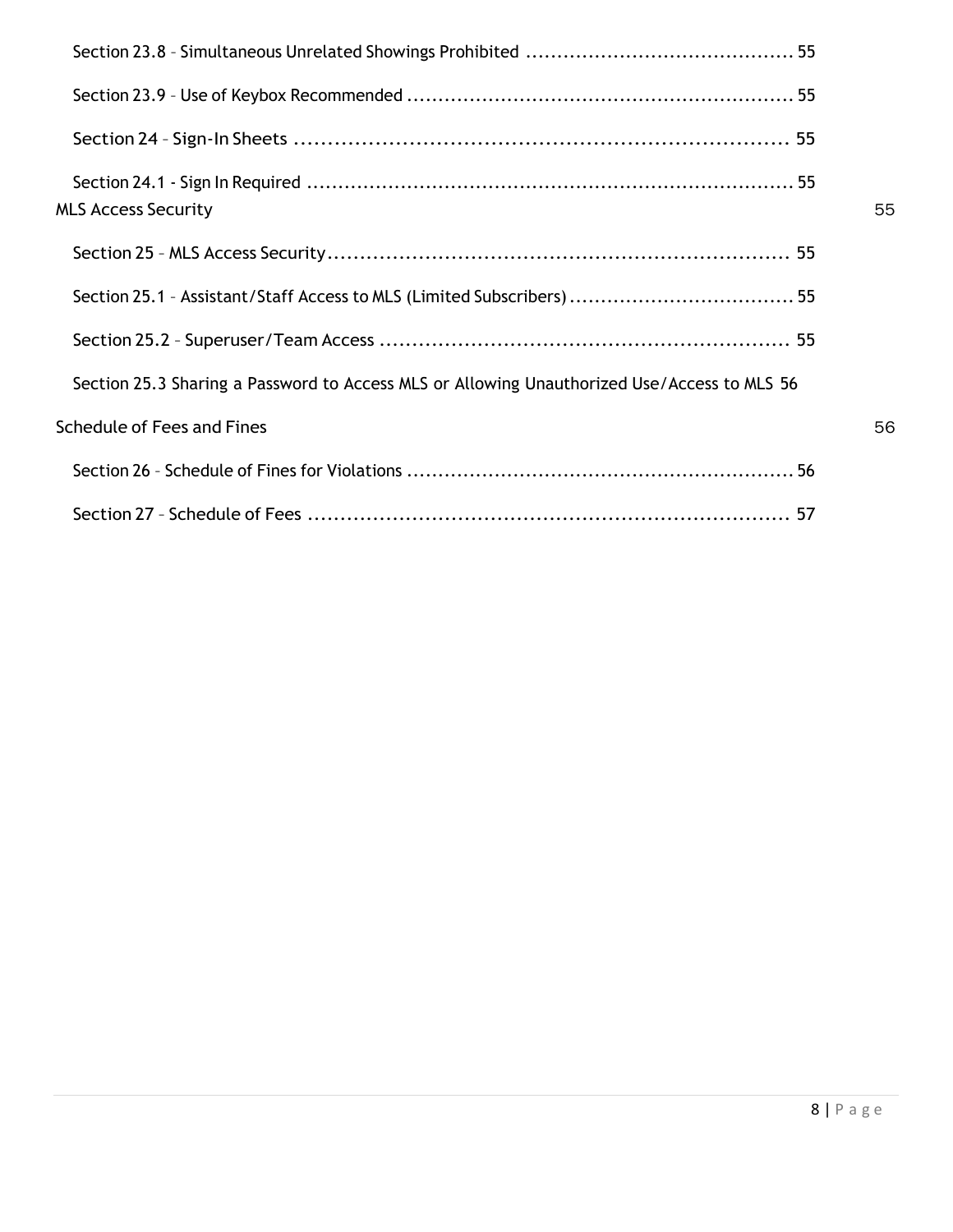# Multiple Listing Service of Southern Arizona, RULES AND REGULATIONS

### <span id="page-8-0"></span>Preamble

The Tucson Association of REALTORS® Multiple Listing Service, Inc. D.B.A. Multiple Listing Service of Southern Arizona (MLSSAZ) is a service whereby Brokers make blanket unilateral offers of cooperation and compensation to the other Participants (acting either as subagents, buyer agents, or in any agency or nonagency capacities defined by law) and is a facility for the orderly correlation and dissemination of listing information among the Participants so that they may better serve their clients and the public. These Rules and Regulations have been created by REALTORS®, for REALTORS®, and have been reviewed by legal counsel and approved by the National Association of REALTORS®.

### Participation Defined

Any REALTOR® of this or any other Board who is a principal, partner, corporate officer, or branch office *manager acting on behalf of a principal, without further qualification, except as otherwise stipulated in these bylaws, shall be eligible to participate in Multiple Listing upon agreeing in writing to conform to the rules and regulations thereof and to pay the costs incidental thereto.\* However, under no circumstances is any individual or firm, regardless of membership status, entitled to Multiple Listing Service "membership" or "participation" unless they hold a current, valid real estate broker's license and offer or accept compensation* to and from other Participants or are licensed or certified by an appropriate state regulatory agency to engage *in the appraisal of real property.\*\* Use of information developed by or published by a Board Multiple Listing Service is strictly limited to the activities authorized under a Participant's licensure(s) or certification and unauthorized use are prohibited. Further, none of the foregoing is intended to convey "participation" or "membership" or any right of access to information developed by or published by a Board Multiple Listing Service where access to such information is prohibited by law. (Amended 11/08)*

*Mere possession of a broker's license is not sufficient to qualify for MLS participation. Rather, the requirement that an individual or firm offers or accepts cooperation and compensation means that the Participant actively endeavors during the operation of its real estate business to list real property of the type listed on the MLS and/or to accept offers of cooperation and compensation made by listing brokers or agents in the MLS."Actively" means on a continual and ongoing basis during the operation of the Participant's real estate business. The ''actively" requirement is not intended to preclude MLS participation by a Participant or potential Participant that operates a real estate business on a part-time, seasonal, or similarly time-limitedbasis or that has its business interrupted by periods of relative inactivity occasioned by market conditions. Similarly, the requirement is not intended to deny MLS participation to a Participant or potential Participantwho has not achieved a minimum number of transactions despite good faith efforts. Nor is it intended topermit an MLS to deny participation based on the level of service provided by the Participant or potentialParticipant as long as the level of service satisfies state law. (Adopted 11/08)*

*The key is that the Participant or potential Participant actively endeavors to make or accept offers of* cooperation and compensation with respect to properties of the type that are listed on the MLS in which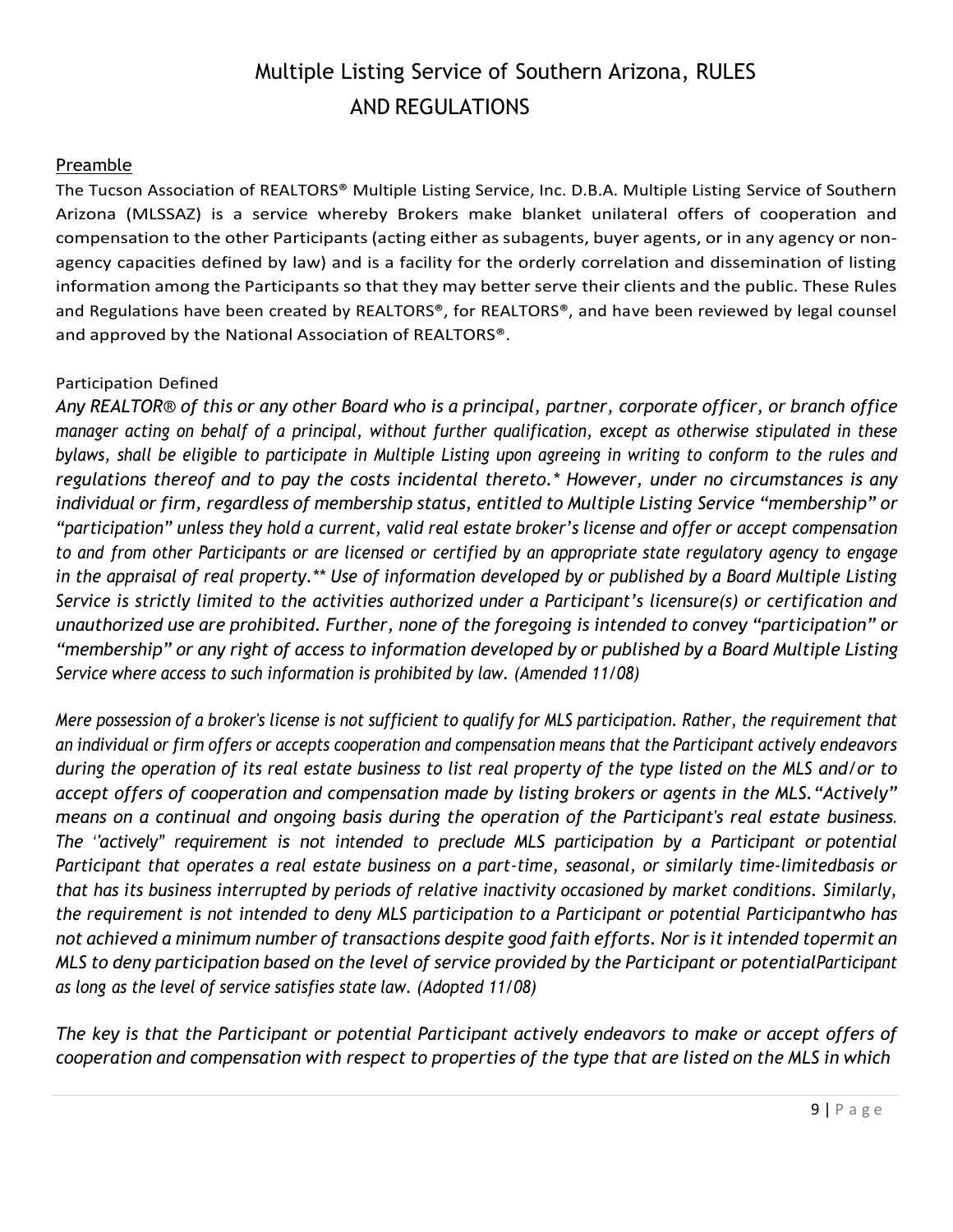*participation is sought. This requirement does not permit an MLS to deny participation to a Participant or potential Participant that operates a "Virtual Office Website" (VOW) (including a VOW that the Participant uses to* refer customers to other Participants) if the Participant or potential Participant actively endeavors to make or *accept offers of cooperation and compensation. An MLS may evaluate whether a Participant or potential Participant actively endeavors during the operation of its real estate business to offer or accept cooperation and compensation only if the MLS has a reasonable basis to believe that the Participant or potential Participant is in fact not doing so. The membership requirement shall be applied in a nondiscriminatory manner to all Participants and potential Participants. (Adopted 11/08)*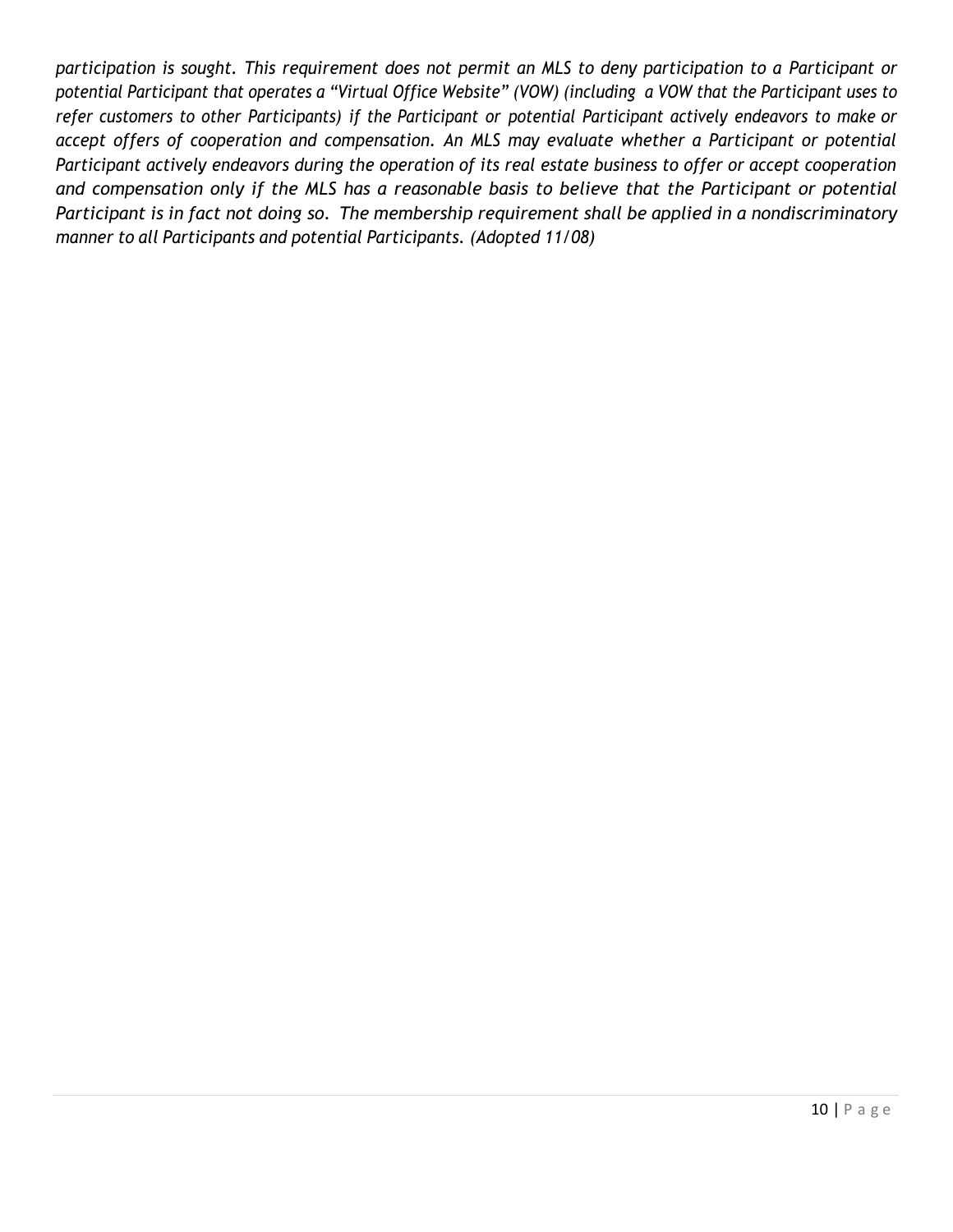### <span id="page-10-0"></span>Listing Procedures

Section 1 - Listing Procedures Definitions:

Wherever the word "filed" is used herein shall refer to input in the Multiple Listing Service (MLS). Wherever the term "Listing Agreement" is used herein shall refer to the "Exclusive Right to sell" or exclusive agency agreements.

# Mandatory Types:

Listings of the following types, located within the territorial jurisdiction of the Tucson Association of Realtors® and Green Valley/Sahuarita Association of REALTORS® taken by Participants on a "Listing Agreement" shall be delivered to the MLS, in the form of a "Profile Sheet," or input directly into the MLS system within two (2) business days after all necessary signatures of the Sellers have been received by thelisting Broker:

- a) Single Family Residence, Townhouse/Condominium, Manufactured or Mobile Home for sale or exchange;
- b) Vacant lots and acreage for sale or exchange.
- c) Two-Family, three-Family and Four-Family residential buildings for sale or exchange.

If the seller(s) requests that the input of the listing be delayed for any reason, a Coming Soon/Exempt/Delayed Authorization Form must be completed, signed, and submitted to the MLS within two (2) business days of its signing by seller(s). *(Amended 5/2020)* (M)

### Non-Mandatory Types:

Listings outside the service area of MLSSAZ will be accepted by the MLS if submitted voluntarily. Such listings, if submitted, shall be subject to the rules and regulations of MLSSAZ. Non-Mandatory types include:

- a) New Home Construction
- b) Commercially zoned buildings for sale, lease, or exchange
- c) Commercially zoned buildings with businessincluded forsale or exchange
- d) Farm and Ranch properties for sale or exchange
- e) Rental properties

# Clear Cooperation

Within one (1) business day of marketing a property to the public, the listing broker must submit the listing to the MLS for cooperation with other MLS participants. Public marketing includes, but is not limited to, flyers displayed in windows, yard signs, digital marketing on public facing websites, brokerage website displays (including IDX and VOW), digital communications marketing (email blasts), multi-brokerage listing sharing networks, and applications available to the general public. (Adopted 11/19) (M)

*Note – Clear Cooperation applies to all Mandatory Types only.*

If the seller refuses to permit the listing to be disseminated by the service, the participant may then take the listing (office exclusive) and such listing shall be filed with the service but not disseminated to the participants. Filing of the listing should be accompanied by the Coming Soon/Exempt/Delayed Authorization Form signed by the seller that he does not desire the listing to be disseminated by the service. Listing shall be filed with the MLS in accordance to Section 1.6 of these Rules and Regulations. (Adopted 05/2020) (M)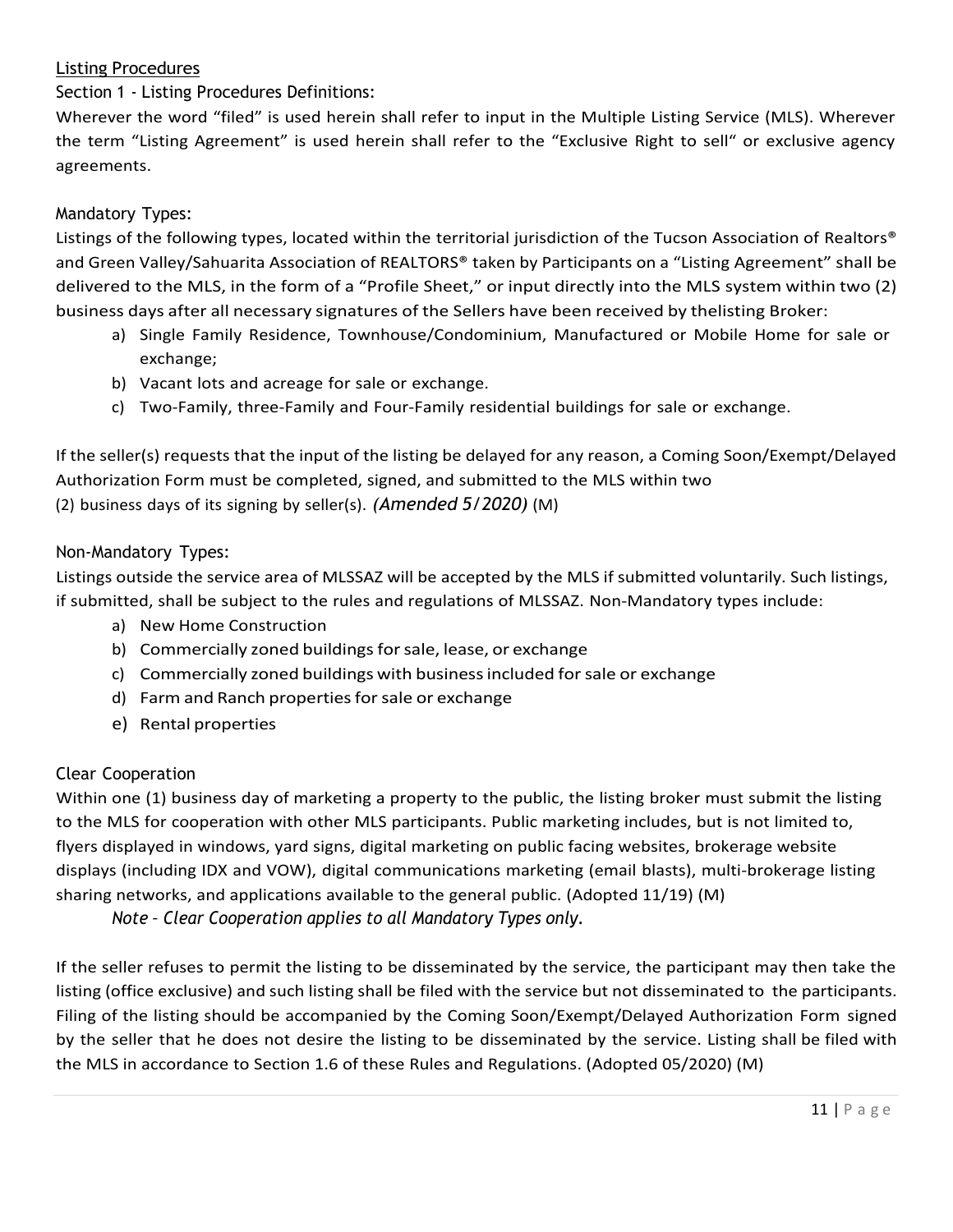### <span id="page-11-0"></span>Section 1.1 – Listings:

Maintaining accurate listing data is a critical necessity for achieving the defined purpose of the MLS. Participants and subscribers are required to submit accurate listing data and be required to correct any known errors.

Multiple listing services may not require participants to enter into listing agreements using a form other than the form a participant individually chooses to use. The MLS reserves the right to request any and all documentation pertaining to the listings filed with the MLS. Any documentation requested by the MLS shall be submitted within five business days upon request by the MLS. Any "Listing Agreement" may be accepted by the MLS, however, with advice of its Legal Counsel:

(a) May refuse to accept any Listing Agreement which fails to adequately protect either the interest of the Public or the Participants;

(b) Will refuse to accept any Listing Agreement which establishes, directly or indirectly, any contractual relationship between the MLS and the Client or Customer;

(c) Shallrefuse to accept any Listing Agreement which does not include the Seller's authorization to submit the agreement to the MLS.

### <span id="page-11-1"></span>Section 1.2 – Types of Listings Accepted:

MLSSAZ shall accept EXCLUSIVE RIGHT TO SELL listing contracts and EXCLUSIVE AGENCY listing contracts, and may accept other forms of agreement which make it possible for the listing broker to offer compensation to the other Participants of MLSSAZ. The listing agreement must include the seller's written authorization to submit the agreement to the Multiple Listing Service. The different types of listing agreements include:

# Exclusive Right to Sell Listing:

The Exclusive Right to Sell Listing is the conventional form of Listing submitted to the Multiple Listing Service. The Listing Broker is defined in the contractual agreement as the Agent or the legally recognized Non-Agency Representative of the Seller(s). Based on the contractual agreement, the Seller(s) agrees to pay a commission to the Listing Broker regardless of whether the property is sold through the effortsof the Listing Broker, the Seller(s) or anyone else except that the Seller(s) may name one or more individual or entities as exempt in the listing agreement. If the property is sold to any exempted individual or entity, the Seller(s) is not obligated to pay a commission to the Listing Broker.

### Exclusive Agency Listing:

The Exclusive Agency Listing also authorizes the listing Broker, as exclusive agent, to offer cooperation and compensation on a blanket unilateral basis, but also reserves to the seller the general right to sell the property on an unlimited or restrictive basis. The Listing Broker is defined in the contractual agreement as the Agent or the legally recognized Non-Agency Representative of the Seller(s). Based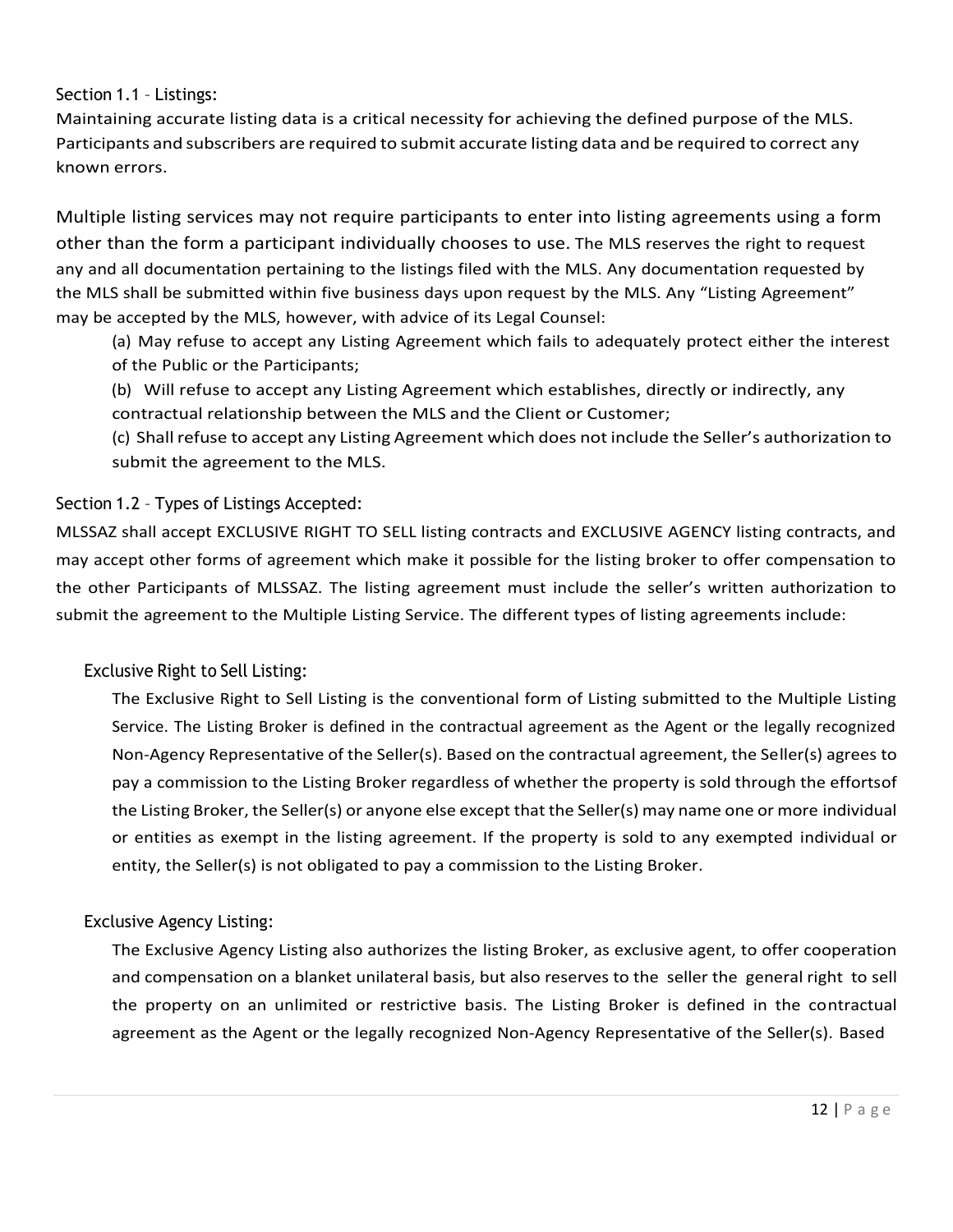on the contractual agreement, the Seller(s) agrees to pay a commission to the Listing Broker if the property is sold through the efforts of any real estate broker. If the property is sold solely through the efforts of the Seller(s), the Seller(s) is not obligated to pay a commission to the listing broker.

Exclusive agency listings shall be clearly distinguished by designation of listing type upon listing input and a notation in the remarks section of the listing since they can present special risks of procuring cause controversies and administrative problems not posed by exclusive right to sell listings.

### Exclusive Right to Sell Listings with Prospect Reservations:

MLSSAZ will accept exclusive right to sell listings in which the seller reserves the right to sell to certain named individuals. Such listings shall be clearly distinguished from the Exclusive Right to Sell Listing by a notation in the Agent Only Remarks section of the listing. The listing will be accompanied by a statement signed by the seller identifying the named individuals. The listing agent must disclose the named individuals at the request of another Subscriber.

### Open Listing:

Means a contractual agreement under which the Listing Participant acts as the agent of the Seller(s), and the Seller(s) agrees to pay a commission to the Listing Participant only if the property is sold through the efforts of the Listing Participant. Open listings are not accepted except where required by law because the inherent nature of an open listing is such as to usually not include the authority to cooperate and compensate other brokers and inherently provides a disincentive for cooperation.

### Net Listings:

MLSSAZ may not accept net listings because they are deemed unethical and, in most states, illegal.

Note: *These definitions are provided to facilitate categorization of listings in MLS compilations. In any area of conflict or inconsistency, state law or regulation takes precedence. If state law permits brokers to list property, on either an exclusive or open basis, without establishing an agency relationship, listings may not be excluded from MLS compilations on the basis that the listing broker is not the seller's agent.*

Note: *MLSSAZ does not regulate the type of listings its Participants may take. This does not mean that a* multiple listing service must accept every type of listing. MLSSAZ shall decline to accept open listings (except where acceptance is required by law) and net listings, and it may limit its service to listings of certain kinds *of property. While MLSSAZ may limit the kind of listings it will accept, it shall leave its Subscribers free to accept such listings to be handled outside the multiple listing service.*

Note: The MLS may, as a matter of local option, accept exclusively listed property that is subject to auction. If such listings do not show a listed price, they may be included in a separate section of the MLS compilation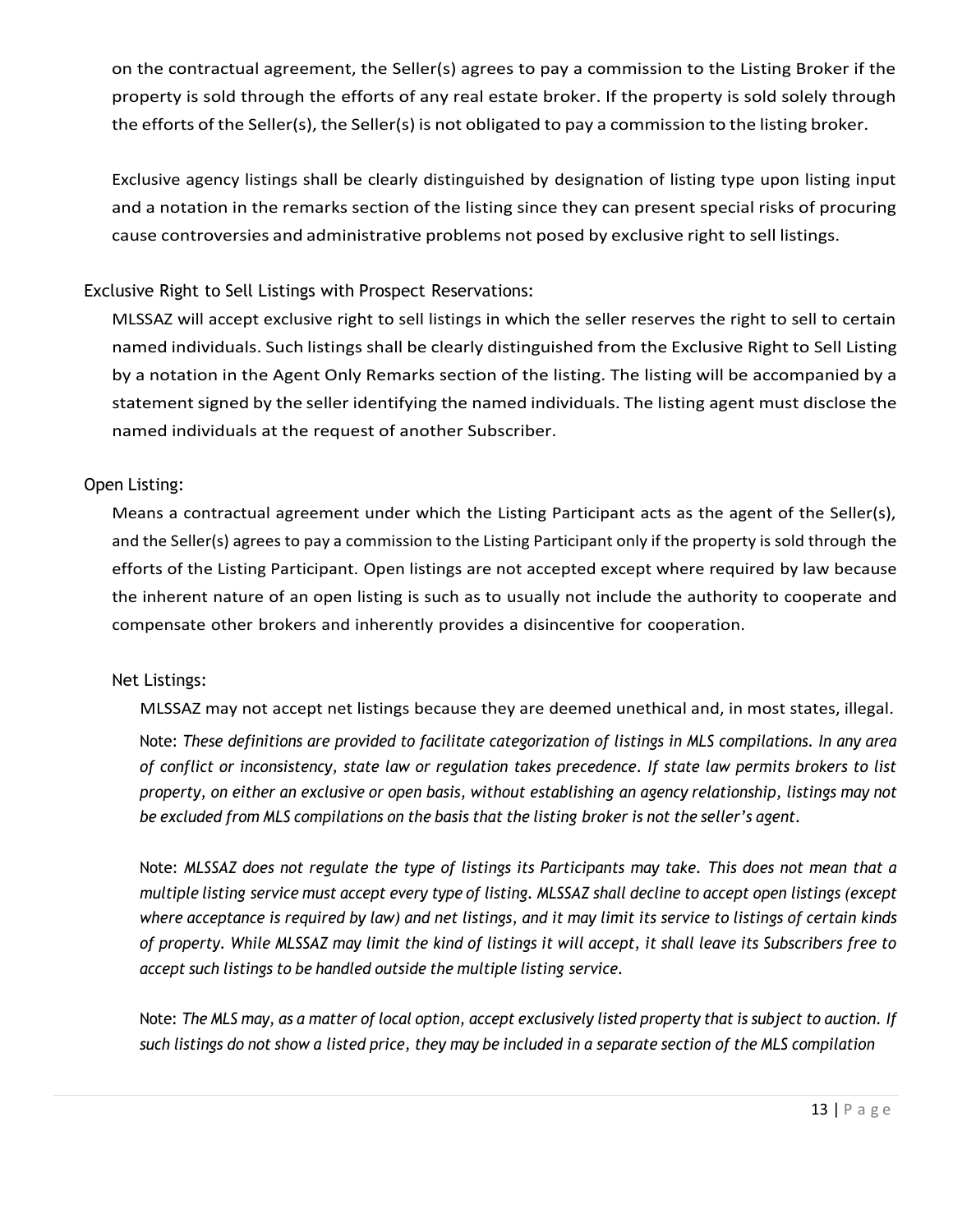<span id="page-13-0"></span>Section 1.3 – Listings Subject to Rules and Regulations of the MLS:

All listingstaken on a Listing Agreement to be filed with the MLS are subject to these Rules and Regulations of the MLS upon signature of the seller(s). (R)

<span id="page-13-1"></span>Section 1.4 – Detail on Listings Filed with the MLS:

A "Profile Sheet," when filed with the MLS shall be signed by the Listing Broker and seller(s), and be complete and accurate in every detail which is ascertainable on the "Profile Sheet." Any office and/or agent specified on the "Profile Sheet" must be a member of MLSSAZ and affiliated with an office that is a member in good standing with the MLS.

<span id="page-13-2"></span>Section 1.4.1 – Accuracy of Listing Data:

Participants and subscribers are required to submit accurate listing data and required to correct any known errors. (Adopted 11/19) (M)

<span id="page-13-3"></span>Section 1.4.2 – Bedroom Definition: A conforming bedroom is defined as a permitted room which contains a constructed closet, door and window.

<span id="page-13-4"></span>Section 1.4.3 – Year Built Definition:

The year built date on an MLS Listing must be what is reflected in the Assessor's Effective Year Built records. Any other references to the year built, other than what is reflected by the Assessor may be included in the Property Description section or the Agent only Remarks Section of the listing.

Section 1.4.4 – Property Addresses:

At the time of filing a listing, participants and subscribers must include a property address available to other participants and subscribers, and if an address doesn't exist a parcel identification number can be used. Where an address or parcel identification number are unavailable, the information filed with the MLS must include a legal description of the property sufficient to describe its location. (M)

<span id="page-13-5"></span>Section 1.5 – Limited Service and MLS Entry-only Listings:

Limited Service and MLS Entry-only Listings will be identified with the "Limited Service Listing" field in the MLS. Listing agent shall provide instructions to the cooperating broker in the Agent Only Remarks so they will be aware of the extent of the services the listing broker will provide.

# <span id="page-13-6"></span>Section 1.5.1 – Limited Service Listing Guidelines:

Listing Agreements under which the listing broker will not provide one, or more, of the following services:

(a) Arrange appointments for cooperating brokers to show listed property to potential purchasers but instead gives cooperating brokers authority to make such appointments directly with the seller(s); (b) Accept and present to the seller(s) offers to purchase procured by cooperating brokers but instead gives cooperating brokers authority to present offers to purchase directly to the seller(s);

(c) Advise the seller(s) as to the merits of offers to purchase;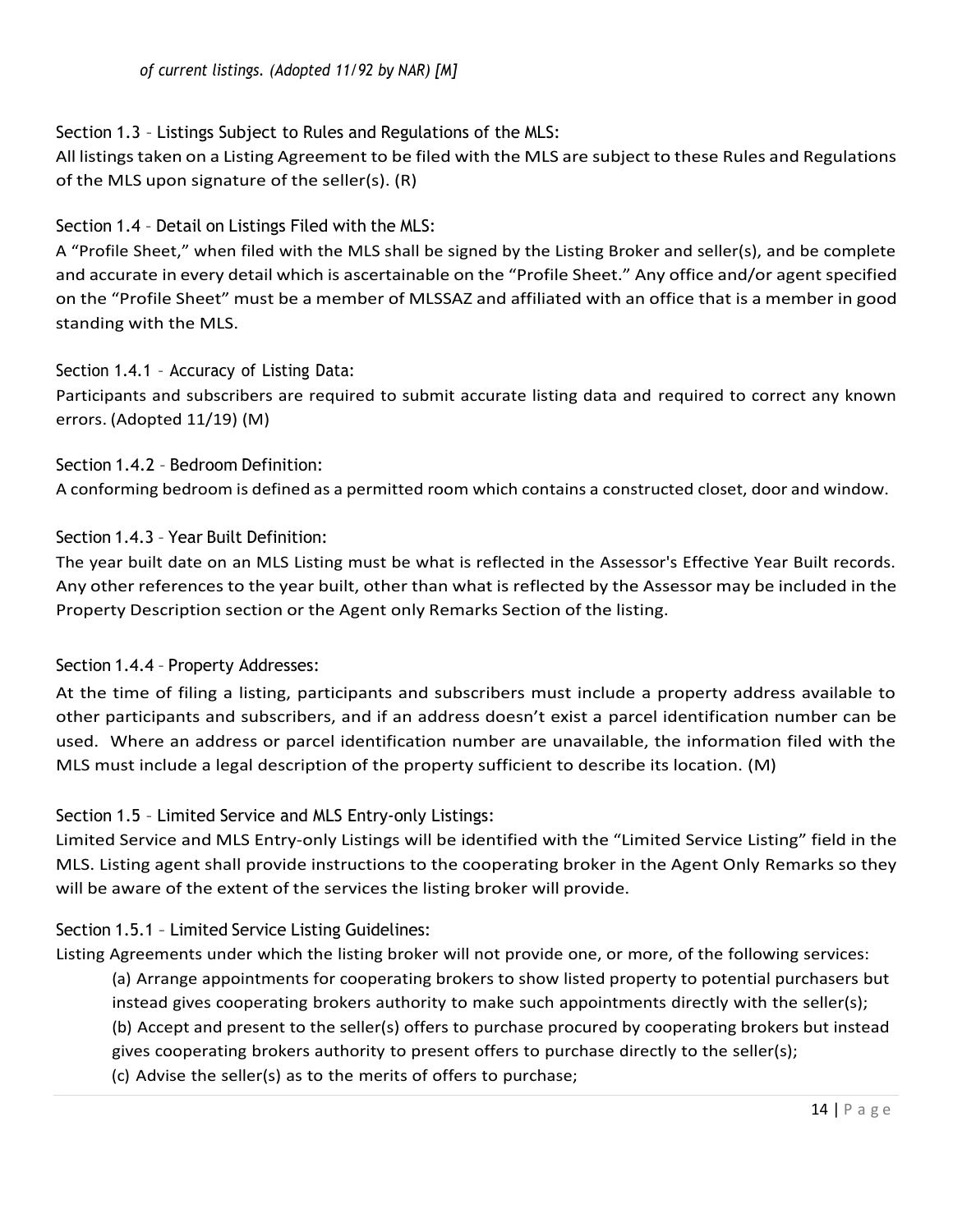- (d) Assist the seller(s) in developing, communicating, or presenting counter-offers; or
- (e) Participate on the seller(s) behalf in negotiationsleading to the sale of the listed property.

# <span id="page-14-0"></span>Section 1.5.2 – MLS Entry-only Listing Guidelines:

Listing agreements under which the listing broker will not provide any of the following services:

(a) Arrange appointments for cooperating brokers to show listed property to potential purchasers but instead gives cooperating brokers authority to make such appointments directly with the seller(s); (b) Accept and present to the seller(s) offers to purchase procured by cooperating brokers but instead

gives cooperating brokers authority to present offers to purchase directly to the seller(s);

- (c) Advise the seller(s) as to the merits of offers to purchase;
- (d) Assist the seller(s) in developing, communicating, or presenting counter-offers; or

(e) Participate on the seller(s) behalf in negotiations leading to the sale of the listed property.

MLS Entry-Only listings should direct cooperating brokers to Section 2.5 Reporting of Sales to the MLS.

# <span id="page-14-1"></span>Section 1.6 – Exempt/Delayed Listings:

A seller may elect to delay or not permit a listing to be disseminated by the MLS under the following conditions: If a seller elects to delay or refuses to permit the listing to be disseminated by the MLS, the Broker may then take the listing, but not enter the listing into the MLS. A Coming Soon/Exempt/Delayed Authorization Form shall be submitted to the Service within two (2) business days after all necessary signatures have been obtained by the broker and accompanied by a certification signed by the seller. The listing broker shall maintain the signed documents. (Amended 5/20)

Listings in the Exempt/Delayed status may not be marketed to the public unless in the status of Coming Soon per the requirements of the Clear Cooperation rules dictated in Section 1 of these Rules and Regulations. (Adopted 05/2020)

A delayed listing that hasfirst been submitted as Exempt/Delayed willshow the listing date asthe date the Exempt/Delayed status expires and the listing is to be made available to the MLS for publication to the membership.

# <span id="page-14-2"></span>Section 1.7 – Change of Status of Listing:

Any change in the Listing Agreement, including but not limited to price, terms of sale, withdrawal, and extension, shall be made only when authorized in writing by the seller on the Status Change Form and signed by the Listing Broker.

- a) Status Change Form shall be filed with the MLS within two (2) business days after the authorized change is received by the Listing Broker.
- b) Within two (2) business days of acceptance of a purchase contract for a property entered into the MLS, the MLS listing must be reported as defined on the MLS's Status Change Form.

# <span id="page-14-3"></span>Section 1.8 – Withdrawal of Listing Prior to Expiration:

Listings of property may be withdrawn from the Multiple Listing Service by the Listing Broker before the expiration date of the Listing Agreement provided a completed status change form signed by the broker, and seller(s), when possible, is filed with the MLS within two (2) business days. Sellers do not have the unilateral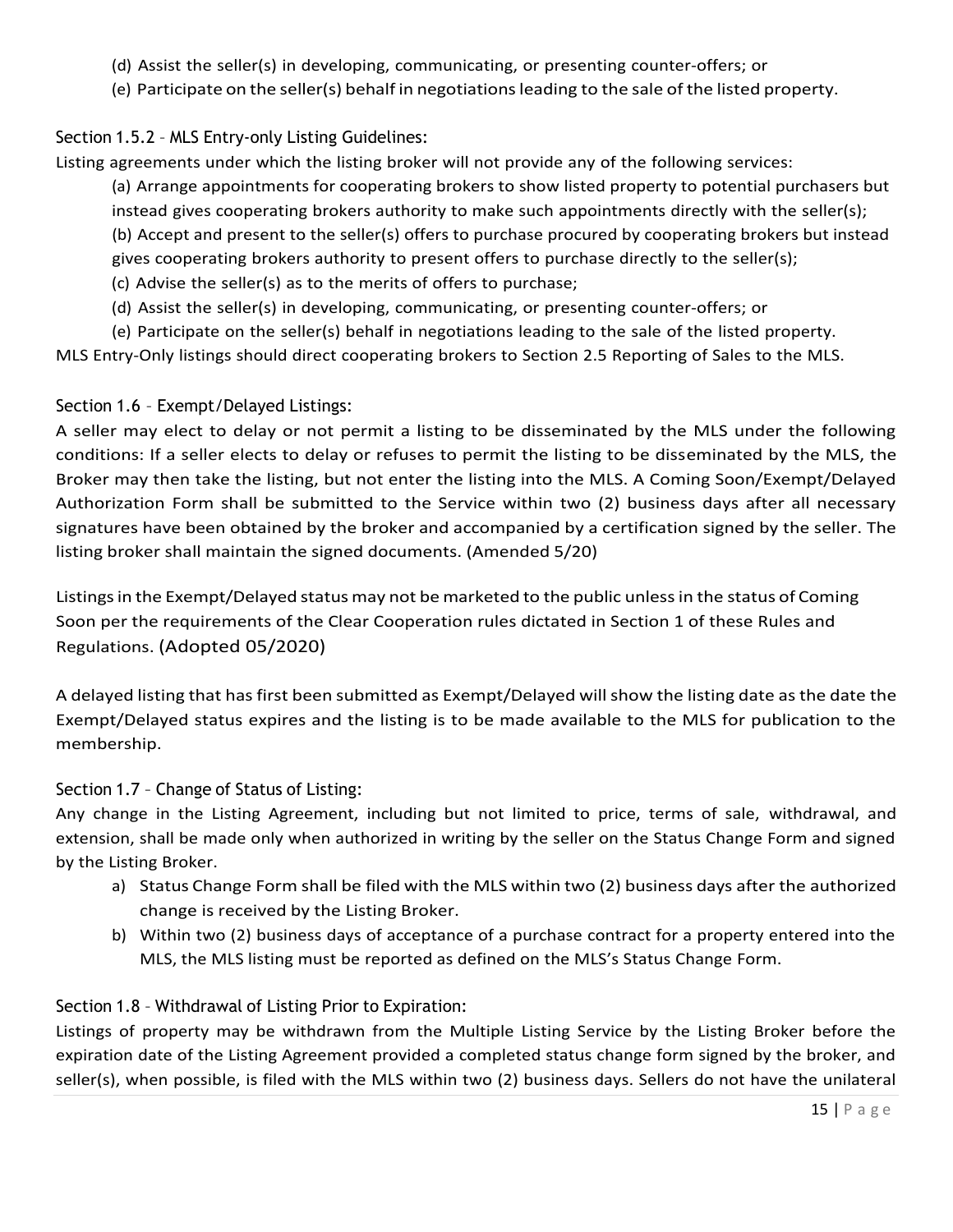right to require MLS to withdraw a listing without the listing broker's concurrence. However, when a seller(s) can document that the exclusive relationship with the listing broker has been terminated, the MLS may remove the listing at the request of the seller. (M)

<span id="page-15-0"></span>Section 1.9 – Contingencies Applicable to Listing:

Any contingency or condition of any term or item in a listing including any seller exclusions shall be specified and noticed to Brokers.

<span id="page-15-1"></span>Section 1.10 – Status Definitions

Active – Active properties with no offers or contingencies.

Online Offers Only - Used for any property where offers are submitted online, such as online auctions.

Active Contingent – An offer has been accepted but the seller is still permitting showing appointments and is accepting backup offers.

Pending Short Sale Approval – seller has accepted an offer and is awaiting short sale approval from the lender.

Signature Pending – Seller has verbally accepted an offer and is pending a signature(s).

Cancellation Provision – there is a provision to cancel the current offer with a replacement offer.

Pending – An offer has been accepted and the seller is not allowing showing appointments or backup offers.

Temp off Market – The seller has requested that the property be temporarily taken off market. Listing may be brought back on market without a new listing agreement.

Expired – Listing agreement has expired.

Canceled – Listing agreement has been canceled.

Closed – Property has been sold.

Coming Soon – A Coming Soon listing is a listing taken by a Participant on a "Listing Agreement" that is, by direction of the Seller to be withheld from public dissemination by the MLS. (Revised 02/2021)

<span id="page-15-2"></span>Section 1.11 – Listing Price Specified:

<span id="page-15-3"></span>The full grosslisting price or Range Price stated in the Listing Agreement will be included in the information published in the MLS compilation of current listings, unless the property is subject to auction. (M)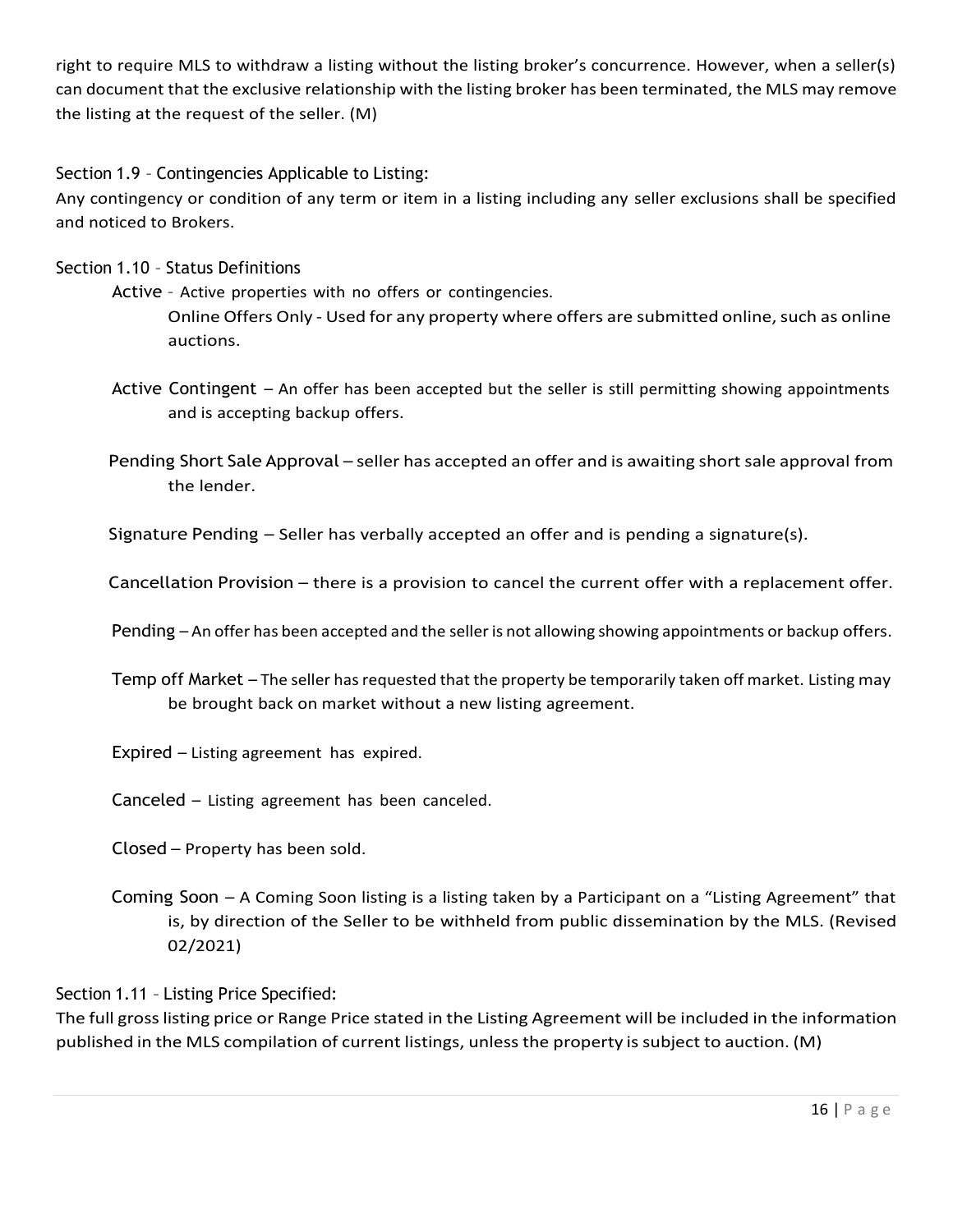### Section 1.12 – Listing "Multiple Unit" Properties:

All properties which are to be sold or which may be sold separately shall be indicated individually in the Listing Agreement and on the "Profile Sheet." When part of the property has been sold, proper notification shall be given to the MLS.

# <span id="page-16-0"></span>Section 1.13 - No Control of Commission Rates or Fees Charged by Participants:

The Multiple Listing Service and its Member Participants shall not fix, control, recommend, suggest or maintain commission rates or fees for services to be rendered, by Participants. Further, the Multiple Listing Service shall not fix, control, recommend, suggest or maintain the division of commissions or fees between cooperating Participants, or between Participants and Non-Participants. (M)

# <span id="page-16-1"></span>Section 1.14 - Expiration, Extension and Renewal of Listings:

Any listing filed with the MLS automatically expires on the date specified in the Listing Agreement unless renewed or extended by the Listing Broker and notice of renewal or extension is filed with the MLS, PRIOR to the expiration. If a renewal or extension of the original listing issigned and dated PRIOR to the expiration of the original listing, the extension or renewal will be accepted by the MLS, when received no later than five (5) calendar days after the expiration of the original listing. If notice of renewal or extension is dated after the expiration of the original listing, then a new listing agreement shall be secured for the listing to be filed with the MLS. It should then be published as a new listing. Any extension or renewal of a listing shall be signed by the seller(s) and be filed with the MLS. (M)

### <span id="page-16-2"></span>Section 1.15 -Termination date on Listing:

Listings filed with the MLS shall bear a definite and final termination (expiration) date as negotiated between the Listing Broker and the seller(s). (M)

# <span id="page-16-3"></span>Section 1.16 -Listings of a Suspended or Terminated Participant:

When a Participant of the MLS is suspended or terminated from the MLS for failing to abide by a membership duty, (i.e., violation of the Code of Ethics, Association Bylaws, MLS Bylaws, MLS Rules and Regulations, or other membership obligation except failure to pay appropriate dues, fees, fines or charges) all listings currently filed with the MLS by the suspended or terminated Participant shall, at the Participant's option, be retained in the MLS until sold, withdrawn or expired, and shall not be renewed or extended by the MLS beyond the termination date of the listing agreement in effect when the suspension became effective. If a Participant has been suspended from the Association or MLS (or both) for failure to pay appropriate dues, fees, fines or charges, an association MLS is not obligated to provide MLS services, including continued inclusion of the suspended Participant's listings in the MLS compilation of current listing information. Prior to any removal of a suspended Participant's listings from the MLS, the suspended Participant should be advised, in writing, of the intended removal so that the suspended Participant may advise their clients. (M)

# <span id="page-16-4"></span>Section 1.17 -Listings of Resigned Participants:

<span id="page-16-5"></span>When a Participant resigns from the MLS; all listings will be withdrawn from the MLS as per the MLS Participation Agreement.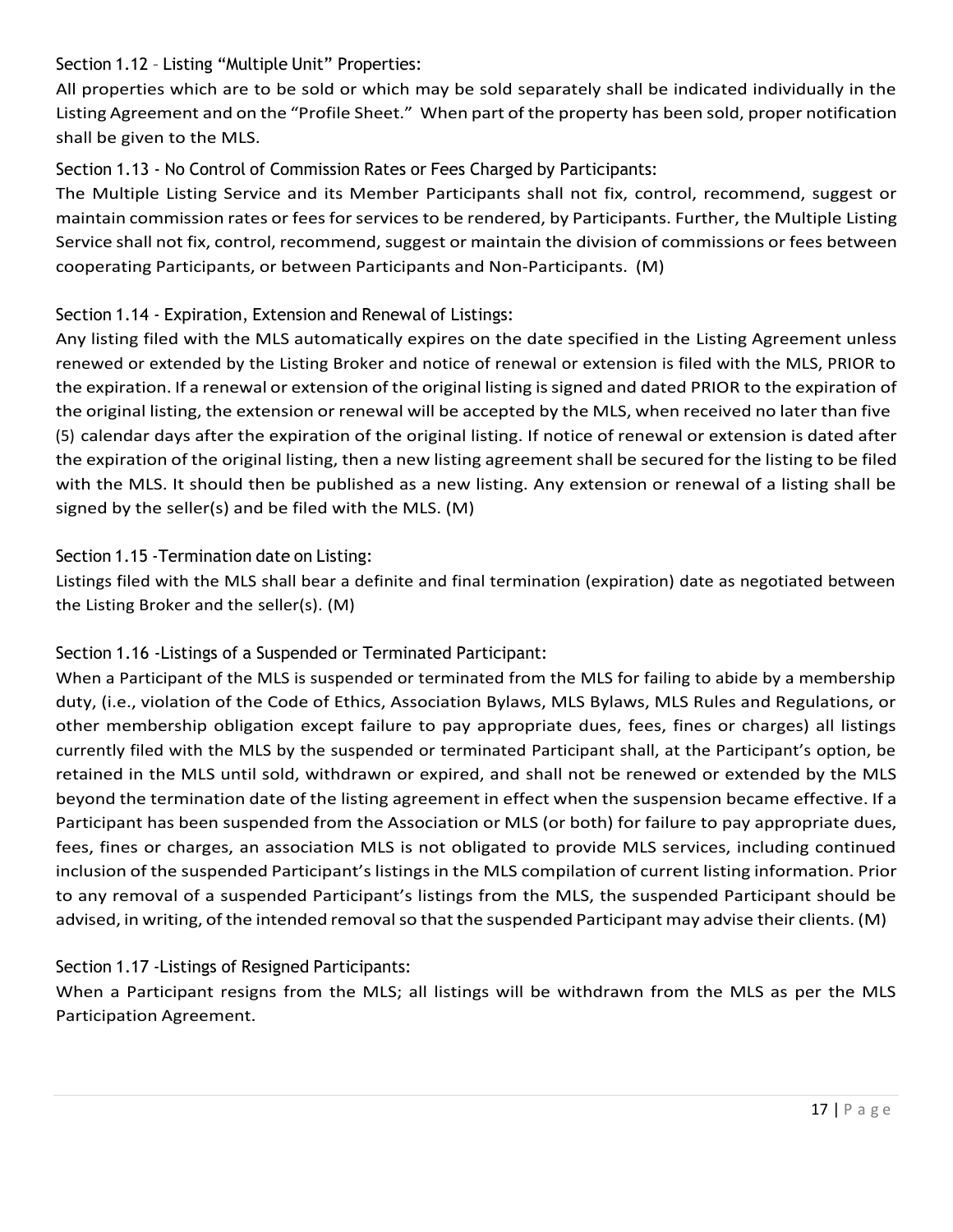Section 1.18 – Restrictions to Listing Information:

MLS has the right to accept or reject specific information on a listing.

- (a) Security/alarm/gate codes: Security/alarm/gate codesshall not be included on a listing.
- (b) Remarks, virtual tours, photographs and any other form of media advertising, and any publicly viewable fields in the MLS shall contain no Brokerage, Agent, or company/vendor branding.
- (c) Property Description/Remarks:
	- (1) The Property Description shall include only descriptive information regarding the property and details relating to the transaction.
	- (2) Unless otherwise required by these Rules and Regulations, web site addresses, e-mail addresses, and phone numbers are not permitted in the Property Description.
	- (3) All listing remarks must be in compliance with State and Federal Laws and the Fair Housing Act.
- (d) No unprofessional, inappropriate or derogatory content will be accepted into the MLS.
- (e) Keyboxes: Only MLS approved keyboxes shall be referenced in the MLS. References to "combination boxes" or "contractor boxes" are not allowed. This includes statements such as "call for code", etc. (f) The copying of photographs/sketches/descriptive content from a previous listing is prohibited unless permission is granted in writing by the original Broker that provided the content. (Amended 10/2012)

# <span id="page-17-0"></span>Section 1.18.1 – Fair Housing:

Multiple Listing Services are important tools for furthering fair housing because they facilitate the widespread distribution of accurate property information to all consumers. To that end, MLSs must implement a process for identifying potential violations of fair housing laws, advising participants and subscribers to remove or correct potential violations. (M)

<span id="page-17-1"></span>Section 1.19 – Submitting Photos to MLS:

Any Broker or Agent who submits photos and/or sketches to the MLSSAZ grants the rights for MLSSAZ to reproduce that photograph/sketch in any manner. If you are not granting such rights, DO NOT submit the photo/sketch.

The Broker or Agent submitting a photograph/sketch to MLSSAZ represents that he/she has the authority to grant rights to MLSSAZ to reproduce the photograph/sketch in any manner, including sharing with an internet data exchange ("IDX"), and the Broker or Agent agrees to defend, indemnify and hold harmless MLSSAZ and the IDX for any action or liability that may arise therefrom, including, but not limited to an action in copyright infringement. *(Amended 07/2012)*

(A) Unless specifically directed otherwise in writing by the seller, all MLS listings require a primary photo for all property types except vacant land.

(B) In the event a Seller's written instructions preclude Listing Subscriber from uploading photographs of the premises into the MLS system, the Listing Subscriber shall upload a "No Photo Provided" graphic image. The only MLS approved "No Photo Provided" graphic image shall be retrievable through the MLS system,

(C) If only one photo will be uploaded when entering a MLS listing a property's exterior front view or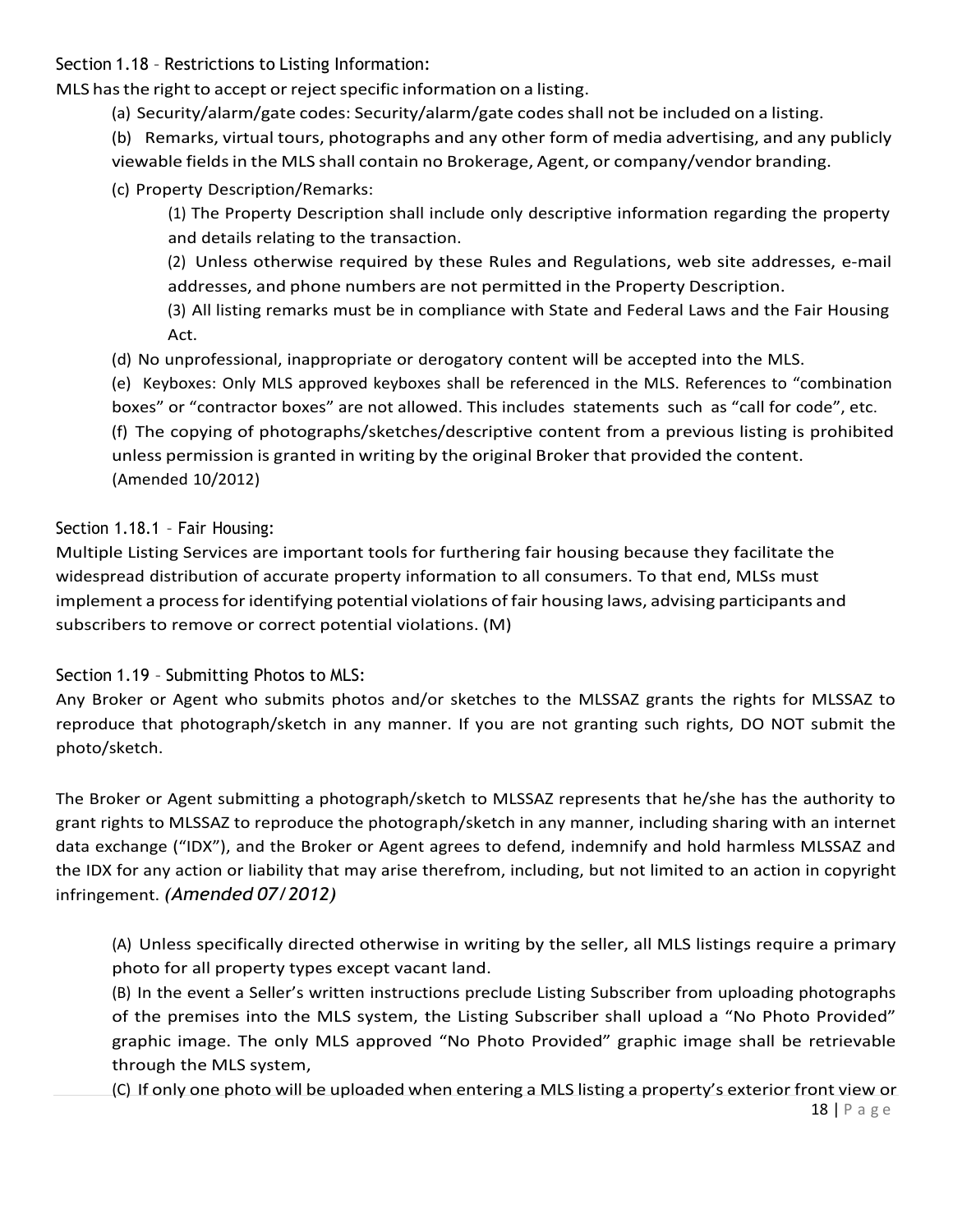front view of the residential complex is required at time of activating listing for all property types except vacant land.

(D) Photographs may only depict the physical traits of the property for sale, any existing structures on that property, its vicinity or location, or neighborhood amenities of the property for sale.

(E) Photos with watermarks from other MLS's shall need to be cropped out before uploading in the MLS system as a means to abide with copyright laws.

(F) People in photosshall need to be cropped out before uploading in the MLS system.

(G) Photos depicting livestock and/or domestic animals are permissible when present at the property for sale.

(H) Photos with URL links, borders, banners, graphics, writing, logos, or contact information (for sale signs) are NOT allowed to be uploaded in the MLS system.

(I) Photo enhancements are allowed as follows: saturation of color, brightness & contrast, cropping of size, and virtual home staging. Virtual staged photos must include a "virtual staged" disclosure prominently placed along the top of the image. Virtually staged photos must also

include an unmodified copy of the photo adjacent to the staged photo. (Amended 01/2019)

(J) If the home is currently under construction or the lot is meant for the construction of a single family home following imagery is permissible of the home being built or to be built:

(1) The photo may show an artist's rendering.

(2) An actual floor plan.

(3) If an artist's rendering is used in the advertisement, the advertisement shall have a banner on the photograph with the following words: "Artist Rendering Only".

(4) A photograph of the model home shall have a banner on the photograph with the following words "Model Home".

(K) Media such as videos and virtual tours, including but not limited to photographs, floor plans, electronic files and embedded files of any format, rendering, and mortgage calculators are allowed to be part of or an addendum to a Listing.

(1) Both branded and un-branded Media is allowed to be linked to an outside third-party and/or embedded in the MLS system by an outside third-party's script.

(2) MLS system settings only allow unbranded videos and virtual tours on public web sites and in e-mailed links.

(See also Section 22.1 – Ownership of Listing and listing Content) (Amended 01/2019)

### <span id="page-18-0"></span>Section 1.20 – One Listing Per Property Type:

An active listing may not be entered into the same property type more than once with the following exceptions: (a) A listing broker may have multiple cross-referenced listings in the Residential category provided that the property is on a parcel which is large enough in size that it may be split in a variety of ways in accordance with the relevant zoning laws and CC&R's. Once the main listing has closed, the crossreferenced listings which were not part of the resulting sale must be immediately released from the MLS system. To cross-reference a property, each of the MLS #'s must be referenced as a child listing and in the broker remarks of each listing.

(b) A listing broker may have multiple cross-referenced listings in the residential category where a co-ownership situation exists. Once full or shared ownership listings have closed, the crossreferenced listings which were not part of the resulting sale must be immediately released from the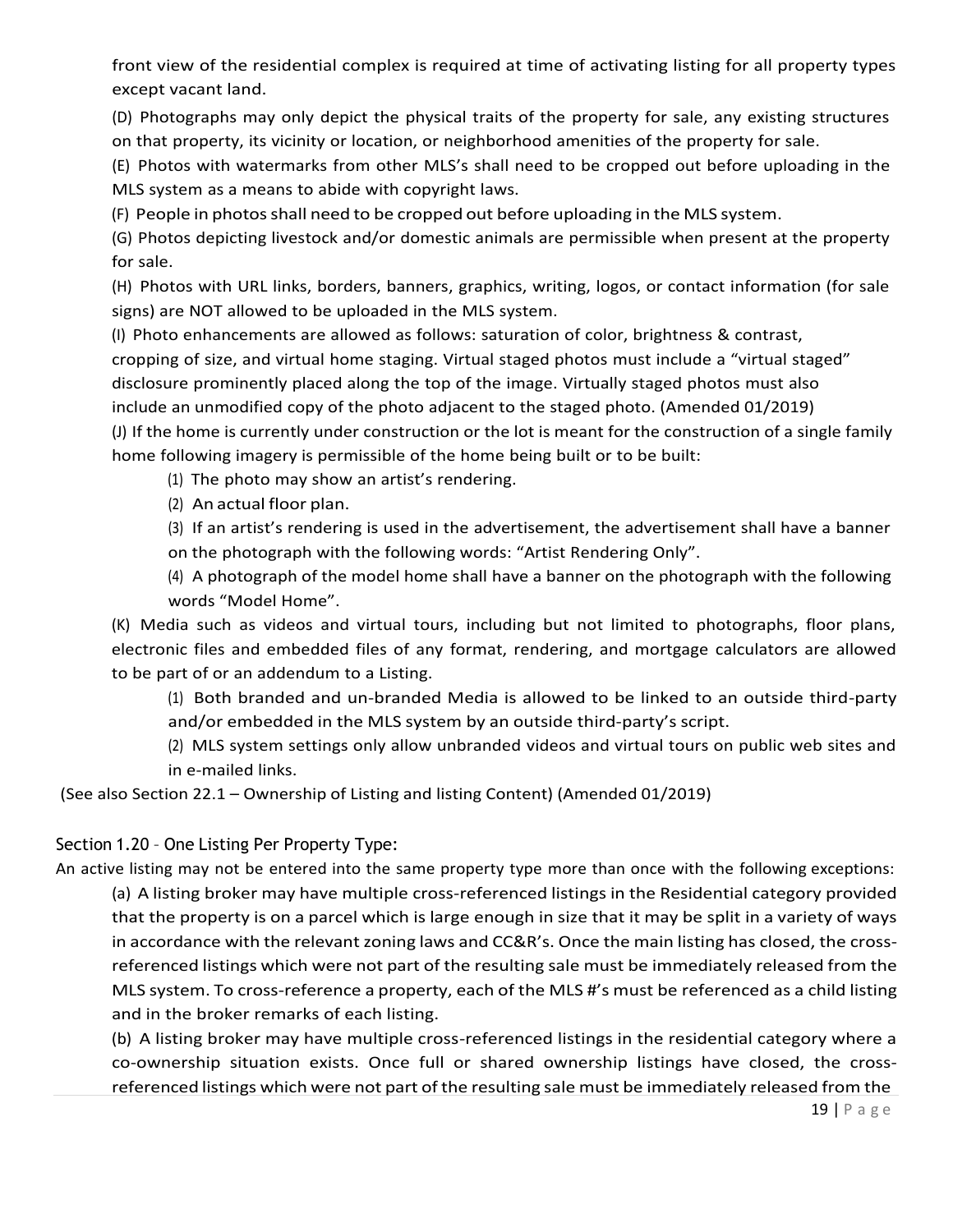MLS system. To cross-reference a property, each of the MLS #'s must be referenced as a child listing and in the broker remarks of each listing.

(c) A listing broker may have multiple cross-referenced listings in the Land/Lot category provided that the property is on a parcel which is large enough in size that it may be split in a variety of ways in accordance with the relevant zoning laws and CC&R's. Once the main listing has closed, the crossreferenced listings which were not part of the resulting sale must be immediately released from the MLS system. To cross-reference a property, each of the MLS #'s must be referenced as a child listing and in the broker remarks of each listing.

### <span id="page-19-0"></span>Section 1.21 – List Price Range Marketing Plan:

Properties marketed under a List Price Range Marketing Plan shall include in the 1<sup>st</sup> line of the Property Description "Seller will accept or counter offers between xxxx and xxxx dollars"

### <span id="page-19-1"></span>Section 1.22 – Short Sales:

As used in these rules, short sales are defined as a transaction where title transfers; where the sale price is insufficient to pay the total of all liens and costs ofsale; and where the seller does not bring sufficient liquid assets to the closing to cure all deficiencies.

Participants are required to disclose potential short sales to other Participants by stating the following in the Agent Only Remarks: Potential Short Sale.

No references to commission or co-op fee splits, apportionments, or reductions are permitted in the MLS. In addition, documents referencing commission or co-op fee splits, apportionments, or reductions are not permitted in the MLS. The cooperating brokers do retain the right to negotiate the commission/co-op fee outside of the MLS. Within two (2) business days of seller's acceptance of written contract, the listing broker shall change the short sale listing's status in MLS to 'Active Contingent – Pending Short Sale Approval', 'Pending' or 'Sold', as is appropriate per MLS Status Definitions.

Disclosure of short sale shall not be made in the Property Description, Marketing Remarks, or any other publicly viewable component of the MLS without the seller's written permission to the listing broker. (Amended 6/09)

### <span id="page-19-2"></span>Section 1.23 – Property Re-list:

Listings canceled or withdrawn and relisted by the same agent or team in less than 7 days will be charged a relist fee as established by the Board of Directors. However, properties that have a new owner or were foreclosed and subsequently re-listed with the same agent can be reentered as new within the 7 day period. (Amended 10/2012)

### <span id="page-19-3"></span>Section 1.24 – Property Type Definitions

(a) Residential: Single Family Residence, Townhouse/Condominium, Manufactured or mobile home for sale or exchange where the final sales includes a structure that has been framed.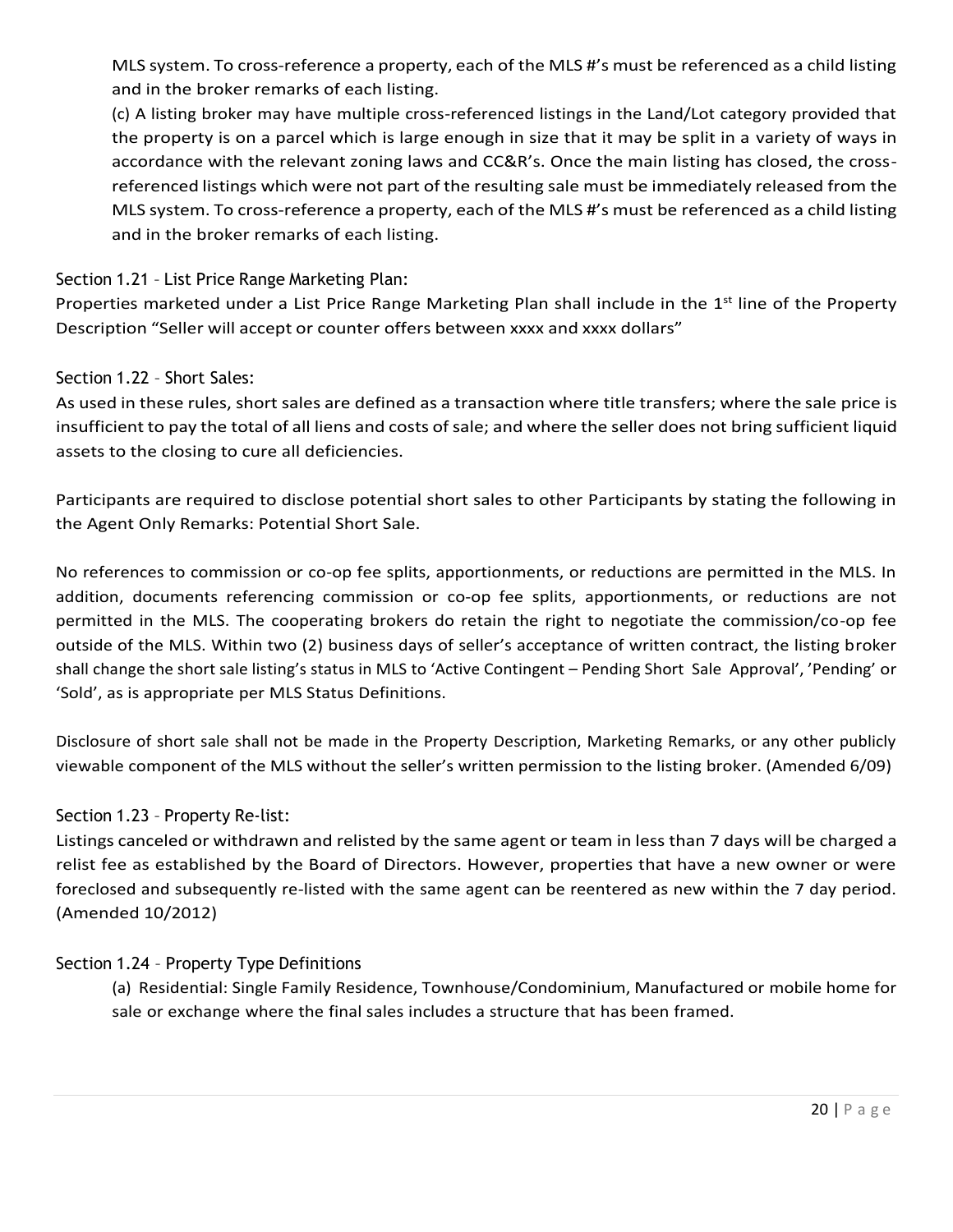a. Single Family- Means a structure built on site, or in modules and assembled to a permanent foundation on site.

b. Condo: "Condominium" means real estate, portions of which are designated for separate ownership and the remainder of which is designated for common ownership solely by the owners of the separate portions. Real estate is not a condominium unless the undividedinterests in the common elements are vested in the unit owners.

c. Townhouse: "Townhouse" means a duplex or multiple dwelling constructed as a series of dwelling units, all of which are attached to the adjacent dwelling units with no visible separation between walls or roofs, and with areas of individual and common ownership indicated on a subdivision plat.

d. Manufactured Single Family: Manufactured home means a structure built after June 15, 1976 in accordance with the national manufactured home construction and safety standards act of 1974. The structure must be on a permanent chassis, capable of being transported in one or more sections and is designated to be used with a permanent foundation as a dwelling

e. Mobile Home: Mobile home means a structure built prior to June 15, 1976 on a permanent chassis, capable of being transported in one or more sections and is designated to be used with a permanent foundation as a dwelling.

(b) Land/Lot: Land without any dwelling units. This may include parcels that have obsolete structures without value.

(c) Multi Family: More than one legal residential units on a single parcel.

(d) Commercial: Includes any office, retail, industrial property. Commercially zoned vacant land must be entered in the Vacant Land category.

(e) Commercial Lease: Rent or lease of any commercial or business property

(f) Commercial With Business: Includes any office, retail, industrial property that is accompanied by an operating business.

(h) Rental: Rent or lease of any residential property.

(i) New Construction: New Construction is defined as builder owned and not previously occupied (Updated 05/2020)

# <span id="page-20-0"></span>Section 1.25 – Archiving of Listing and Listing History

MLSSAZ staff may modify a listing record to archive listing history under the following circumstances: accidental listing duplication, status change error, pricing error, or a listing that was not properly authorized for input into the MLS. The request for modification must be received on a properly executed status report form with supporting documentation signed by the listing broker and must be made within two business days from the date in which the error occurred.

In the event the MLSSAZ staff cannot make a definitive determination based on the provided supporting documentation, the Standards Committee will review the request at its next regularly scheduled meeting. Archiving listing history will be charged a fee as established by the Board of Directors. Refer to MLSSAZ Rules and Regulations Section 26 for a schedule of fee amounts. (Updated 10/2021)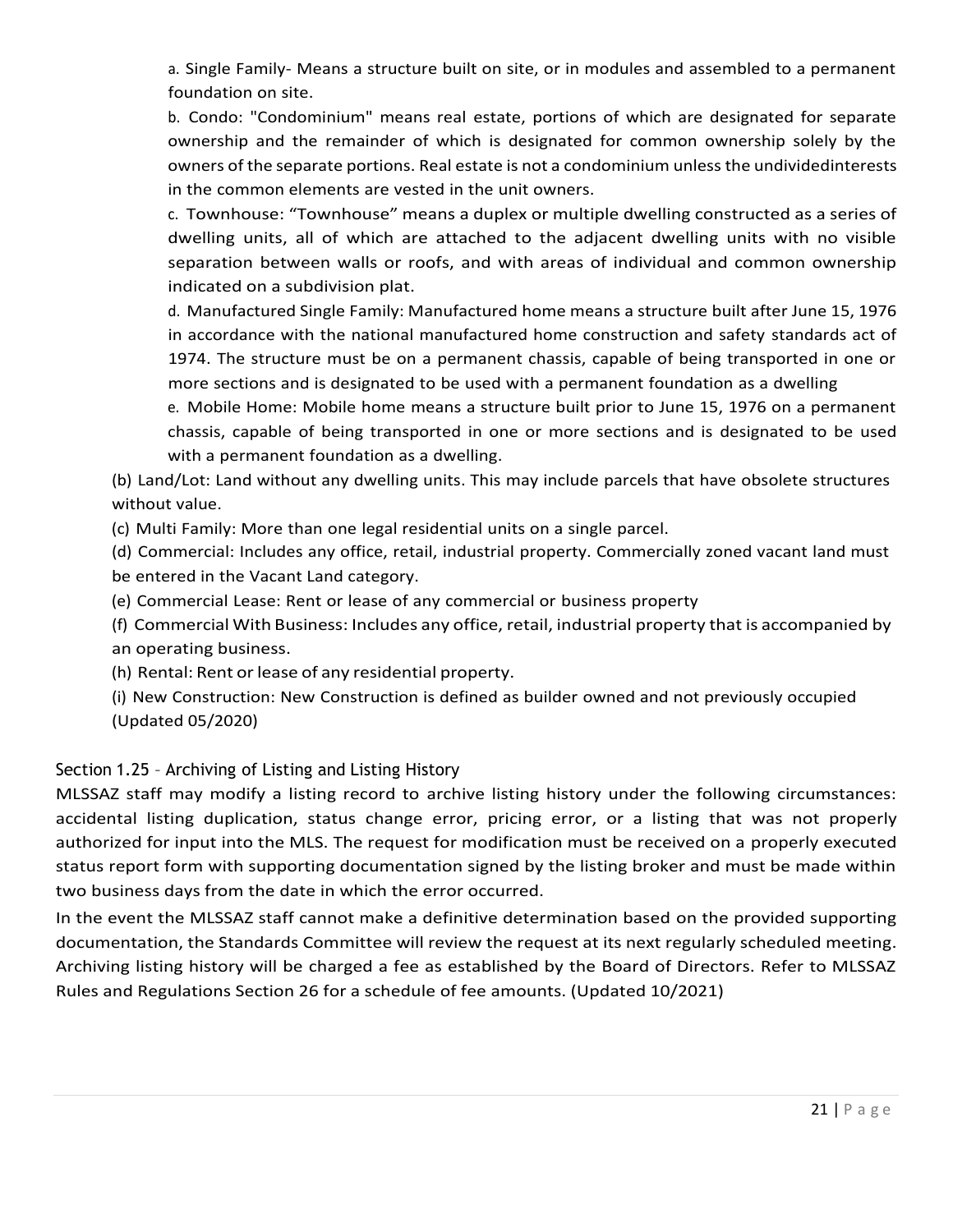# <span id="page-21-0"></span>Section 1.26.1 - Definition:

Listings for Comparable Purposes are defined as listings where at least one side (listing or selling) of the transaction was completed by an MLS Subscriber and one of the following conditions is met:

1) Listings where the seller was represented by a real estate licensee who is not an MLS Subscriber and where the buyer is represented by an MLS Subscriber.

2) Listings where the seller is not represented by a real estate licensee and where the buyer is represented by an MLS Subscriber.

# <span id="page-21-1"></span>Section 1.26.2 - Listings for Comparable Purposes Entry Guidelines:

Listings entered for comparable purposes only shall have the Listing Agent stated as the Non-Member agent (Agent ID 100000) in the MLS.

A Profile Sheet complete with buyer and Buyer's Broker signatures is required and must be complete and accurate in every detail which is ascertainable. Listings for Comparable Purposes shall list the Listing Date as the date the property closed escrow and must be entered within 5 business days of closing. The Expiration Date field shall be the date the property is entered into the MLS. The Co-Op field shall read 0.

Listings for Comparable Purposes will be appropriately identified with the Comparable Listing field in the MLS and will not be included in the annual Market Share Report required in the MLSSAZ Bylaws. (Adopted 01/2017)

# <span id="page-21-2"></span>Section 1.27 – Coming Soon Listings

A Coming Soon listing is a listing taken by a Participant on a "Listing Agreement" that is, by direction of the Seller to be withheld from public dissemination by the MLS. A Coming Soon/Exempt/Delayed Authorization Form shall be executed by the seller and kept on file with the Listing Broker. Coming Soon Listings shall be input into the MLS with the status of Coming Soon upon one of the following conditions:

- (a.) IF PUBLICLY MARKETED: Within one (1) business day of marketing the property to the public.
	- \*Lockboxes or signposts are not considered public marketing.

(b.) IF NOT PUBLICLY MARKETED: Within two (2) business days after all necessary signatures of the Sellers have been received by the listing Broker.

# (Revised 02/2021)

# <span id="page-21-3"></span>Section 1.27.1 – Coming Soon Timeframe

Listings may stay in the Coming Soon status for up to 30 calendar days from the commencement of the Listing Agreement.

Listings will automatically be placed in the Active status on the date specified on the Coming Soon/Exempt/Delayed Authorization form or the  $31<sup>st</sup>$  day from the MLS entry date (listing date). Listings may not revert to the Coming Soon status for any reason. A property may be placed back in the Coming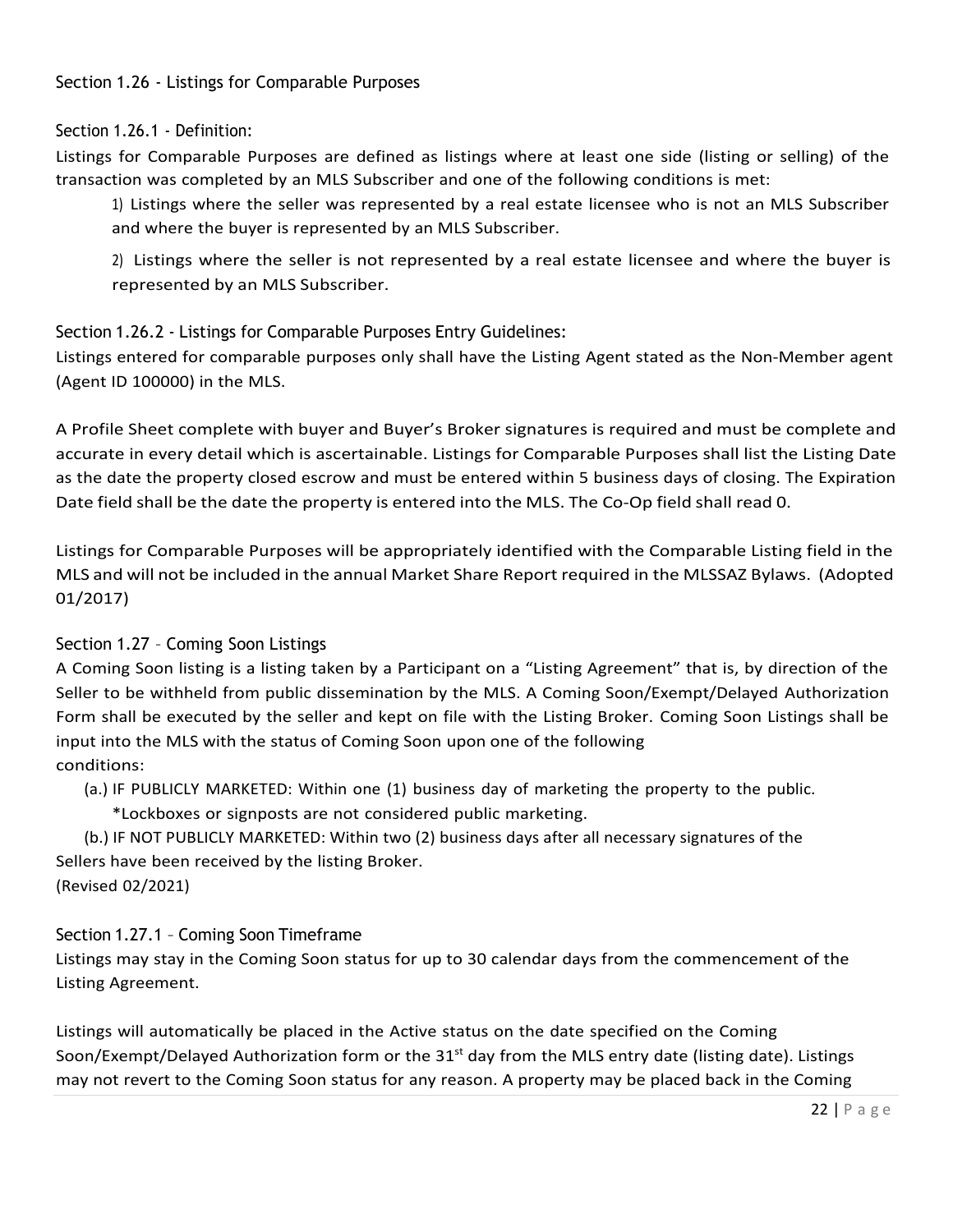Soon status if it has been relisted with a different brokerage or has been cancelled or expired for a minimum of 30 days.

Seller may authorize an early entry in the MLS by executing the modification input date section of the Coming Soon/Exempt/Delayed Authorization Form.

Days on Market (DOM) resets when the listing transitions to Active status. (Revised 02/2021)

# <span id="page-22-0"></span>Section 1.27.2 – Showings on Coming Soon Listings

Showings are allowed during the period of the Coming Soon Status at the direction of the Seller(s). Listing brokers shall provide showing procedures, instructions and restrictions within the Showing Instruction field in the MLS. (Adopted 05/2020)

# <span id="page-22-1"></span>Section 1.27.3 – Coming Soon

Listings in the Coming Soon status will not be distributed through IDX/Broker Reciprocity and will not be included in any marketing or syndication feeds from the MLS. (Adopted 05/2020)

# <span id="page-22-2"></span>Selling Procedures

Section 2 – Showings and Negotiations:

Appointments for showings and negotiations with the Seller for the purchase of listed property filed with the MLS shall be conducted through the listing Broker except under the following circumstances:

(a) The listing Broker gives the cooperating Broker specific authority to show and/or negotiate directly, or

(b) If after a reasonable effort, during a 24-hour period, the cooperating Broker cannot contact the listing Broker or their representative; then the Rules and Regulations of the State Real Estate Department shall govern. However, the listing broker, at their option, may preclude such direct negotiations by cooperating brokers. (M)

# <span id="page-22-3"></span>Section 2.1 - Presentation of Offers:

The listing Broker must make arrangements to present the offer as soon as possible, or give the cooperating broker a satisfactory reason for not doing so. (M)

# <span id="page-22-4"></span>Section 2.2 - Submission of Written Offers and Counter-Offers:

The listing Broker shall submit to the Seller all written offers until closing unless precluded by law, government rule, regulation, or agreed otherwise in writing between the seller and the listing Broker. Unless the subsequent offer is contingent upon the termination of an existing contract, the listing Broker shall recommend that the seller obtain the advice of legal counsel prior to acceptance of the subsequent offer.

Participants representing buyers or tenants shall submit to the buyer or tenant all offers and counter-offers until acceptance, and shall recommend that buyers and tenants obtain legal advice where there is a question about whether a pre-existing contract has been terminated. (M)

<span id="page-22-5"></span>Section 2.3 - Right of Cooperating Broker in Presentation of Offer: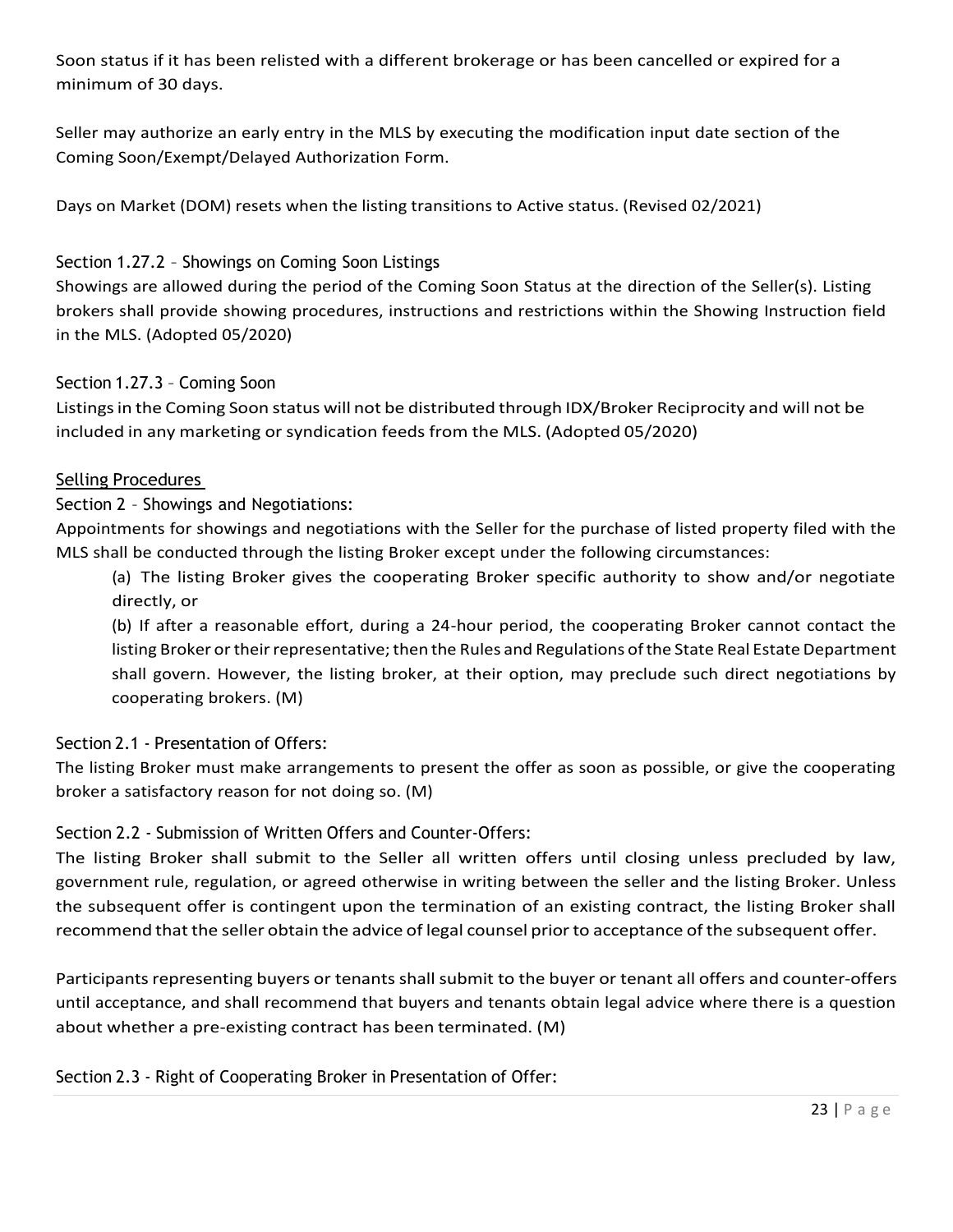The cooperating broker (or buyer agent) or their representative has the right to participate in the presentation to the seller or lessor of any offer he secures to purchase or lease. He does not have the right to be present at any discussion or evaluation of that offer by the seller or lessor and the listing Broker. However, if the seller or lessor gives written instructions to the listing broker that the cooperating broker not be present when an offer the cooperating broker secured is presented, the cooperating broker has the right to a copy of the seller's written instructions. None of the foregoing diminishes the listing broker's right to control the establishment of appointments for such presentations. (M)

Where the cooperating broker is not present during the presentation of the offer, the cooperating broker can request in writing, and the listing broker must provide, written affirmation stating that the offer has been submitted to the seller, or written notification that the seller has waived the obligation to have the offer presented. (M) (Amended 11/2018)

# <span id="page-23-0"></span>Section 2.4 - Right of Listing Broker in Presentation of Counter-Offer:

The listing broker or their representative has the right to participate in the presentation of any counter-offer made by the seller or lessor. He does not have the right to be present at any discussion or evaluation of a counter-offer by the purchaser or lessee. However, if the purchaser or lessee gives written instructions to the cooperating broker that the listing broker not be present when a counter-offer is presented, the listing broker has the right to a copy of the purchaser's or lessee's written instructions.

# <span id="page-23-1"></span>Section 2.5 - Reporting of Sales to the MLS:

Status changes, including final closing of sales, shall be reported to the multiple listing service by the listing broker within two (2) business days after they have occurred. If negotiations were carried on under Section2 a. or b. hereof, the cooperating broker shall report accepted offers to the listing broker within 24 hours after occurrence and the listing broker shall report them to the MLS within two (2) business days after receiving notice from the cooperating broker. *(Amended 11/08)* Violation of this rule may be subject to a fine.

Note: *The listing agreement of a property filed with the MLS by the listing broker should include a provision expressly granting the listing broker authority to advertise; to file the listing with the MLS; to provide timely* notice of status changes of the listing to the MLS; and to provide sales information including selling price to the MLS upon sale of the property. If deemed desirable by the MLS to publish sales information prior to final closing (settlement) of a sales transaction, the listing agreement should also include a provision expressly granting the listing broker the right to authorize dissemination of this information by the MLS to its Participants. (M)

# <span id="page-23-2"></span>Section 2.6 - Reporting Resolutions of Contingencies:

The Listing Broker shall report to the MLS, within two (2) business days that a contingency on file with the MLS has been fulfilled or renewed, or the Agreement canceled. (This shall be done on a Status Change Form) (M)

# <span id="page-23-3"></span>Section 2.7 - Advertising of Listing Filed with the MLS:

A listing shall not be advertised by any Broker other than the Listing Broker without the prior written consent of the listing Broker. (M)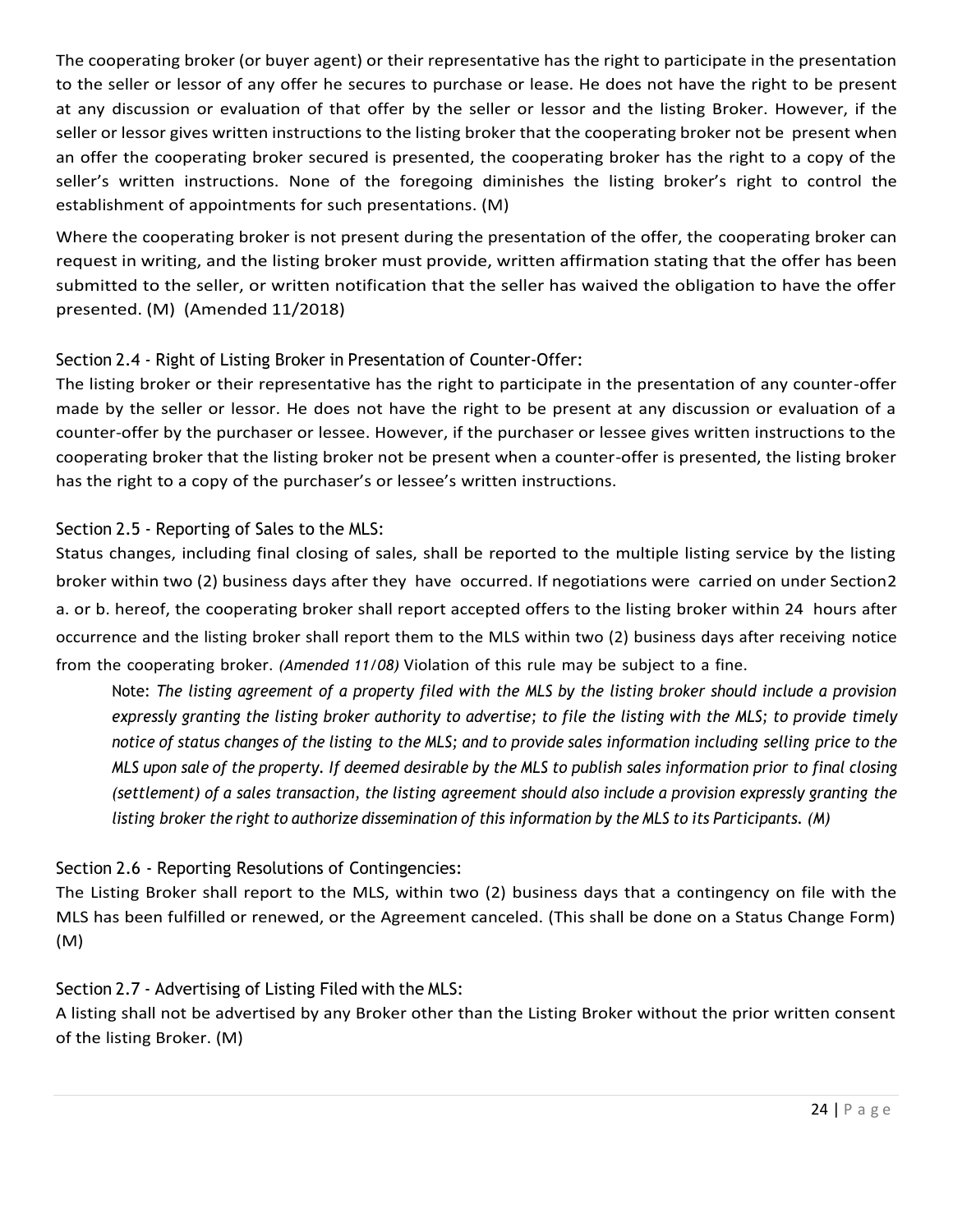<span id="page-24-4"></span>Listings may be advertised on other broker/agent's internet websites if listing Broker has so indicated on the Profile Sheet by selecting All Internet Sites. Brokers/Agents who advertise other real estate brokerage company's listings on their websites shall complete the required agreement. Any violation of the terms in the agreement will be considered a violation of the MLS Rules and Regulations and will be subject to any penalties or sanctions provided for herein.

# <span id="page-24-0"></span>Section 2.8 - Reporting Cancellation of Pending Sale:

The listing Broker shall report to the MLS, within two (2) business days, the cancellation of any pending sale and the listing shall be reinstated immediately. (M)

<span id="page-24-1"></span>Section 2.9 – Availability of Listed Property: Listing Brokers shall not misrepresent the availability of access to show or inspect listed property. (M)

# <span id="page-24-2"></span>Section 2.10 - Reporting of Team Listings:

When reporting a listing as Closed, MLSSAZ Subscribers shall use the Agent MLS Code field on the AAR Purchase Contract to determine how sales credit will be awarded. If the buyer's agent fills in a name but no Agent MLS Code on the Purchase Contract, that name shall not be added as a Selling or Co-Selling agent on the listing. If the information entered into the Agent MLS Code field does not correspond to the name and license number, information in the name and license number shall prevail.

For Closed listings that did not use the AAR Purchase Contract, the Selling Agent and their brokerage shall communicate the existence of a team and how the listing is to be reported in writing at the time ofclosing.

If a listing to be reported as a team has been reported with incorrect team members, the team leader or Designated REALTOR® must request a change by the Listing Brokerage within 30 days of closing. (Adopted 01/2017)

# <span id="page-24-3"></span>Section 2.11 - Showing Instructions:

Listing brokers shall provide showing procedures, instructions and restrictions within Showing Instruction field in the MLS. Participants and Subscribers shall strictly adhere to the instructions as specified by the listing broker. Participants and Subscribers may communicate with the listing broker to discuss and agree upon showing methods other than what has been entered for the listing. Failure of any Participant or Subscriber to follow Showing Instructions or agreed showing method on an MLS listing may be subject to a fine. (Added 01/2019)

Cooperating brokers and buyers must respect limitations the seller imposes on the making of photos or videos during showings and on the distribution of any resulting photos or videos. Listing brokers must indicateany limitations of this kind in the Showing Instruction Field of MLS before any showing for the limitation to be effective for that showing. (Added 03/2020)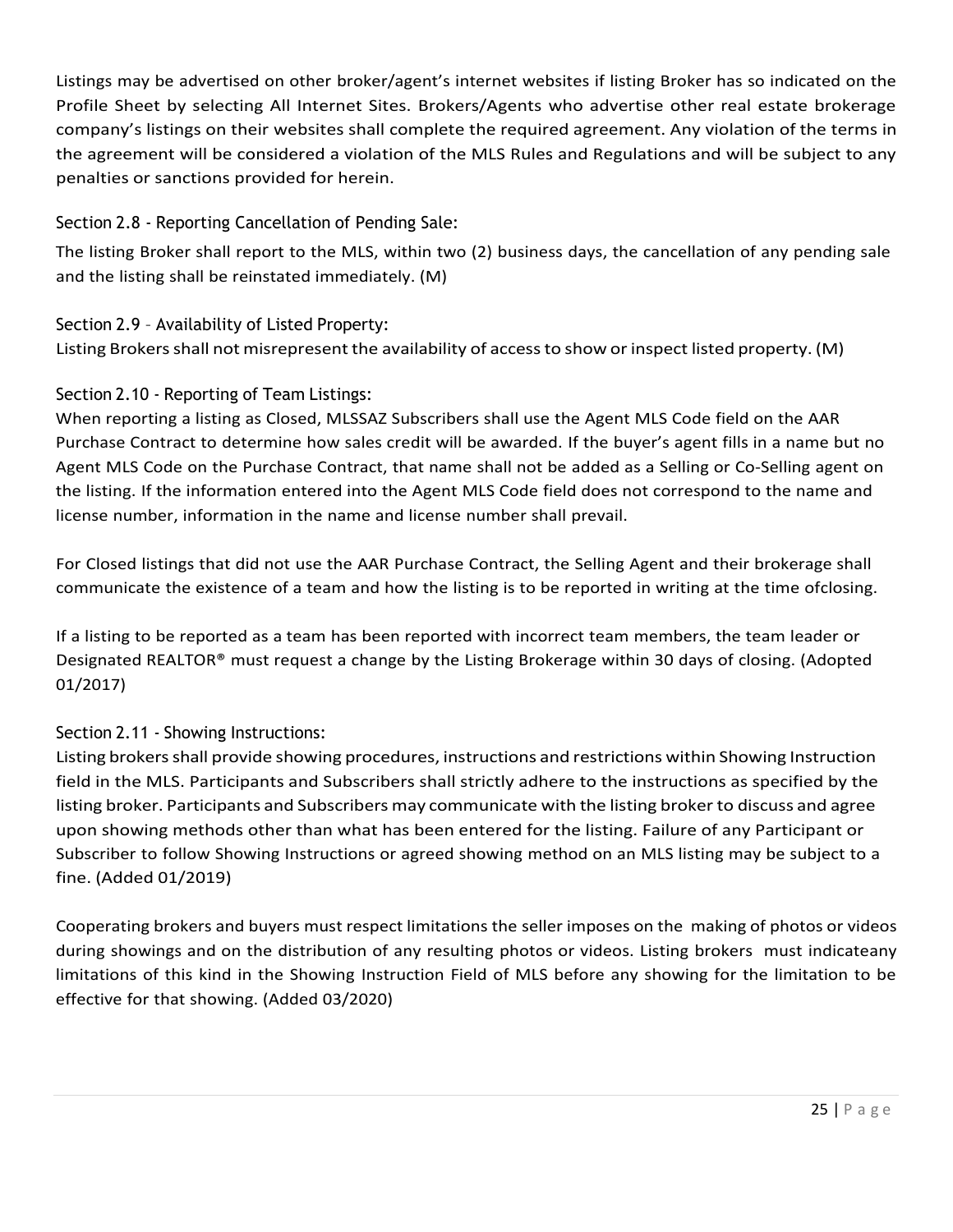# Section 3 - Nature of the Standard Multiple Listing Service Mark:

The NATIONAL ASSOCIATION OF REALTORS® has approved a standard multiple listing service logo (the "Logo") for use by authorized chartered associations of REALTORS®, members of such associations, and multiple listing services solely owned by such association(s) pursuant to the terms set forth herein, and as further described in the Membership Marks Manual. Downloadable files and additional information about the Logo may be found on nar.realtor.com (Amended 11/20) (M)

<span id="page-25-0"></span>Section 3.1 - Authorization to Use the Standard Multiple Listing Service Logo:

Authorization to use the Logo is limited to the following authorized licensees ("Authorized Licensees"):

- (a) Associations of REALTORS® that own or control multiple listing service, wholly owned by REALTOR® Associations, and that have certified that their governing documents comply with multiple listing policy of the National Association.
- (b) Multiple listing services owned and/or controlled solely by an association(s) of REALTORS®, and when the governing documents of the owning or controlling association(s) of REALTORS®and/or the MLS, if a separate legal entity with separate governing documents, have certified that their governing documents comply with multiple listing policy of the National Association.
- (c) Members of an association of REALTORS® that owns and/or controls a multiple listing service and that has certified that their governing documents comply with multiple listing policy of the National Association.

Authorized Licensees use of the Logo is subject to the following limitations:

• The Logo may not be modified.

• The Logo may not be used as a lapel pin or jewelry.

• The Logo may be used only on stationery, printed forms, websites and within promotional materials regarding multiple listing services.

•Authorized Licensees acknowledge that the National Association is the exclusive owner of the Logo.

• The multiple listing service must cease all use of the Logo in the event it is no longer solely owned and/or controlled by an association(s) of REALTORS®.

• The association(s) of REALTORS® and multiple listing service must cease all use of the Logo in the event any governing documents of the association(s) of REALTORS<sup>®</sup> or the multiple listing service, if applicable, do not comply with multiple listing policy of the National Association.

• The National Association reserves the right to require Authorized Licenseesto adhere to additional limitations on use of the Logo and to cease use of the Logo for any reason within its sole discretion.

<span id="page-25-1"></span>Section 3.2 - Special Notes Concerning the Standard Multiple Listing Service Logo and the National Association's REALTOR® Trademarks:

The NATIONAL ASSOCIATION OF REALTORS® does not permit any variation of the Logo design. Further, the National Association will not review and does not authorize any multiple listing service insignia to be used with the Logo other than the multiple listing service's own logo. Further, the National Association's REALTOR® trademarks may not, in any instance, be used in connection with any multiple listing service not owned and/or controlled solely by an association(s)of REALTORS®. (Amended 11/20) (M)

<span id="page-25-2"></span>Section 3.3 - Use of the Standard Multiple Listing Service Logo by Nonmember Participants: The Logo may not be used by non-association members of an MLS, including in any state where law requires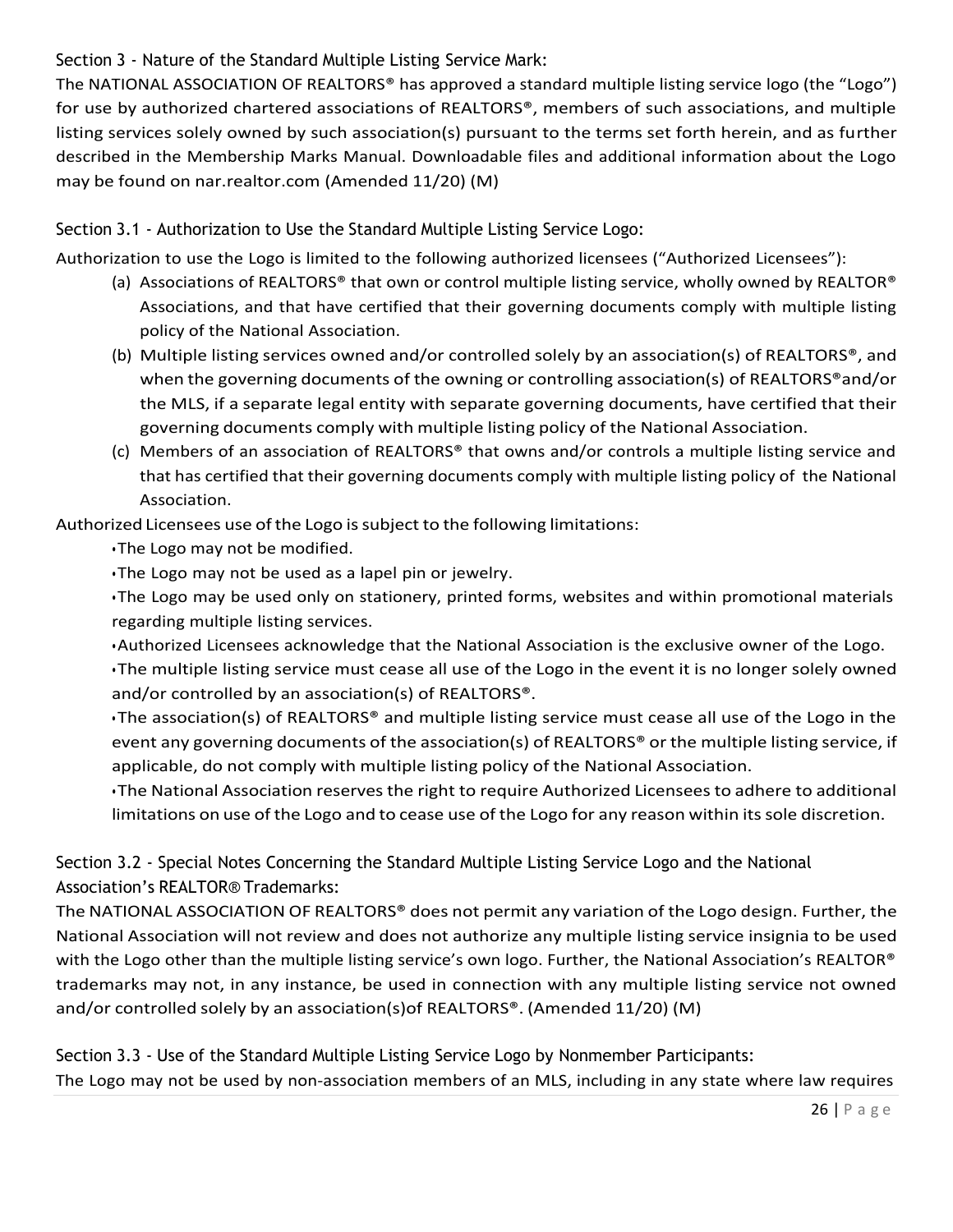that brokers (principals) who are not REALTORS® be admitted to the multiple listing service of an association of REALTORS®, or in any association which has voluntarily opened its MLS to nonmember brokers and/or appraisers. Such use would be a misrepresentation and would violate the registration rights in the REALTOR® trademarks of the NATIONAL ASSOCIATION OF REALTORS®, the lawful owner of said collective marks. Where such non-association member advertises that they are a member of the multiple listing service of an association of REALTORS®, the multiple listing service may properly require that such participant of the service include in such advertisement that they are not a member of the association of REALTORS®.(Amended11/20) (M)

### <span id="page-26-0"></span>**Prohibitions**

Section 4 - Information for Participants Only:

Any listing filed with the MLS shall not be made available to any Non-Participant without the prior consent of the Listing Broker. (M)

The following data is intended exclusively for MLS Participants and their affiliated licensees:

(a) The compensation offered to other MLS Participants.

(b) The type of listing agreement, i.e., exclusive right to sell or exclusive agency.

(c) The seller(s) and occupant(s) name(s), phone number(s) and email address(es) where available.

(d) Instructions or remarksintended for cooperating Brokers only such asthese regarding showings or security of listed property.

<span id="page-26-1"></span>Section 4.1 - "For Sale" Signs:

Only the "For Sale" or "For Rent" signs of the Listing Broker may be placed on the property. (M)

<span id="page-26-2"></span>Section 4.2 - "Sold Signs":

Prior to closing, only the "sold" sign of the listing Broker may be placed on the property, unless the listing Broker authorizes the cooperating (selling) Broker to post such a sign. (M)

<span id="page-26-3"></span>Section 4.3 - Solicitation of Listing Filed with the MLS:

Participants shall not solicit a listing on a property filed with the MLS unless such solicitation is consistent with Article 16 of the REALTORS® Code of Ethics, its Standards of Practice and its Case Interpretations.

Note: This section is to be construed in a manner consistent with Article 16 of the Code of Ethics and particularly Standard of Practice 16-4. This section is intended to encourage sellers to permit their properties to be filed with the service by protecting them from being solicited, prior to expiration of the listing, by brokers and salespersons *seeking the listing upon its expiration.*

*Without such protection, a seller could receive hundreds of calls, communications, and visits from brokers and* salespersons who have been made aware through MLS filing of the date the listing will expire and desire to *substitute them for the present broker.*

This section is also intended to encourage brokers to participate in the service by assuring them that other *Participants will not attempt to persuade the seller to breach the listing agreement or to interfere with their* attempts to market the property. Absent the protection afforded by this section, listing brokers would be most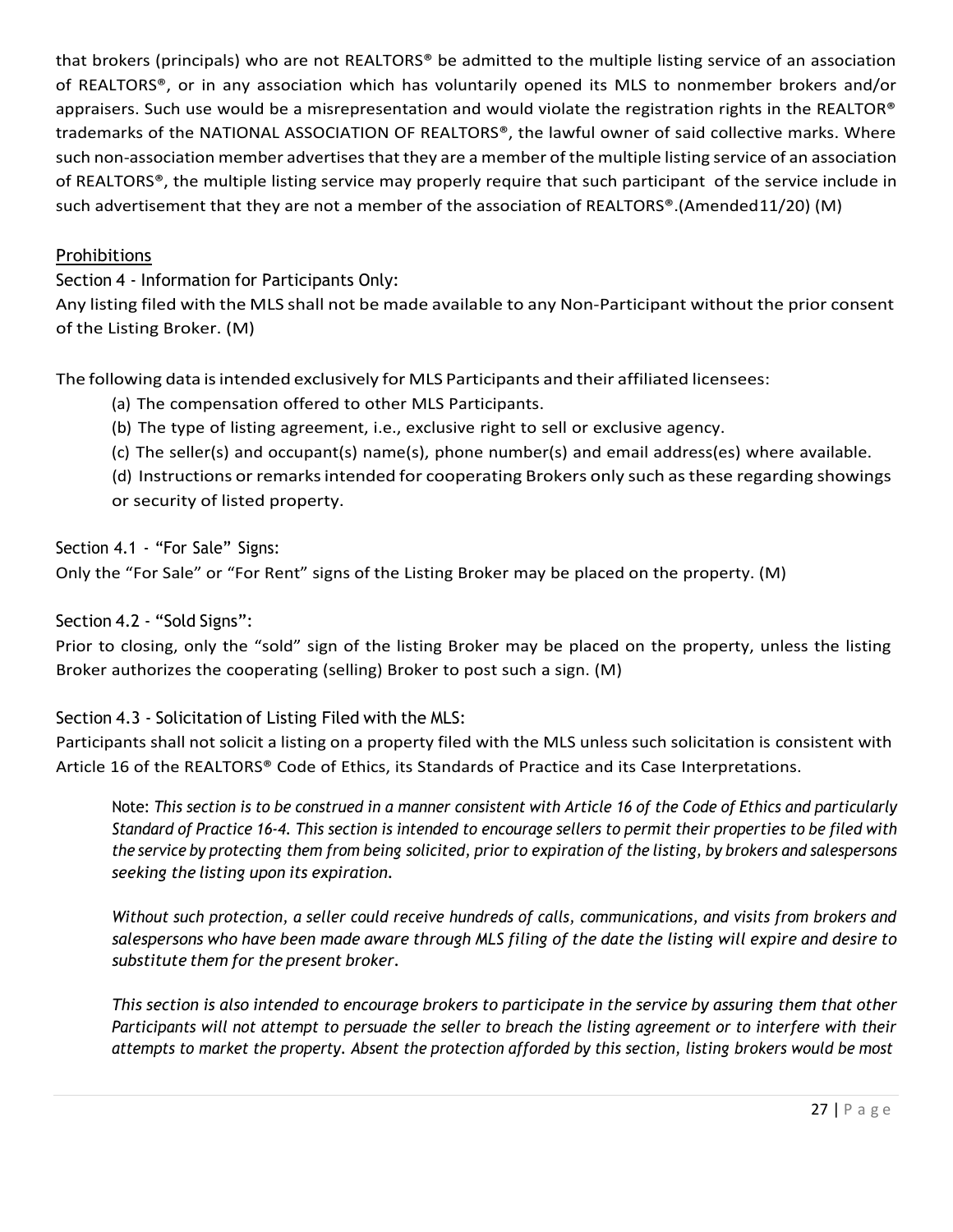reluctant to generally disclose the identity of the seller or the availability of the property to other brokers.

*This section does not preclude solicitation of listings under the circumstances otherwise recognized by the Standards of Practice related to Article 16 of the Code of Ethics. (M)*

### <span id="page-27-0"></span>Section 4.4 – Confidentiality of Employment Agreement:

Listing Agreements filed with the MLS are confidential agreements between Seller(s) and listing Brokers. The MLS shall not disclose or publish, in whole or part, the contents of an active agreement to any Participants without the prior written authorization of the listing Broker.

### <span id="page-27-1"></span>Section 4.5 – Use of the Terms MLS and Multiple Listing Service:

No MLS Participants, Subscriber or Licensee affiliated with any Participant shall, through the name of their firm, their URLs, their e-mail addresses, their website addresses, or in any other way represent, suggest, or imply that the individual or firm is an MLS, or that they operate an MLS. Participants, Subscribers and Licensees affiliated with Participants shall not represent, suggest, or imply that consumers or others have direct access to MLS databases, or that consumers or others are able to search MLS databases available only to Participants and Subscribers. This does not prohibit Participants and Subscribers from representing that any information they are authorized under MLS rules to provide to clients or customers is available on their websites or otherwise.

### <span id="page-27-2"></span>Section 4.6 - MLS data fields authorized for display may not be changed:

MLS content may be augmented with additional content provided the source of any additional data is clearly identified.

# Section 4.7 - Services Advertised as "Free":

MLS participants and subscribers must not represent that their brokerage services to a client or customer are free or available at no cost to their clients, unless the participant or subscriber will receive no financial compensation from any source for those services. (M)

### <span id="page-27-3"></span>Division of Commissions

Section 5 - Cooperative Compensation Specified on Each Listing:

The listing broker shall specify, on each listing filed with the multiple listing service, the compensation offered to other Multiple Listing Service Participants for their services in the sale of such listing. Such offers are unconditional except that entitlement to compensation is determined by the cooperating broker's performance as the procuring cause of the sale (or lease) or as otherwise provided for in this rule. The listing broker's obligation to compensate any cooperating broker asthe procuring cause of the sale (or lease) may be excused if it is determined through arbitration that, through no fault of the listing broker and in the exercise of good faith and reasonable care, it was impossible or financially unfeasible for the listing broker to collect a commission pursuant to the listing agreement. In such instances, entitlement to cooperative compensation offered through MLS would be a question to be determined by an arbitration hearing panel based on all relevant facts and circumstances including, but not limited to, why it was impossible or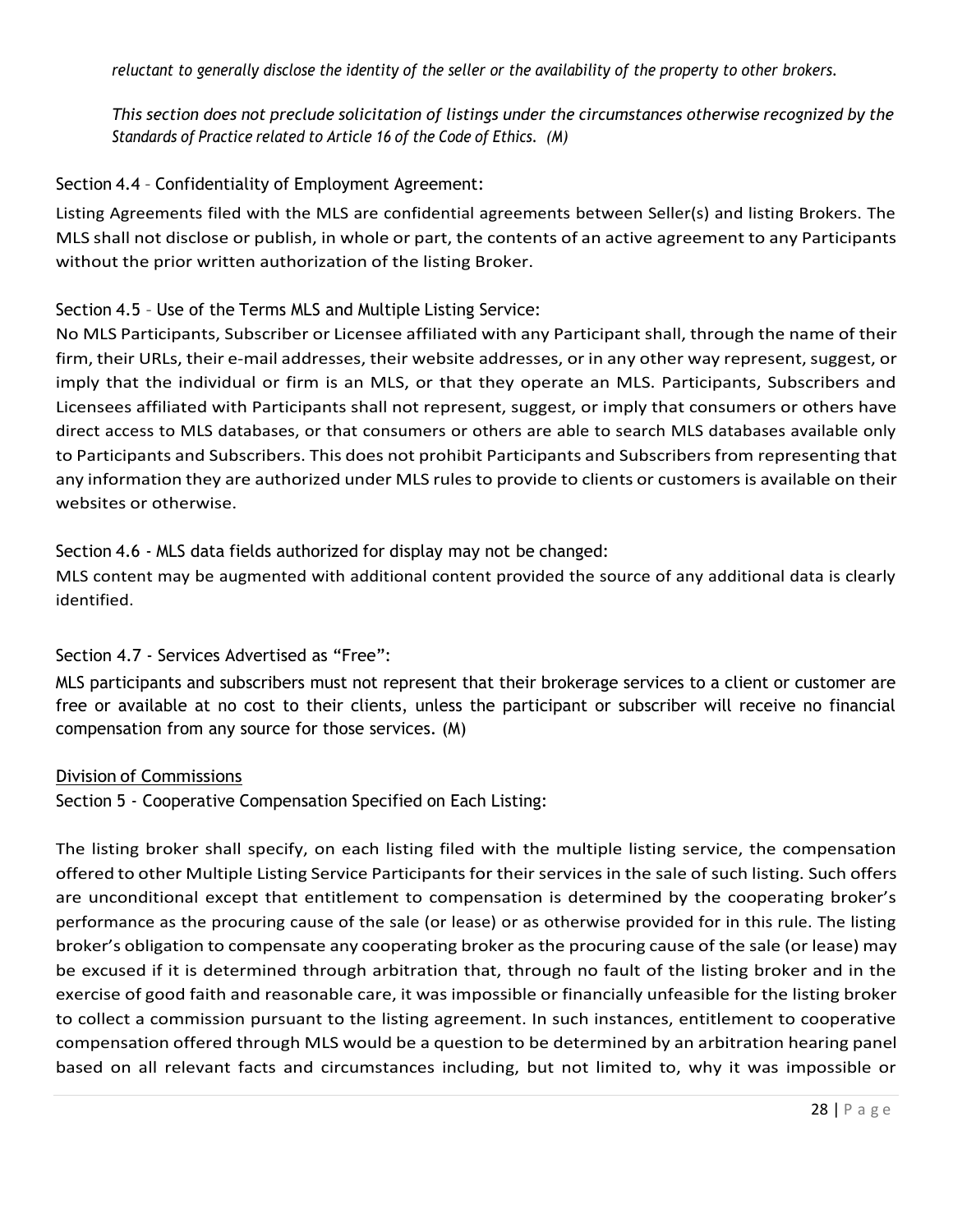financially unfeasible for the listing broker to collect some or all of the commission established in the listing agreement; at what point in the transaction did the listing broker know (or should have known) that some or all of the commission established in the listing agreement might not be paid; and how promptly had the listing broker communicated to cooperating brokers that the commission established in the listing agreement might not be paid.

*(Amended 11/98)*

In filing a property with the Multiple Listing Service of Southern Arizona, Inc. the Participant of the MLS is making blanket unilateral offers of compensation to the other MLS Participants, and shall therefore specify on each listing filed with the MLS, the compensation being offered to the other MLS Participants. Specifying the compensation on each listing is necessary, because the cooperating broker has the right to know what the compensation shall be prior to endeavoring to sell.\* *(Amended 11/96)*

The listing broker retains the right to determine the amount of compensation offered to other Participants (acting as subagents, buyer agents, or in other agency or non-agency capacities defined by law) which may be the same or different. *(Amended 11/96)*

\*The compensation specified on listings filed with the multiple listing service shall appear in one of two forms. The essential and appropriate requirement by an association multiple listing service is that the information to be published shall clearly inform the Participants as to the compensation they will receive in cooperative transactions, unless advised otherwise by the listing broker, in writing, in advance of submitting an offer to purchase. The compensation specified on listings published by the MLS shall be shown in one of the following forms:

1. By showing a percentage of the gross selling price

2. By showing a definite dollar amount *(Amended 11/95)*

*MLSSAZ DOES NOT allow Participants to offer cooperative compensation as a percentage of the net sales price, with net sales price defined as the gross sales price minus buyer upgrades (new construction) and seller concessions (as defined by the MLS unless otherwise defined by state law or regulation).*

This shall not preclude the listing broker from offering any MLS Participant compensation other than the compensation indicated on any listing published by the MLS, provided the listing broker informs the other broker, in writing, in advance of submitting an offer to purchase, and provided that the modification in the specified compensation is not the result of any agreement among all or any other Participants in the MLS. Any superseding offer of compensation must be expressed as either a percentage of the gross sales price or as a flat dollar amount. *(Amended 11/95)*

Note 1: *The multiple listing service shall not have a rule requiring the listing broker to disclose the amount of total negotiated commission in the listing contract, and the association multiple listing service shall not publish the total negotiated commission on a listing which has been submitted to the MLS by a Participant. The association multiple listing service shall not disclose in any way the total commission negotiated between the seller and the listing broker.*

Note 2: The listing broker may, from time to time, adjust the compensation offered to other multiple listing *service Participants for their services with respect to any listing by advance published notice tothe MLS*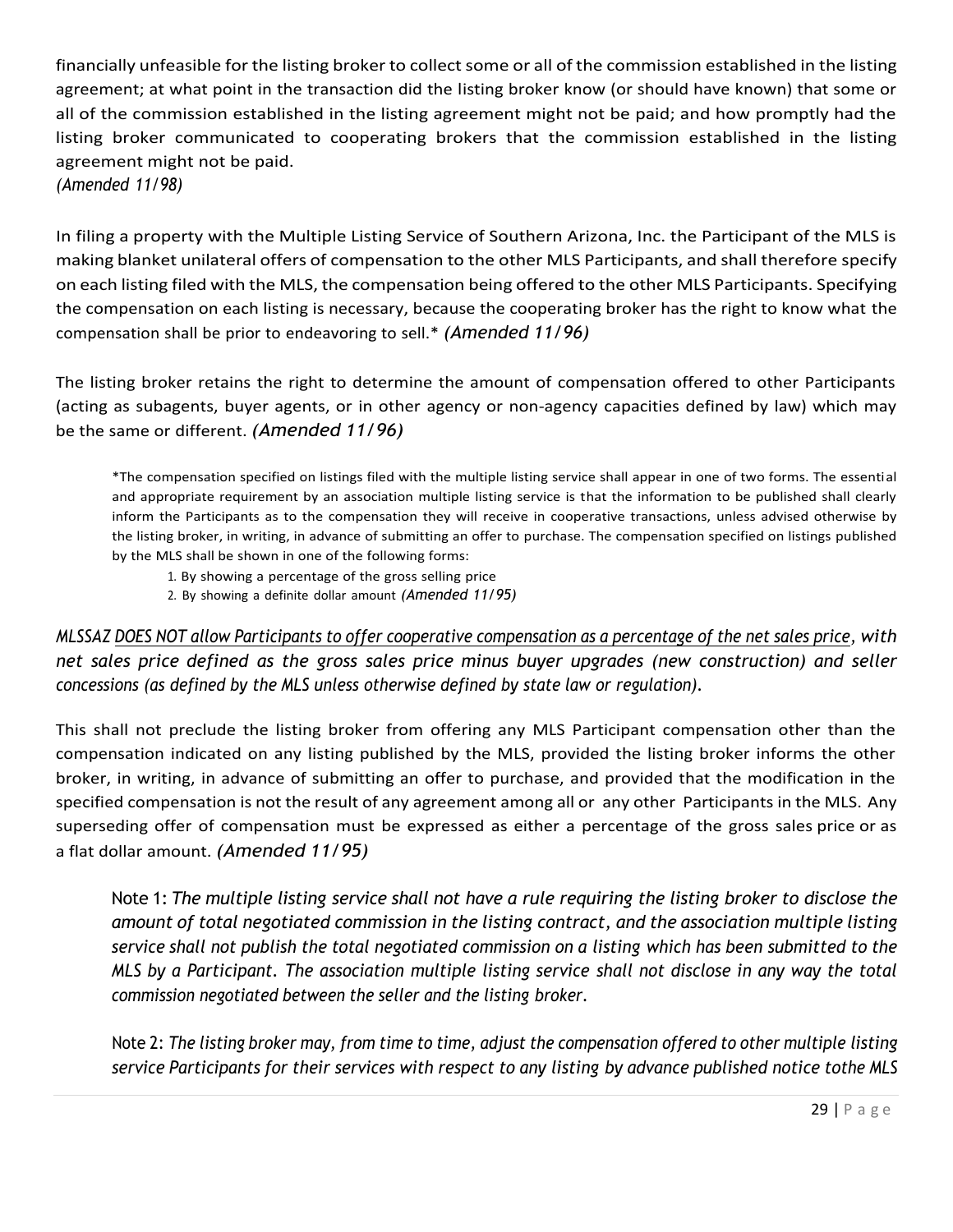Note 3: *The multiple listing service shall make no rule on the division of commissions between Participants and Non-Participants. This should remain solely the responsibility of the listing broker.*

Note 4: *Multiple listing services, at their discretion, may adopt rules and procedures enabling listing brokers to communicate to potential cooperating brokers that gross commissions established in listing contracts are subject to court approval, and that compensation payable to cooperating brokers* may be reduced if the gross commission established in the listing contract is reduced by a court. In *such instances, the fact that the gross commission is subject to court approval and either the potential*

*reduction in compensation payable to cooperating brokers or the method by which the potential reduction in compensation will be calculated must be clearly communicated to potential cooperating brokers prior to the time they submit an offer that ultimately results in a successful transaction. (Amended 5/08)*

Note 5: *Nothing in these MLS rules precludes a listing Participant and a cooperating Participant, as a matter of mutual agreement, from modifying the cooperative compensation to be paid in the event of a successful transaction. (Adopted 11/05) (M)*

Note 6: *Multiple listing services must give Participants the ability to disclose to other Participants any potential for a short sale. As used in these rules, short sales are defined as a transaction where title transfers, where the sale price is insufficient to pay the total of all liens and costs of sale and where* the seller does not bring sufficient liquid assets to the closing to cure all deficiencies. Multiple listing *services may, as a matter of local discretion, require Participants to disclose potential short sales when Participants know a transaction is a potential short sale. In any instance where a Participant discloses* a potential short sale, they may, as a matter of local discretion, also be permitted to communicate to *other Participants how any reduction in the gross commission established in the listing contract required by the lender as a condition of approving the sale will be apportioned between listing and cooperating Participants. All confidential disclosures and confidential information related to short sales, if allowed by local rules, must be communicated through dedicated fields or confidential "remarks" available only to Participants and Subscribers (Amended 5/09) (M)*

# <span id="page-29-0"></span>Section 5.1-Participants as Principal:

If a Participant or any licensee (or licensed or certified appraiser) affiliated with a participant has any ownership interest in a property, the listing of which is to be disseminated through the multiple listing service, that person shall disclose that interest when the listing is filed with the multiple listing service and such information shall be disseminated to all multiple listing service Participants. (M)

# <span id="page-29-1"></span>Section 5.2 - Participants as Purchaser:

If a Participant or any licensee (including licensed and certified appraisers) affiliated with a Participant wishes to acquire an interest in property listed with another Participant, such contemplated interest shall be disclosed,in writing, to the listing broker not later than the time an offer to purchase is submitted to the listing broker. (M)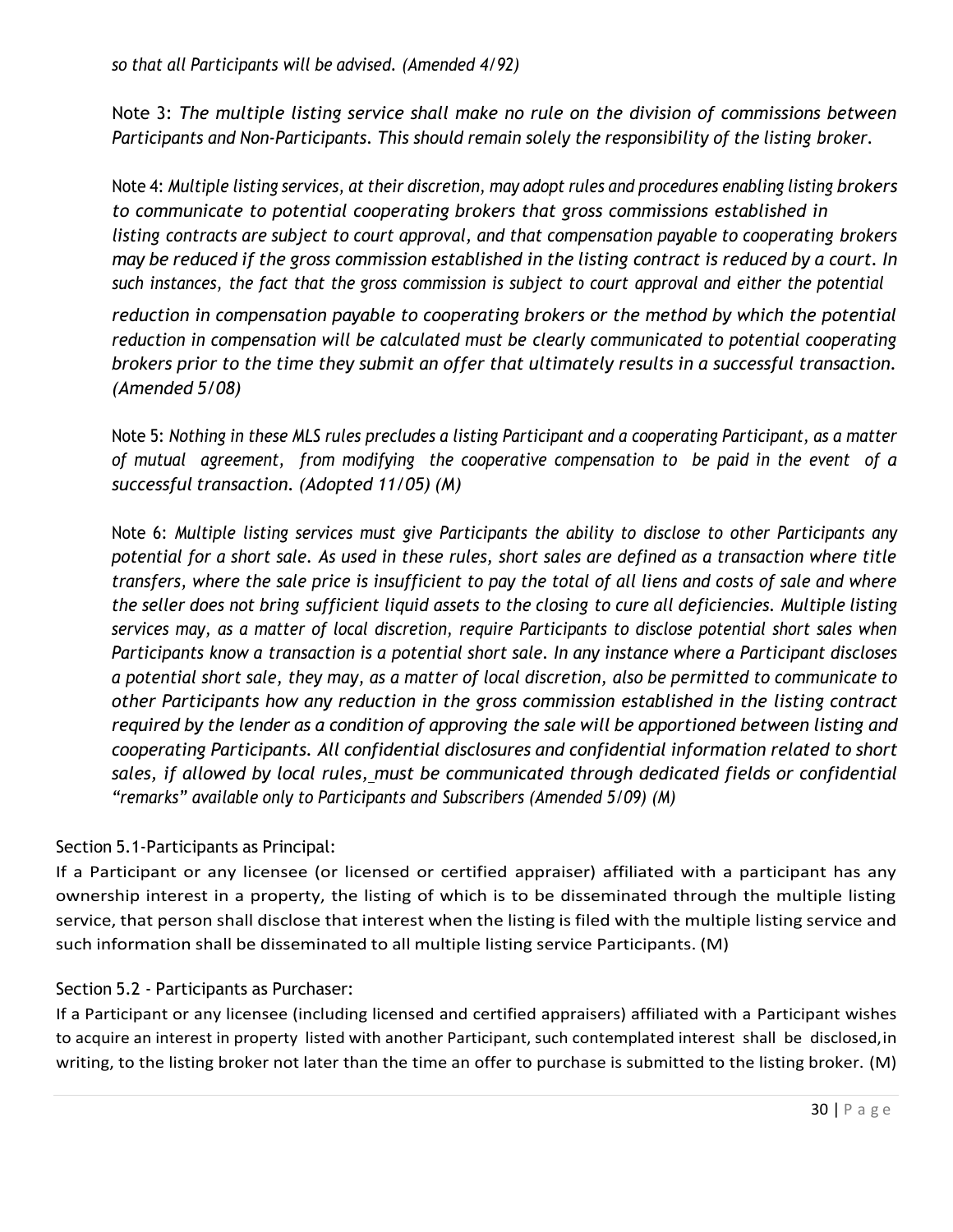# <span id="page-30-0"></span>Section 5.3 – Dual or Variable Rate Commission Arrangements:

The existence of a dual-or variable-rate commission agreement (i.e. one in which the seller/landlord agrees to pay a specified commission if the property is sold/leased by the listing broker without assistance and a different commission if the sale/lease results through the efforts of a cooperating broker; or one in which the seller/landlord agrees to pay a specified commission if the property is sold/leased by the listing broker either with or without the assistance of a cooperating broker and a different commission if the sale/lease results through the efforts of a seller/landlord) shall be disclosed by the listing broker as required by the MLS. The listing broker shall, in response to inquiries from potential cooperating brokers, disclose the differential that would result in either cooperative transaction or, alternatively, in a sale/lease that results through the efforts of the seller/landlord. If the cooperating broker is a buyer/tenant representative, the buyer/tenant representative must disclose such information to their client before the client makes an offer to purchase or lease. (M)

# Section 5.4 – Display of Listing Broker's Offer of Compensation:

Participants and subscribers who share the listing broker's offer of compensation for an active listing must display the following disclaimer or something similar.

The listing broker's offer of compensation is made only to participants of the MLS where the listing is filed. (M)

# <span id="page-30-1"></span>Service Charges

Section 6 - MLS Fees and Charges:

The following services charges for operation of the multiple listing service are in effect to defray the costs of the service and are subject to change from time to time in the manner prescribed:

Initial Participation Fee: An applicant for participation in the service shall pay an application fee of \$150 with such fee to accompany the application.

Note: The initial participation fee shall approximate the cost of bringing the service to the participant.

Recurring Participation Fee: The annual participation fee of each participant shall be an amount equal to \$290 times each salesperson and licensed or certified appraiser who has access to and use of the service, whether licensed as a broker, sales licensee, or licensed or certified appraiser who is employed by or affiliated as an independent contractor with such participant. Payment of such fees shall be made within 30 days of receiving an invoice. Feesshall be prorated on a monthly basis.

*However, MLSs must provide participants the option of a no-cost waiver of MLS fees, dues, and charges for any licensee or licensed or certified appraiser who can demonstrate subscription to a different MLS where the principal broker participates. MLSs may, at their discretion, require waiver recipients and their participants to sign a certification for nonuse of its MLS services, which can include penalties and termination of the waiver if violated. (Adopted 11/17) (M)*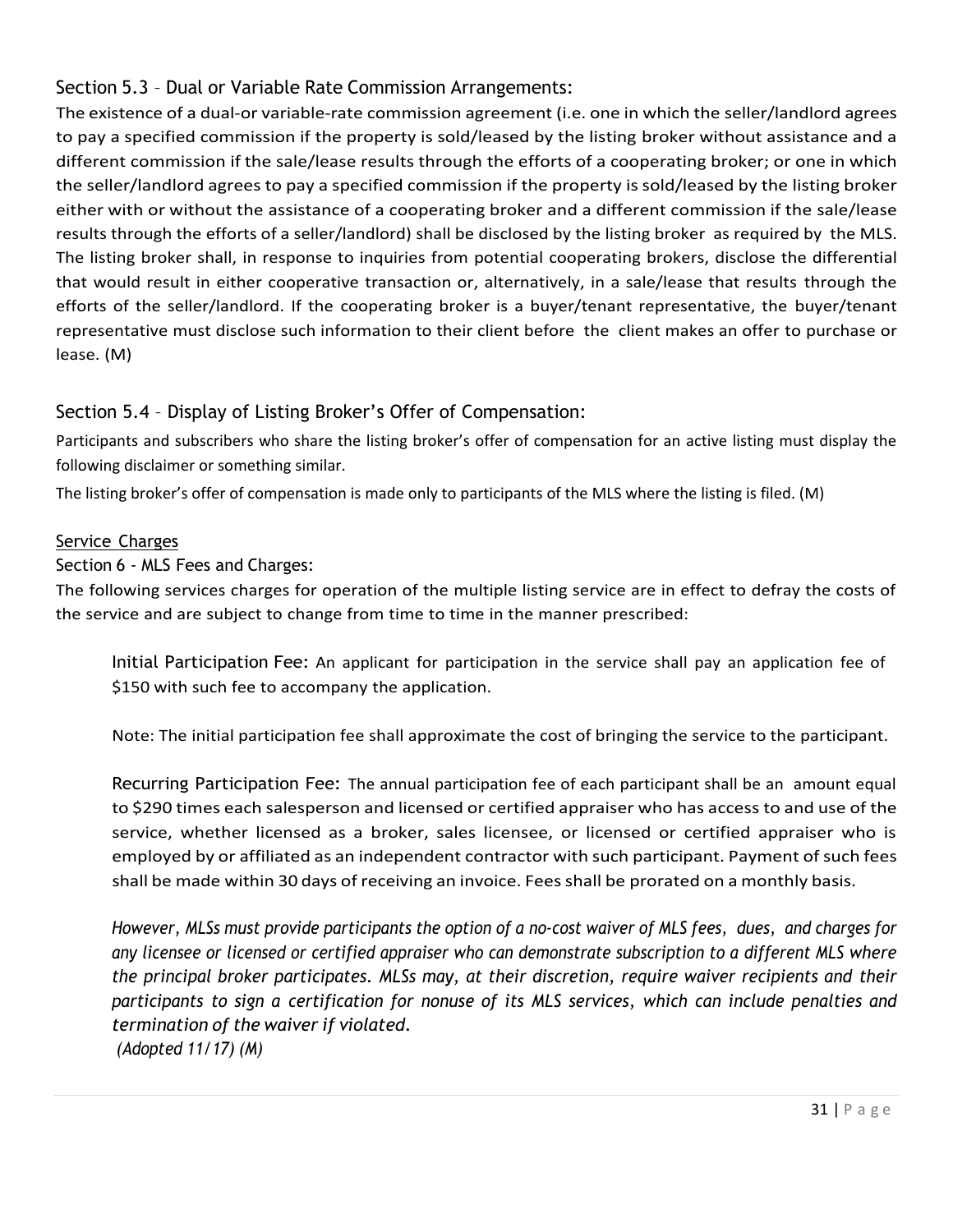From time to time, the MLS Standards Committee shall establish and publish a Schedule of Fines applicable to its service(s) and sanctions. Such Schedule of Fines shall be subject to the approval of the Board of Directors.

The Board of Directors shall establish and publish a Schedule of Fees applicable to its service(s).

# <span id="page-31-0"></span>Compliance with Rules

Section 7 - Compliance with Rules/Authority to Impose Discipline:

By becoming and remaining a Participant or Subscriber in this MLS, each Participant and Subscriber agrees to be subject to the rules and regulations and any other MLS governance provision. The MLS may, through the administrative and hearing procedures established in these rules, impose discipline for violations of the rules and other MLS governance provisions. Discipline that may be imposed may only consist of one or more of the following:

- a.) letter of warning
- b.) letter of reprimand
- c.) attendance at MLS orientation or other appropriate courses or seminars which the Participants or Subscriber can reasonably attend taking into consideration cost, location, and duration
- d.) Appropriate, reasonable fine not to exceed \$15,000. Any Subscriber/user sanctioned by the MLS Standards Committee shall have the right to request an appeal, within twenty (20) days following receipt of the Committee's decision, to the MLS Board of Directors.
- e.) suspension of MLS rights, privileges, and services for not less than thirty (30) days nor more than one (1) year - If any Participant and/or Subscriber fails to comply with any sanction whether it be fine, class, or other requirement imposed by MLS Standards Committee, within the timeframe specified by their sanction, subject to the request for a hearing, individual so sanctioned shall be suspended until all conditions of their sanction have been fulfilled
- f.) termination of MLS rights, privileges, and services with no right to reapply for a specified period not to exceed three (3) years (M) (Amended 04/2015)

Note: *A Participant (or user/Subscriber, where appropriate) can be placed on probation. Probation is not a form of discipline. When a Participant (or user/Subscriber, where appropriate) is placed on probation the discipline is held in abeyance for a stipulated period of time not longer than one (1) year. Any subsequent finding of a violation of the MLS rules during the probationary period may, at the discretion of the Board of Directors, result in the imposition of the suspended discipline. Absent any subsequent findings of a violation during the probationary period, both the probationary status and the suspended discipline are considered fulfilled, and the individual's record will reflect the fulfilment. The fact that one or more forms of discipline are held in abeyance during the probationary period does not bar imposition of other forms of discipline which will not be held in abeyance. (Revised 05/14)M*

*Note: MLS participants and subscribers can receive no more than three (3) administrative sanctions in a calendar year before they are required to attend a hearing for their actions and potential violations of MLS rules, except that the MLS may allow more administrative sanctions for violations of listing information provided by participants and subscribers before requiring a hearing. The MLS must send a copy of all administrative sanctions against a subscriber to the subscriber's participant and the*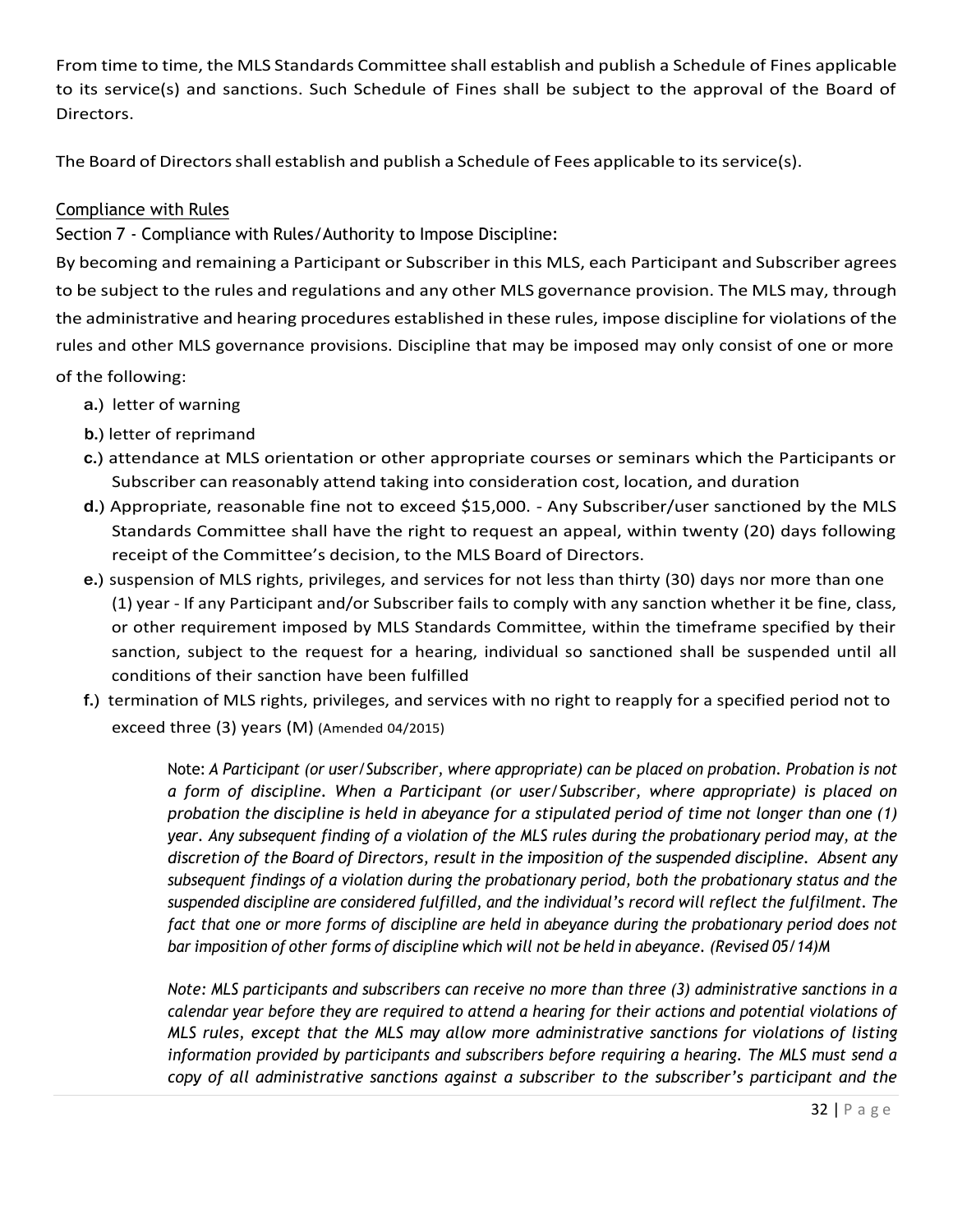*participant is required to attend the hearing of a subscriber who has received more than three (3) administrative sanctions within a calendar year. (Adopted 11/20) M*

# <span id="page-32-0"></span>Section 7.1 - Filing Complaints:

When requested by a complainant, MLSs must provide a process for processing complaints without revealing the complainant's identity. If the complaint is forwarded to hearing, then the MLS Committee, Grievance Committee, MLS staff or other representative must serve as the complainant when the original complainant does not consent to participating in the process or the disclosure of his or her name.

# <span id="page-32-1"></span>Section 7.2 - Administrative Sanctions:

In any instance where a participant in an association multiple listing service is charged with a violation of the MLS bylaws or rules and regulations of the service, and such charge does not include alleged violations of the Code of Ethics or the Standards of Conduct for MLS participants, or a request for arbitration, administrative sanctions. Recipients of an administrative sanction may request a hearing before the professional standards committee of the association.

MLS participants and subscribers can receive no more than three (3) administrative sanctionsin a calendar year before they are required to attend a hearing for their actions and potential violations of MLS rules, except that the MLS may allow more administrative sanctions for violations of listing information provided by participants and subscribers before requiring a hearing. The MLS must send a copy of all administrative sanctions against a subscriber to the subscriber's participant and the participant is required to attend the hearing of a subscriber who has received more than three (3) administrative sanctions within a calendar year.

# <span id="page-32-2"></span>Section 7.3 - Appeals and Hearing Options:

If the participant refuses to accept any sanction or discipline proposed, the circumstances and the discipline proposed shall be appealed to the board of directors of the association of REALTORS® which shall, if it deems the finding of violation proper and the sanction appropriate to the offense, delay the effective date of sanction until final entry by a court of competent jurisdiction in a suit filed by the association for declaratory relief, except in those states where declaratory relief is not available, declaring that the disciplinary action and proposed sanction violates no rights of the multiple listing service participant. If the MLS committee has a procedure established to conduct hearings, the decision of the MLS committee may be appealed to the board of directors of the association of REALTORS®. If a separately incorporated MLS has an established procedure for the conduct of hearings, the decisions of the hearing tribunal shall be appealable to the board of directors of the MLS. (Amended 11/20) (M)

# <span id="page-32-3"></span>Section 7.4 Compliance with Rules:

The following action may be taken for noncompliance with the rules:

- a.) for failure to pay any service charge or fee within one (1) month of the date due, and provided that at least ten (10) calendar days' notice has been given, the MLS shall be suspended until service charges or fees are paid in full
- b.) for failure to comply with any other rule, the provisions of Sections 9 and 9.1 shall apply

33 | P a g e Note: *Generally, warning, censure, and the imposition of a fine are sufficient to constitute a deterrent to*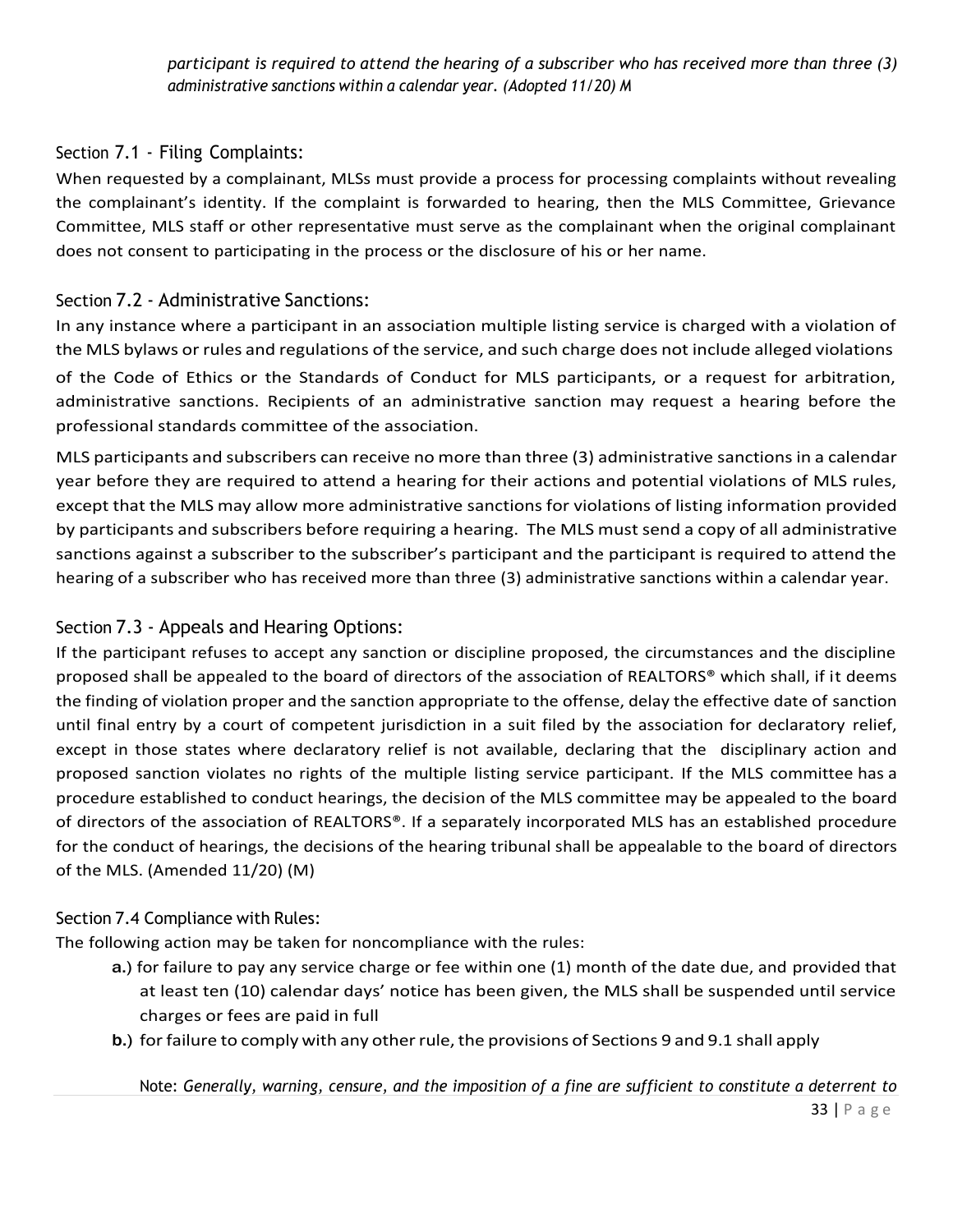violation of the rules and regulations of the multiple listing service. Suspension or termination is an extreme *sanction to be used in cases of extreme or repeated violation of the rules and regulations of the service. If* the MLS desires to establish a series of fines, they should be clearly specified in the rules and regulations.

# <span id="page-33-0"></span>Section 7.5 - Applicability of Rules to Users and / or Subscribers:

Associate Brokers, sales licensees, appraisers, and others authorized to have access to information published by the MLS are subject to these rules and regulations and may be disciplined for violations thereof provided that the user or Subscriber has signed an agreement acknowledging that access to and use of the MLS information *and/or its other services* is contingent on compliance with the rules and regulations. Further, failure of any user or Subscriber to abide by the rules and/or any sanction imposed for violations thereof can subject the Participants to the same or other discipline. This provision does not eliminate the Participant's ultimate responsibility and accountability for all users and Subscribers affiliated with the Participants*.*

### <span id="page-33-1"></span>Meetings

### Section 8 - Meetings

In addition to meetings as required by the By-laws, the following meetings are required:

# <span id="page-33-2"></span>Section 8.1 Meeting of MLS Participants:

The Board of Directors may call meetings of the Participants of the MLS at a time and place to be determined by the Board of Directors.

# <span id="page-33-3"></span>Section 8.2 - Meeting of MLS Standing Committees:

Standing Committees of the MLS shall meet for the transaction of its business at a time and place to be determined by the Board of Directors or at the call of the Committee Chairperson.

# <span id="page-33-4"></span>Section 8.3 - Conduct of the Meetings:

The Chair shall preside at all meetings or, in the absence of the Chair; a temporary Chair from the membership of the Committee shall be named by the Chair, or upon failure to name a Chair, by the Committee.

# <span id="page-33-5"></span>Enforcement of Rules or Disputes

# Section 9 - Consideration of Alleged Violations:

The MLS Standards Committee shall give consideration to all complaints having to do with violations of the Rules and Regulations. If, in the opinion of the Standards Committee, the alleged violation is considered to be a violation of the REALTOR® Code of Ethics or a Request for Arbitration, the complaint shall be forwarded to the Professional Standards Committee of the Arizona Association of REALTORS® for action in accordancewith the Bylaws. By becoming and remaining a participant, each participant agrees to be subject to theserules and regulations, the enforcement of which are at the sole discretion of the Board of Directors. (M) (Amended 11/2018)

When requested by a complainant, the MLS will process a complaint without revealing the complainant's identity. If a complaint is subsequently forwarded to a hearing, and the original complainant does not consent to participating in the process, the MLS will appoint a representative to serve as the complainant. (Amended 11/20) (M)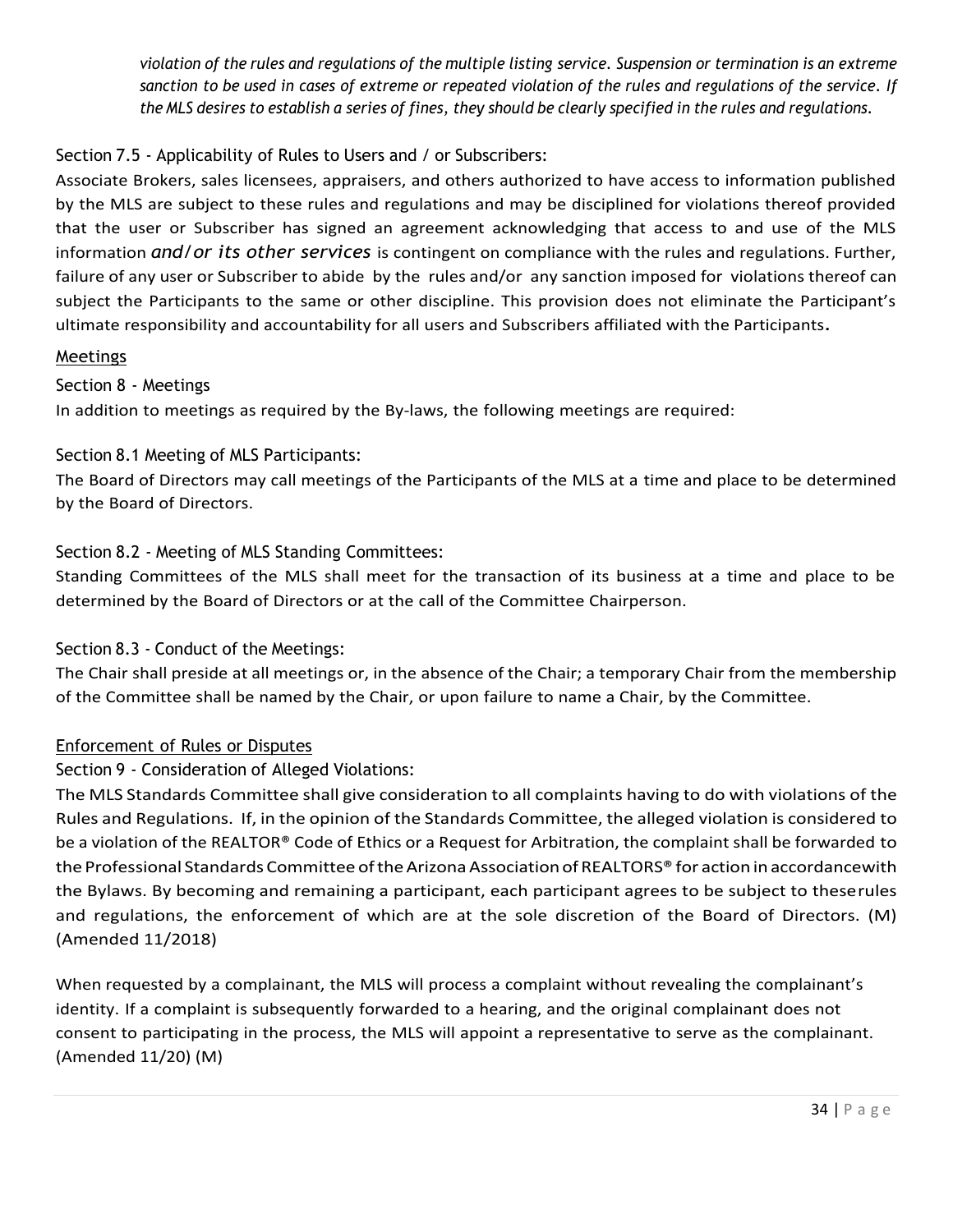### <span id="page-34-0"></span>Section 9.1 - Violations of Rules and Regulations

If the alleged offense is a violation of the rules and regulations of the MLS and does not involve a charge of alleged unethical conduct or request for arbitration, it may be administratively considered according to the MLSSAZ Correction Policy and if a violation is determined, the MLS Standards Committee may direct the imposition of sanction, provided the recipient of such sanction may request an appeal before the MLS Board of Directors within twenty (20) days following receipt of the Committee's decision.

Alleged violations involving unethical conduct shall be referred to the Professional Standards Committee of the Arizona Association of REALTORS® for processing in accordance with the Professional Standards procedures of the Association. If the charge alleges a refusal to arbitrate, such charge shall be referred directly to theboard of directors of the Arizona Association of REALTORS®. (M) (Amended 09/2014)

<span id="page-34-1"></span>Section 9.2 - Complaints of Unethical Conduct:

All other complaints of unethical conduct shall be referred by the Board of Directors of the Multiple Listing Service to the Arizona Association of REALTORS® for appropriate action in accordance with the Professional Standards established by the Association's Bylaws. (M)

# <span id="page-34-2"></span>Section 9.3 - Complaints of Unauthorized Use of Listing Content

Any participant who believes another participant has engaged in the unauthorized use or display of listing content, including photographs, images, audio or video recordings, and virtual tours, shall send notice of such alleged unauthorized use to the MLS. Such notice shall be in writing, specifically identify the allegedly unauthorized content, and be delivered to the MLS not more than sixty (60) days after the alleged misuse was first identified. No participant may pursue action over the alleged unauthorized use and display of listing content in a court of law without first completing the notice and response procedures outlined in this Section 9.3 of the MLS rules.

Upon receiving a notice, the MLS will send the notice to the participant who is accused of unauthorized use. Within ten (10) days from receipt, the participant must either: 1) remove the allegedly unauthorized content, or 2) provide proof to the MLS that the use is authorized. Any proof submitted will be considered by the MLS, and a decision of whether it establishes authority to use the listing content will be made within thirty (30) days.

If the MLS determines that the use of the content was unauthorized, the MLS Standards Committee may issue a sanction pursuant to Section 7 of the MLS rules, including a request to remove and/or stop the use of the unauthorized content within ten (10) days after transmittal of the decision. If the unauthorized use stems from a violation of the MLS rules, that too will be considered at the time of establishing an appropriate sanction.

If after ten (10) days following transmittal of the MLS Standards Committee determination the alleged violation remains uncured (i.e. the content is not removed or the rules violation remains uncured), then the complaining party may seek action through a court of law. (Adopted 05/2018) (M)

# <span id="page-34-3"></span>Section 9.4 - MLS Rules Violations

MLS participants may not take legal action against another participant for alleged rules violation(s) unless the complaining participant has first exhausted the remedies provided in these rules. (Added 05/2018) (M)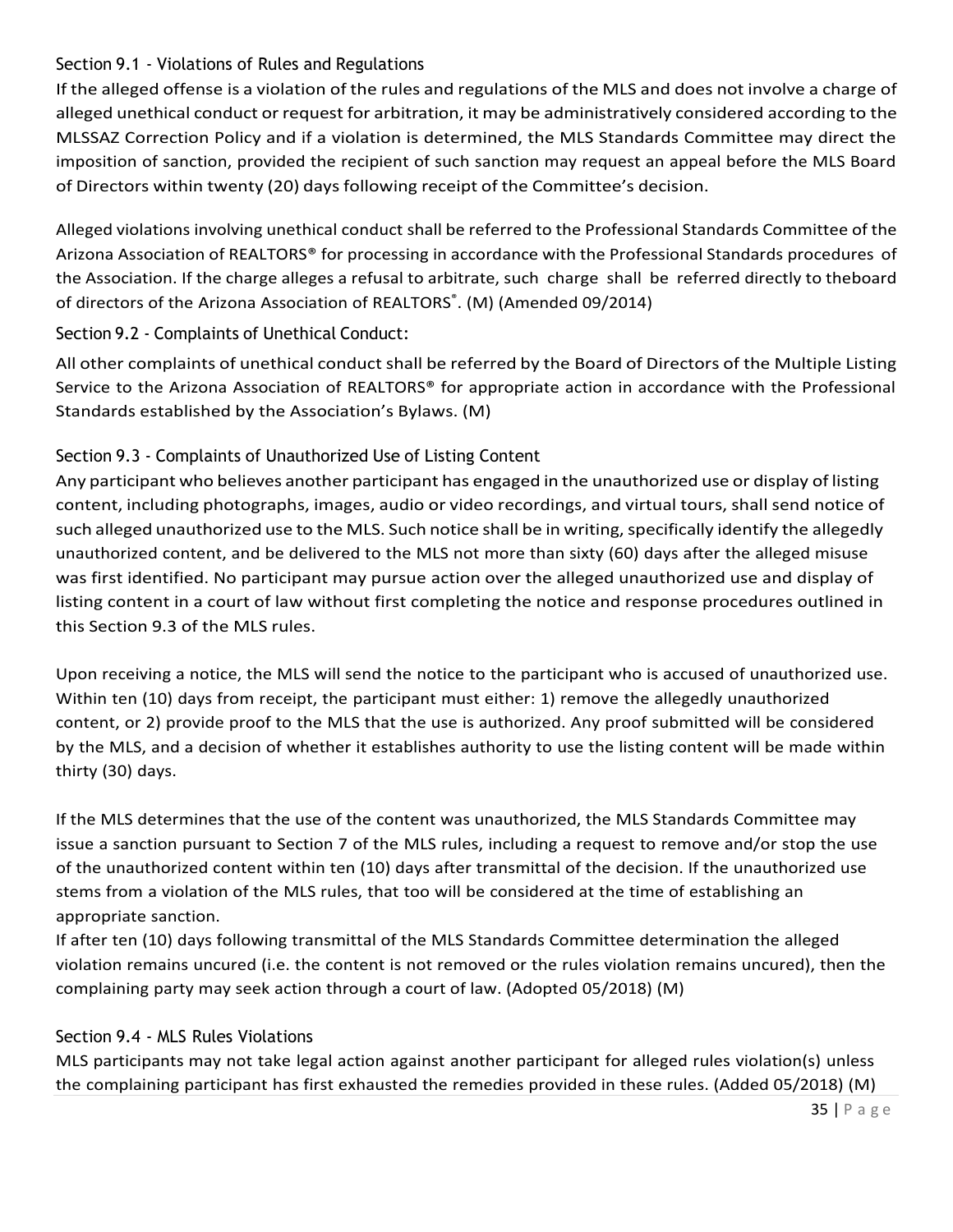### <span id="page-35-0"></span>Confidentiality of MLS Information

# Section 10 – Confidentiality of MLS Information:

Any information provided by the Multiple Listing Service to the Participants shall be considered official information of the MLS. Such information shall be considered confidential and exclusively for the use of the Participants and real estate licensees affiliated with such Participants or those individuals who are licensed or certified by an appropriate state regulatory agency to engage in the appraisal of real property. Such information, access thereto or the right to use the same, may not be sold, resold or otherwise marketed by Participants or affiliated licensees. (M)

# <span id="page-35-1"></span>Section 10.1 – MLS Not Responsible For the Accuracy of Information:

The information published and disseminated by the MLS is communicated verbatim, without change by the MLS, as filed with the MLS by the Participants. The MLS does not verify such information provided and disclaims any responsibility for its accuracy. Each Participant agrees to hold the MLS harmless against any liability arising from any inaccuracy or inadequacy of the information such Participant provides.

# <span id="page-35-2"></span>Section 10.2 – Access to Comparable and Statistical Information:

REALTORS® who are actively engaged in real estate brokerage, management, mortgage financing, appraising, land development, or building, but who do not participate in the MLS, are permitted to purchase or lease all "sold" information, and statistical reports. This information is provided for the exclusive use of Association Members and individuals affiliated with Association Members who are also engaged in the real estate business and may not be transmitted, retransmitted or provided in any manner to any unauthorized individual, office or firm except as otherwise provided in these Rules and Regulations.

# <span id="page-35-3"></span>Ownership and Copyright

# Section 11 - Ownership of MLS Compilation and Copyright:

By the act of submitting any property listing content to the MLS the Participant represents and warrants that he/ or she is fully authorized to license the property listing content as contemplated by and in compliance with thissection and these rules and regulations, and also thereby does grant to the MLS license to include the property listing content in its copyrighted MLS compilation and also in any statistical report on comparables. Listing content includes, but is not limited to, photographs, images, graphics, audio and video recordings, virtual tours, drawings, descriptions, remarks, narratives, pricing information, and other details or information related to listed property.

Each participant who submitslisting content to the MLS agreesto defend and hold the MLS and every other participant harmless from and against any liability or claim arising from any inaccuracy of the submitted listing content or any inadequacy of ownership, license, or title to the submitted listing content. (M) Amended 05/2018

The Broker or Agent submitting a photograph/sketch to MLSSAZ represents that he/she has the authority to grant rights to MLSSAZ to reproduce the photograph/sketch in any manner, including sharing with an internet data exchange ("IDX"), and the Broker or Agent agrees to defend, indemnify and hold harmless MLSSAZ and the IDX for any action or liability that may arise therefrom, including, but not limited to an action in copyright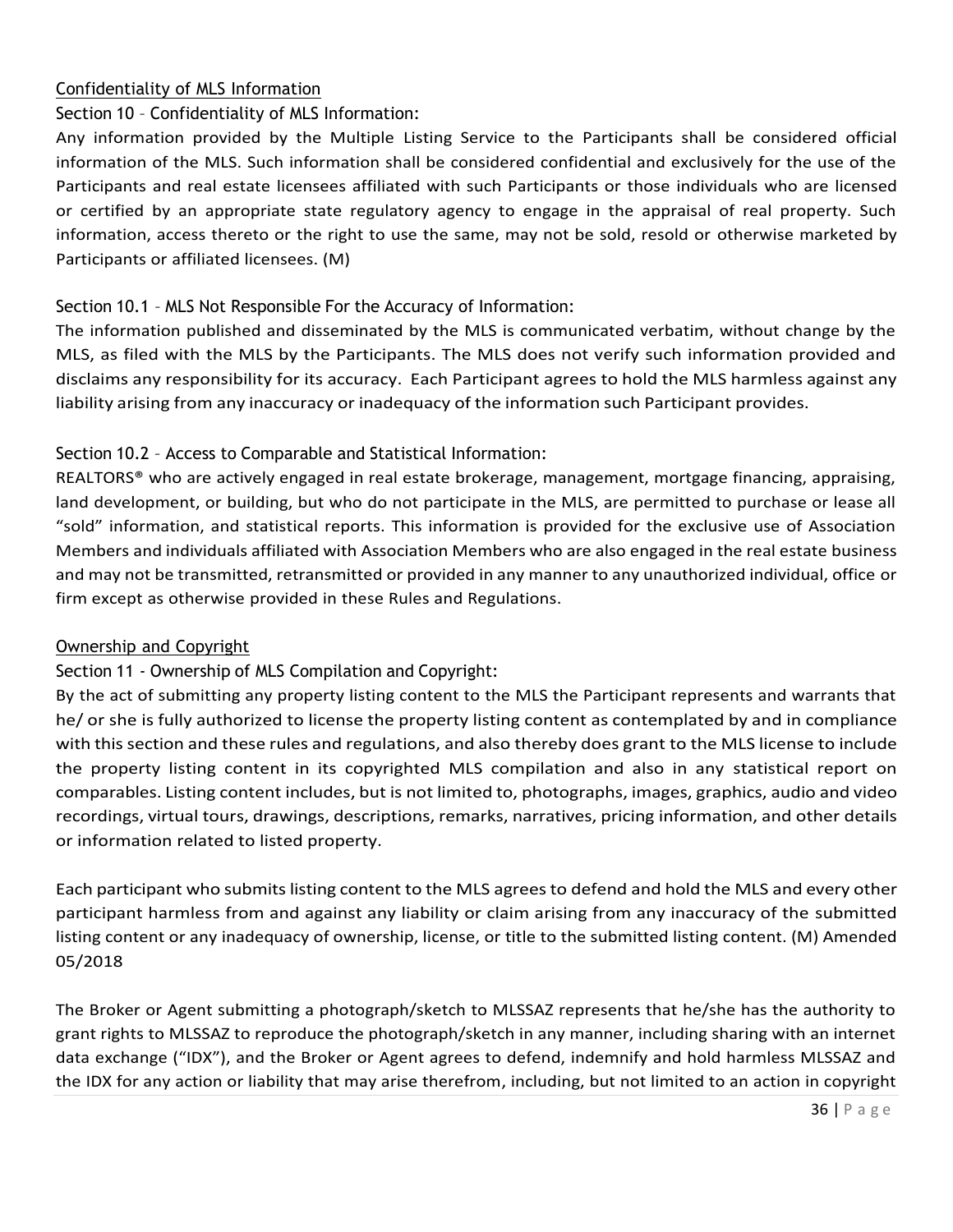*Note: The Digital Millennium Copyright Act (DMCA) is a federal copyright law that enhances the penalties for copyright infringement occurring on the Internet. The law provides exemptions or "safe harbors" from copyright infringement liability for online service providers (OSP) that satisfy certain criteria. Courts construe the definition of "online service provider" broadly, which would likely include MLSs as well as participants and subscribers hosting an IDX display.* 

*One safe harbor limits the liability of an OSP that hosts a system, network or website on which Internet users may post user-generated content. If an OSP complies with the provisions of this DMCA safe* harbor, it cannot be liable for copyright infringement if a user posts infringing material on its website.

*This protects an OSP from incurring significant sums in copyright infringement damages, as statutory damages are as high as \$150,000 per work. For this reason, it is highly recommended that MLSs, participants and subscribers comply with the DMCA safe harbor provisions discussed herein.*

*To qualify for this safe harbor, the OSP must:*

- *(1) Designate on its website and register with the Copyright Office an agent to receive takedown requests. The agent could be the MLS, participant, subscriber, or other individual or entity.*
- *(2) Develop and post a DMCA-compliant website policy that addresses repeat offenders.*
- *(3) Comply with the DMCA takedown procedure. If a copyright owner submits a takedown notice to the OSP, which alleges infringement of its copyright at a certain location, then the OSP must promptly remove allegedly infringing material. The alleged infringer may submit a counter-notice that the OSP must share with the copyright owner. If the copyright owner fails to initiate a copyright lawsuit within ten (10) days, then the OSP may restore the removed material.*
- *(4) Have no actual knowledge of any complained-of infringing activity.*
- *(5) Not be aware of facts or circumstances from which complained-of infringing activity is apparent.*
- *(6) Not receive a financial benefit attributable to complained-of infringing activity when the OSP is capable of controlling such activity.*

*Full compliance with these DMCA safe harbor criteria will mitigate an OSP's copyright infringement liability. For more information see 17 [U.S.C.](https://www.law.cornell.edu/uscode/text/17/512) §512.*

\*The term MLS compilation, as used in Sections 11 and 12 herein, shall be construed to include any format in which property listing data is collected and disseminated to the Participants, including but not limited to bound book, loose-leaf binder, computer database, card file, or any other format whatsoever.

### <span id="page-36-0"></span>Section 11.1

All right, title, and interest in each copy of every Multiple Listing compilation created and copyrighted by the Multiple Listing Service of Southern Arizona, Inc. and in the copyrights therein, shall at all times remain vested in the Multiple Listing Service of Southern Arizona, Inc.

<span id="page-36-1"></span>Section 11.2 – Display: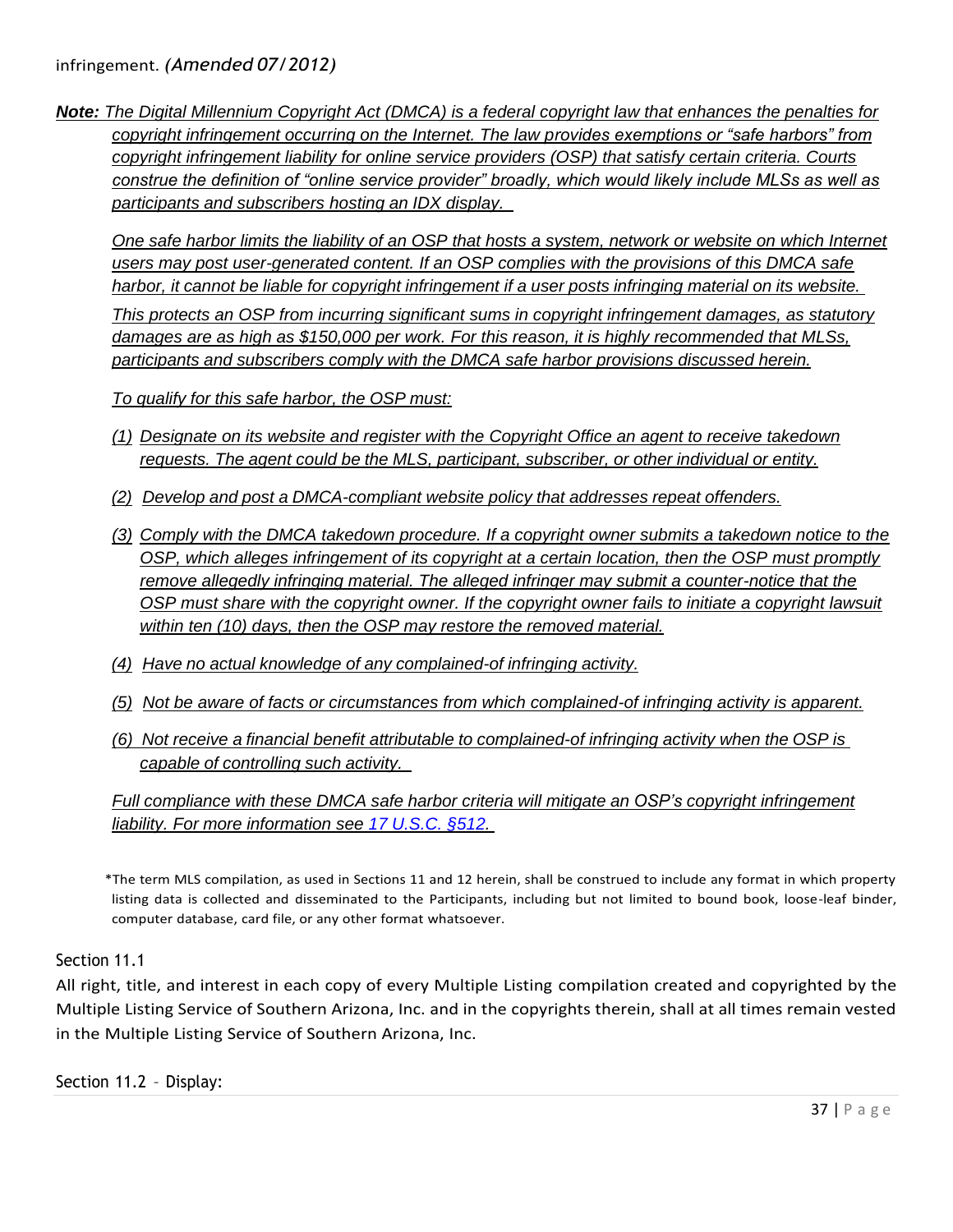Each Participant shall be entitled to lease from MLSSAZ a number of copies of each MLS compilation sufficient to provide the Participant and each person affiliated as a licensee (including licensed or certified appraisers) with such Participant with one copy of such compilation. The Participant shall pay for each such copy the rental fee set by the association.\*

\*This section should not be construed to require the Participant to lease a copy of the MLS compilation for any licensee (or licensed or certified appraiser) affiliated with the Participant who is engaged exclusively in a specialty of the real estate business other than listing, selling, or appraising the types of properties which are required to be filed with the MLS and who does not, at any time, have access to or use of the MLS information or MLS facility of the association.

Participants shall acquire by such lease only the right to use the MLS compilation in accordance with these rules. (M)

#### <span id="page-37-0"></span>Use of Copyrighted MLS Compilation

#### Section 12 – Distribution:

Participants shall, at all times, maintain control over and responsibility for each copy of any MLS compilation leased to them by MLSSAZ, and shall not distribute any such copies to persons other than Subscribers who are affiliated with such Participant as licensees, those individuals who are licensed or certified by an appropriate state regulatory agency to engage in the appraisal of real property, and any other Subscribers as authorized pursuant to the governing documents of the MLS. Use of information developed by or published by an MLS is strictly limited to the activities authorized under a Participant's licensure(s) or certification, and unauthorized use are prohibited. Further, none of the foregoing is intended to convey participation or membership or any right of access to information developed or published by an MLS where access to such information is prohibited by law.

#### <span id="page-37-1"></span>Section 12.1 - Display

Participants and those persons affiliated as licensees with such Participants shall be permitted to display the MLS compilation to prospective purchasers only in conjunction with their ordinary business activities of attempting to locate ready, willing, and able buyers for the properties described in said MLS compilation. (M)

#### <span id="page-37-2"></span>Section 12.2 - Reproduction

Participants or their affiliated licensees shall not reproduce any MLS Compilation or any portion thereof except in the following limited circumstances: Participants or their affiliated licensees may reproduce fromthe MLS Compilation, and distribute to prospective purchasers, a reasonable\*\* number of single copies of property listing content contained in the MLS Compilation which relate to any properties in which the prospective purchasers are, or may, in the judgment of the Participants or their affiliated licensees, be interested. Only publicly viewable data fields from the MLS system are allowed to be released to the public.

\*\*NOTE: *It is intended that the Participant be permitted to provide prospective purchasers with listing data* relating to properties which the prospective purchaser has a bona fide interest in purchasing or in which the *Participant is seeking to promote interest. The term reasonable, as used herein, should therefore be construed to permit only limited reproduction of property listing data intended to facilitate the prospective purchaser's decision-making process in the consideration of a purchase. Factors which shall be considered in deciding whether the reproductions made are consistent with this intent and thus reasonable in number, shall include, but are not limited to, the total number of listings in the MLS compilation, how closely the types of properties*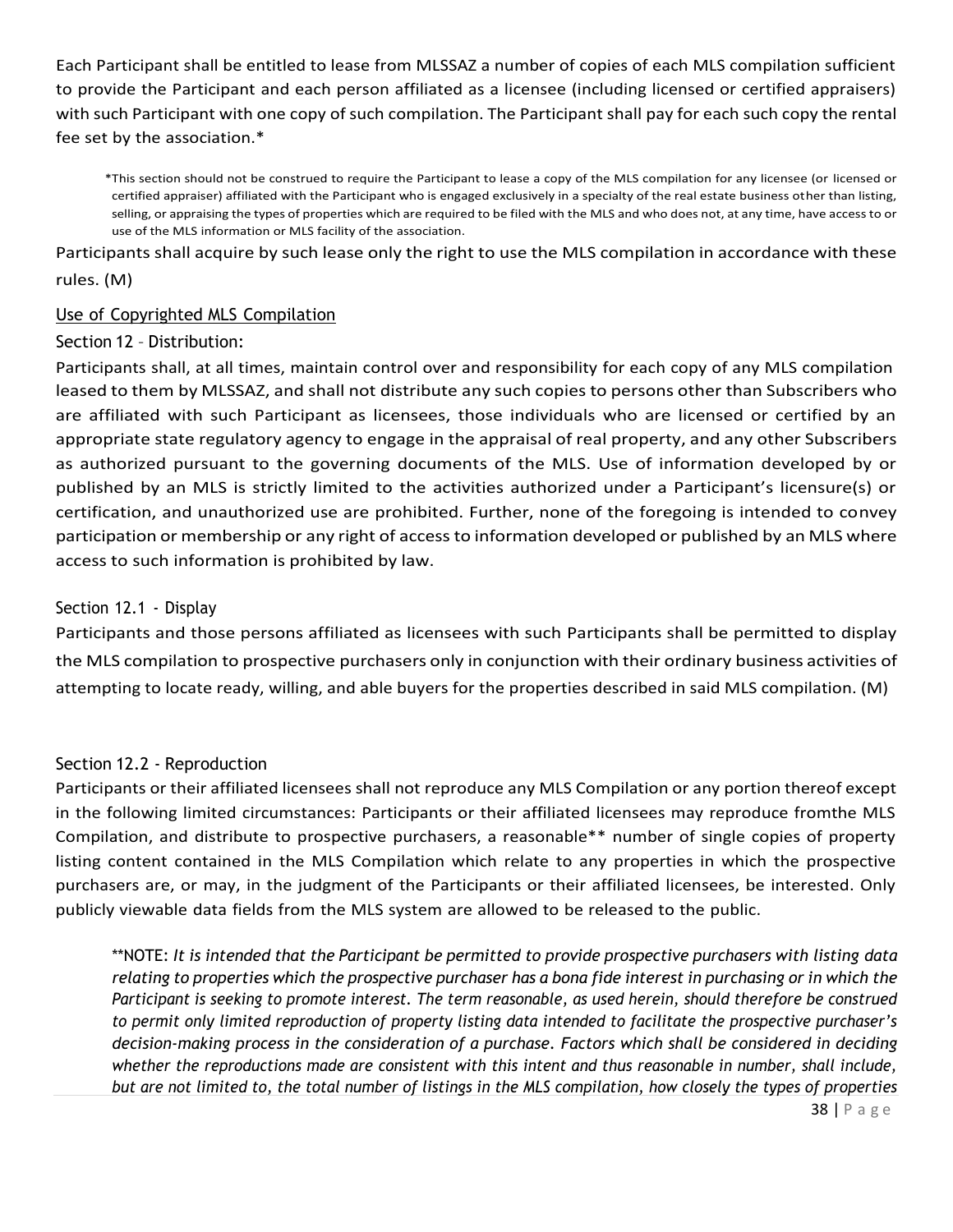*contained in such listings accord with the prospective purchaser's expressed desires and ability to purchase,* whether the reproductions were made on a selective basis, and whether the type of properties contained in the property listing data is consistent with a normal itinerary of properties which would be shown to the prospective *purchaser.*

Reproductions made in accordance with this rule shall be prepared in such a fashion that the property listing data of properties other than that in which the prospective purchaser has expressed interest, or in which the Participants or the affiliated licensees are seeking to promote interest, does not appear on such reproduction. Nothing contained herein shall be construed to preclude any Participants from utilizing, displaying, distributing, or reproducing property listing sheets or other compilations of data pertaining exclusively to properties currently listed for sale with the Participants.

Any MLS information, whether provided in written or printed form, provided electronically, or provided in any other form or format, is provided for the exclusive use of the Participants and those licensees affiliated with the Participants who are authorized to have access to such information. Such information may not be transmitted, retransmitted or provided in any manner to any unauthorized individual, office or firm. Privately viewable data fields from the MLS system are allowed to be released to the Listing Subscriber's client to verify listing accuracy.

None of the foregoing shall be construed to prevent any individual legitimately in possession of current listing information, sold information, comparables, or statistical information from utilizing such information to support valuations on particular properties for clients and customers. Any MLS content in data feeds available to Participants for real estate brokerage purposes must also be available to Participants for valuationpurposes, including automated valuations. MLSs must either permit use of existing data feeds, or create a separate data feed, to satisfy this requirement. MLSs may require execution of a third-party license agreementwhere deemed appropriate by the MLS. MLSs may require Participants who will use such data feeds to pay thereasonably estimated costs incurred by the MLS in adding or enhancing its downloading capacity for this purpose. Information deemed confidential may not be used as supporting documentation. Any other use of such information is unauthorized and prohibited by these Rules and Regulations. (M) *(Amended 04/2015)*

### <span id="page-38-0"></span>Use of MLS Information

Section 13 - Limitations on Use of MLS Information:

Use of information from MLS compilation of current Listing information, from the MLS's statistical report, or from any sold or comparable report of the association or MLS for public mass-media advertising by an MLS Participant or in other public representations may not be prohibited.

However, any print or non-print forms of advertising or other forms of public representation based in whole or in part on information supplied by the MLS or Association shall clearly demonstrate the period of time over which such claims are based and shall include the following notice:

NOTE: This representation is based in whole or in part on content supplied by the Multiple Listing Service of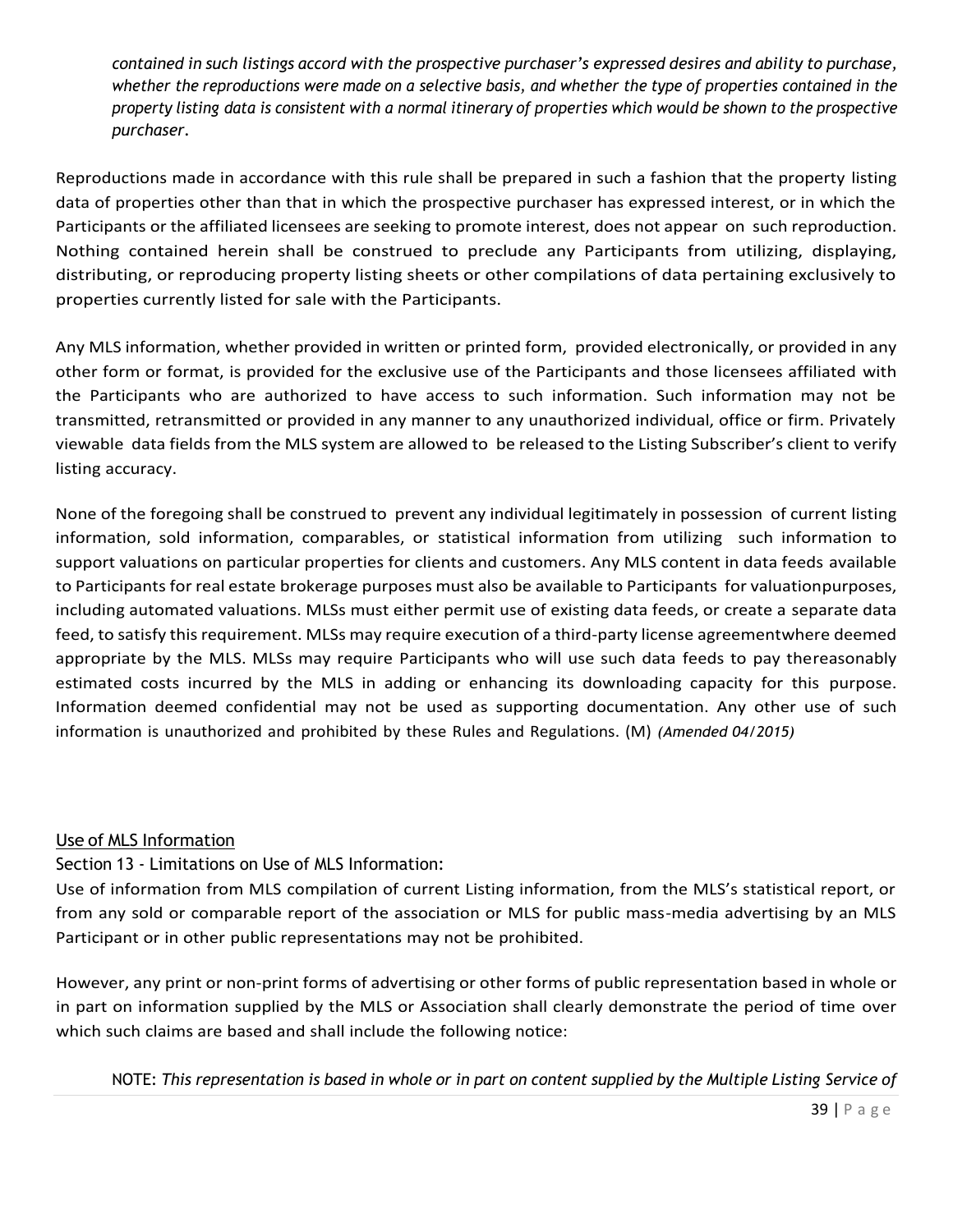Southern Arizona, Inc. for the period (date) through (date). Neither the MLS or its shareholder or customer *Associations guarantees or is in any way responsible for its accuracy. Content maintained by the Association or its MLS may not reflect all real estate activity in the market. Non-print forms of advertising or representation, including radio and television advertising, shall include the following, or substantially similar, disclaimer: "Based on information from the Multiple Listing Service of Southern Arizona, Inc. (alternatively, from the Multiple Listing Service of Southern Arizona, Inc.) for the period (date) through (date)." (M)*

### <span id="page-39-0"></span>Section 13.1 - Accuracy Disclaimer:

Display of MLS content shall include a notice indicating that "the content is deemed reliable but is not guaranteed accurate by the MLS".

### <span id="page-39-1"></span>Section 13.2 - Disclaimers:

Participants may include other appropriate disclaimers necessary to protect the Participants and/or the MLS from liability.

### <span id="page-39-2"></span>Section 13.3 – Display of Listing Participant:

All listings displayed shall identify the name of the listing firm in typeface no smaller than the median used in the display of listing content.

### <span id="page-39-3"></span>Section 13.4 – Customer Service and Tech Support: The MLS must display customer service and technical support contact information on the MLS website. (M)

### <span id="page-39-4"></span>Changes in Rules and Regulations

### Section 14 - Changes in Rules and Regulations:

Amendments to the Rules and Regulations of the MLS shall be approved by a two-thirds (2/3) vote of all members of the MLS Standards Committee present and voting, subject to approval by the MLS Board of Directors of the Multiple Listing Service of Southern Arizona, Inc. Any changesto the Rules and Regulations of the MLS, mandated by the National Association of REALTORS®, shall be automatically incorporated into the current Rules and Regulations and do not require approval by the MLS Standards Committee or the Board of Directors of the Multiple Listing Service of Southern Arizona, Inc.

Section 15 - (This section has been deleted – 09/2014)

Section 16 – (This section has been deleted – 09/2014)

### <span id="page-39-5"></span>**Orientation**

### Section 17 - Orientation:

Any applicant for MLS Participation and any licensee (including licensed and certified appraisers) affiliated with an MLS Participant, who desires access to MLS information, shall complete orientation of no more than eight (8) classroom hours devoted to the MLS Rules and Regulations, and the operation of the MLS, computer related to MLS information entry and retrieval. The Participant shall attend these classes within thirty (30) days after accessto the MLS has been provided; any licensee affiliated with an MLS Participant shall attend this class within ninety (90) days after access has been provided. Failure to attend these mandatory classes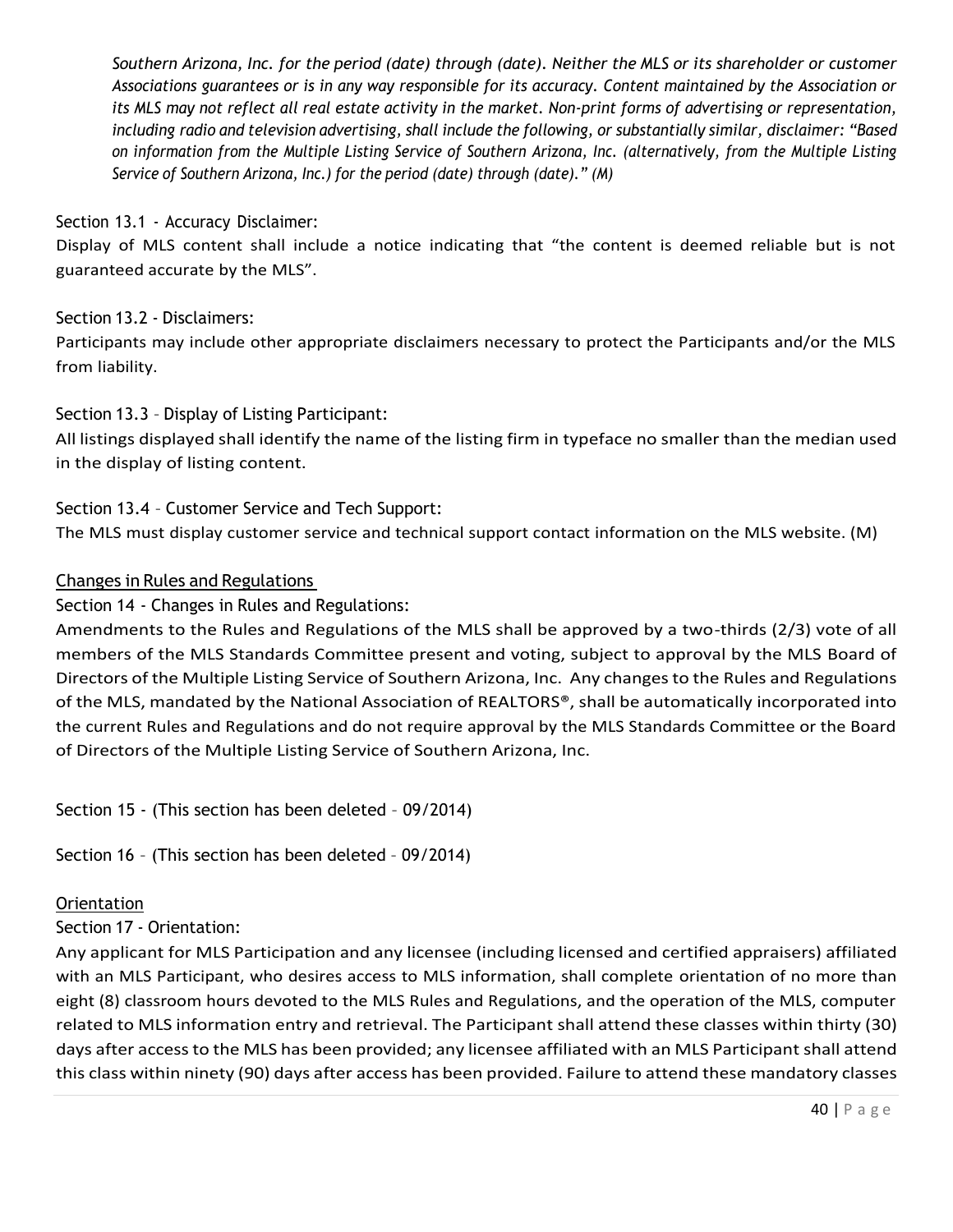within the above referenced timeframes will result in immediate suspension of service until the requirement is met.

Participants and Subscribers may be required, at the discretion of the MLS, to complete additional training of not more than four (4) classroom hours in any twelve (12) month period when deemed necessary by the MLS to familiarize Participants and Subscribers with system changes or enhancements and/or changes to MLS rules or policies. Participants and Subscribers must be given the opportunity to complete any mandated additional training remotely. *(Adopted 11/09)* (M)

# <span id="page-40-0"></span>Distribution of Content

# Section 18 – Distribution of Content:

MLS is not required to transmit Participant listings to third-party aggregators or to operate a public website displaying information. If an MLS transmits Participant listings to third-party aggregators and/or operates a public website displaying listing information, all exclusive listings, regardless of type, will be included in the data feed (unless a Participant withholds consent for such transmission), except that MLS may exclude from such data feed any listing where both of the following conditions are present: (a) the listed property's street address or graphic display of the property's specific location will be displayed to the public; and (b) the seller displays on the property a "For Sale By Owner" sign or another sign or notice that the seller is soliciting direct contact from buyers.

# <span id="page-40-1"></span>Section 18.1 - Right of Participant to MLS Data Feed of Listing Content:

A Multiple Listing Service must, upon request, promptly provide an MLS Participant (or the Participant's designee) a data feed containing, at minimum, all active MLS listing content input into the MLS by or on behalf of the Participant and all of the Participant's off-market listing content available in the MLS system. The delivery charges for the Participant's listing content shall be reasonably related to the actual costs incurredby the MLS. The data feed must be in compliance with the RESO Standards as provided for in MLS Policy Statement 7.90.

Note: MLSs will not limit the use of the Participant's listing content by the Participant or the Participant's designee. (Adopted 5/20)

<span id="page-40-2"></span>Virtual Office Websites ("VOWs") Section 19 - Virtual Office Websites ("VOWs")

# Section 19.1 – Defined

a. A "Virtual Office Website" (VOW) is a Participant's Internet website, or a feature of a Participant's website, through which the Participant is capable of providing real estate brokerage services to consumers with whom the Participant has first established a broker-consumer relationship (as defined by state law) where the consumer has the opportunity to search MLS listing information, subject to the Participant's oversight, supervision, and accountability. A non-principal broker or sales licensee affiliated with a Participant may, with his or her Participant's consent, operate a VOW. Any VOW of a non-principal broker or sales licensee is subject to the Participant's oversight, supervision, and accountability. (M)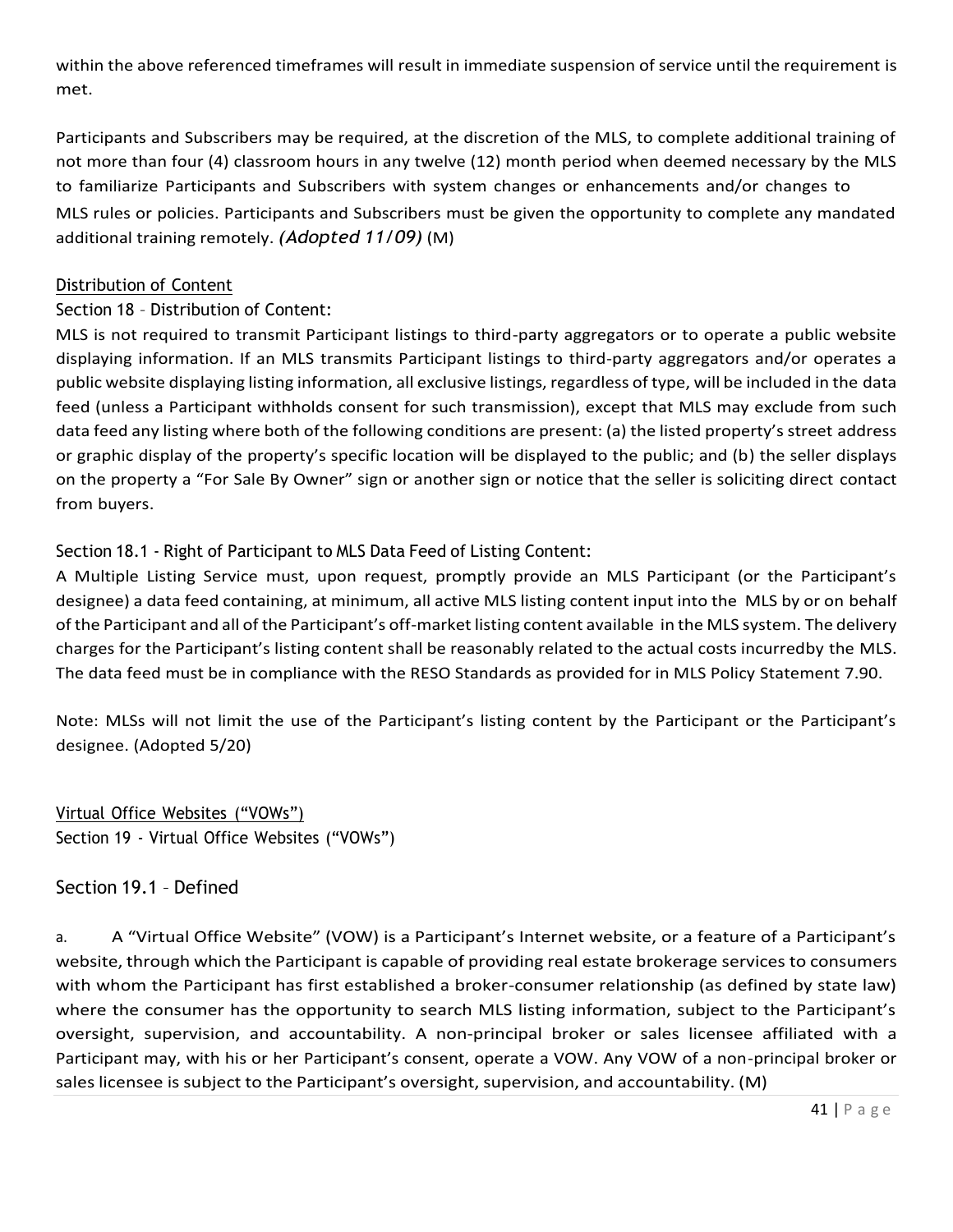b. As used in Section 19 of these rules, the term "Participant" includes a Participant's affiliated nonprincipal brokers and sales licensees—except when the term is used in the phrases "Participant's consent" and "Participant's oversight, supervision, and accountability". References to "VOW" and "VOWs" include all Virtual Office Websites, whether operated by a Participant, by a non-principal broker or sales licensee, or by an "Affiliated VOW Partner" (AVP) on behalf of a Participant. (M)

c. "Affiliated VOW Partner" (AVP) refers to an entity or person designated by a Participant to operate a VOW on behalf of the Participant, subject to the Participant's supervision, accountability, and compliance with the VOW policy. No AVP has independent participation rights in the MLS by virtue of its right to receive information on behalf of a Participant. No AVP has the right to use MLS listing information, except in connection with operation of a VOW on behalf of one or more Participants. Access by an AVP to MLS listing information is derivative of the rights of the Participant on whose behalf the AVP operates a VOW. (M)

d. As used in Section 19 of these rules, the term "MLS listing information" refers to active listing information and sold data provided by Participants to the MLS and aggregated and distributed by the MLS to Participants. (M)

# Section 19.2

a. The right of a Participant's VOW to display MLS listing information is limited to that supplied by the MLS(s) in which the Participant has participatory rights. However, a Participant with offices participating in different MLSs may operate a master website with linksto the VOWs of the other offices. (M)

b. Subject to the provisions of the VOW policy and these rules, a Participant's VOW, including any VOW operated on behalf of a Participant by an AVP, may provide other features, information, or functions, e.g., "Internet Data Exchange" (IDX). (M)

c. Except as otherwise provided in the VOW policy or in these rules, a Participant need not obtain separate permission from other MLS Participants whose listings will be displayed on the Participant's VOW. (M)

# Section 19.3

- a. Before permitting any consumer to search for or retrieve any MLS listing information on his or her VOW, the Participant must take each of the following steps.
	- i.) The Participant must first establish with that consumer a lawful broker-consumer relationship (as defined by state law), including completion of all actions required by state law in connection with providing real estate brokerage services to clients and customers (hereinafter, "Registrants"). Such actions shall include, but are not limited to, satisfying all applicable agency, non-agency, and other disclosure obligations, and execution of any required agreements.
	- ii.) The Participant must obtain the name of and a valid e-mail address for each Registrant. The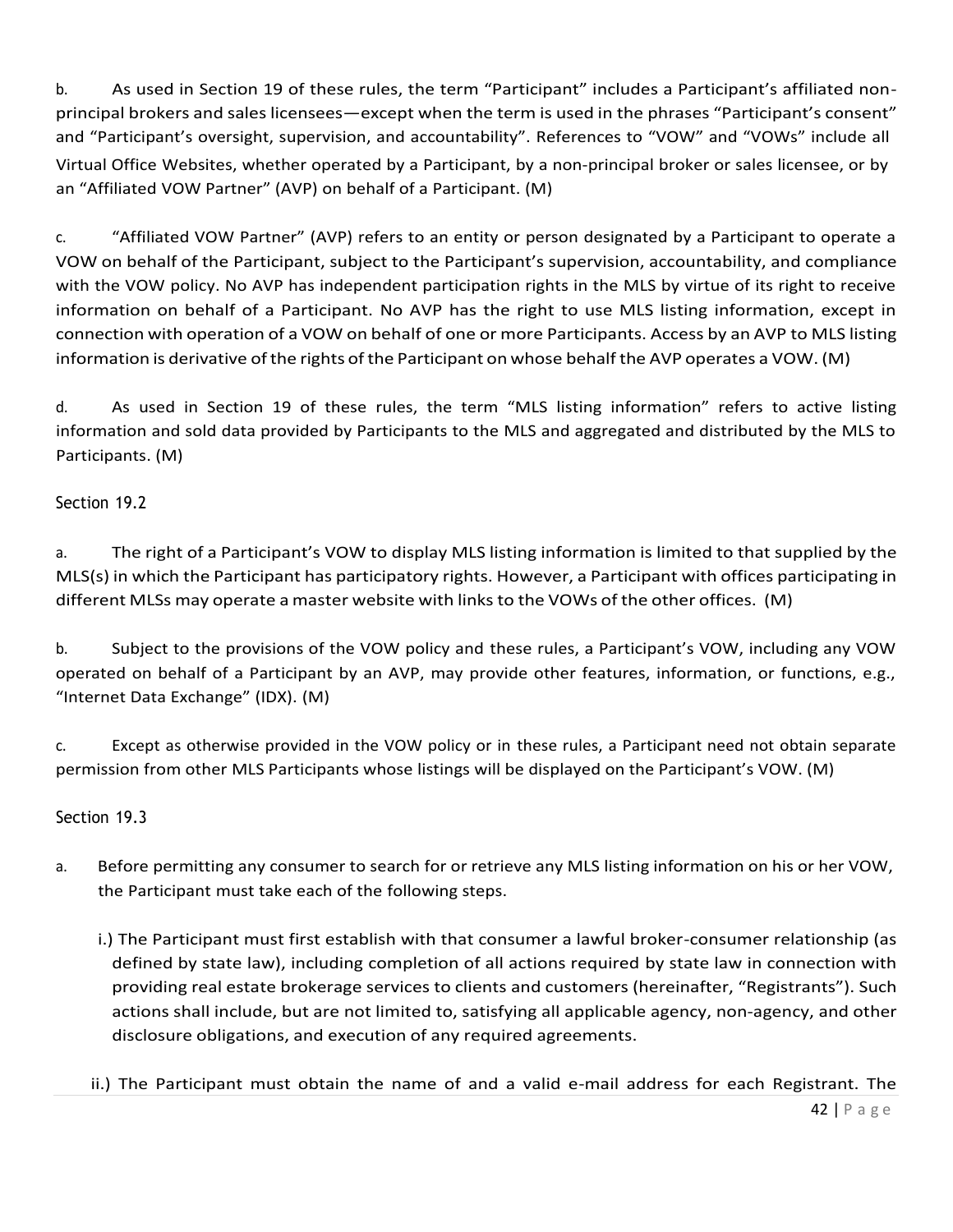Participant must send an e-mail to the address provided by the Registrant confirming that the Registrant has agreed to the terms of use (described in Subsection d., below). The Participant must verify that the e-mail address provided by the Registrant is valid and that the Registrant has agreed to the terms of use.

- iii.) The Participant must require each Registrant to have a user name and a password, the combination of which is different from those of all other Registrants on the VOW. The Participant may, at his or her option, supply the user name and password or may allow the Registrant to establish its user name and password. The Participant must also assure that any e-mail address is associated with only one user name and password. (M)
- b. The Participant must assure that each Registrant's password expires on a date certain, but may provide for renewal of the password. The Participant must at all times maintain a record of the name, e-mail address, user name, and current password of each Registrant. The Participant must keep such records for not less than one hundred eighty (180) days after the expiration of the validity of the Registrant's password. (M)
- c. If the MLS has reason to believe that a Participant's VOW has caused or permitted a breach in the security of MLS listing information or a violation of MLS rules, the Participant shall, upon request of the MLS, provide the name, e-mail address, user name, and current password, of any Registrant suspected of involvement in the breach or violation. The Participant shall also, if requested by the MLS, provide an audit trail of activity by any such Registrant. (M)
- d. The Participant shall require each Registrant to review and affirmatively to express agreement (by mouse click or otherwise) to a terms of use provision that provides at least the following:
	- i.) that the Registrant acknowledges entering into a lawful consumer-broker relationship with the Participant
	- ii.) that all information obtained by the Registrant from the VOW is intended only for the Registrant's personal, non-commercial use.
	- iii.) that the Registrant has a bona fide interest in the purchase, sale, or lease of real estate of the type being offered through the VOW
	- iv.) that the Registrant will not copy, redistribute, or retransmit any of the information provided, except in connection with the Registrant's consideration of the purchase or sale of an individual property
	- v.) that the Registrant acknowledges the MLS' ownership of and the validity of the MLS' copyright in the MLS database. (M)
- e. The terms of use agreement may not impose a financial obligation on the Registrant or create any representation agreement between the Registrant and the Participant. Any agreement entered into at any time between the Participant and Registrant imposing a financial obligation on the Registrant or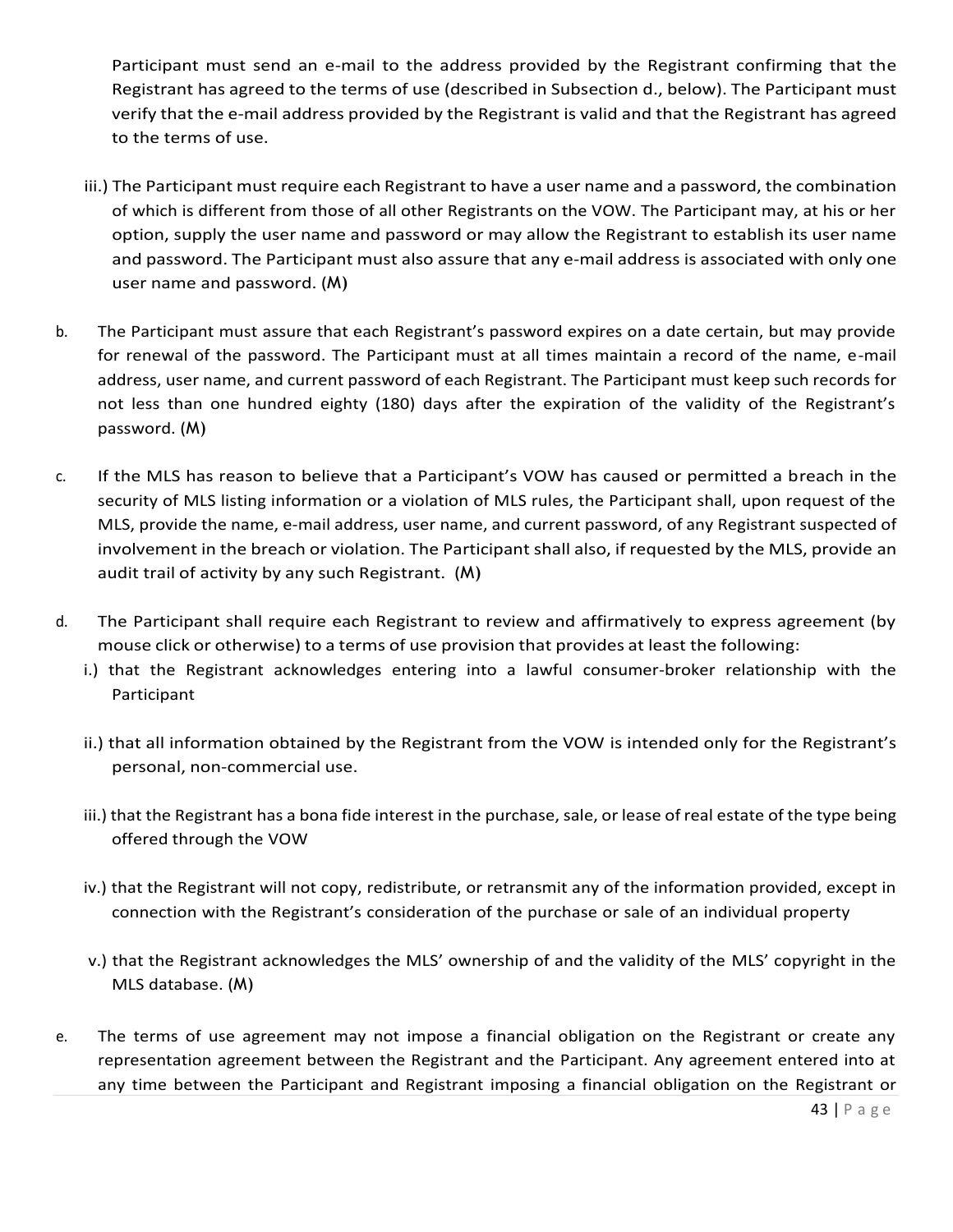creating representation of the Registrant by the Participant must be established separately from the terms of use, must be prominently labeled as such, and may not be accepted solely by mouse click. (M)

f. The terms of use agreement shall also expressly authorize the MLS and other MLS Participants or their duly authorized representatives to access the VOW for the purposes of verifying compliance with MLS rules and monitoring display of Participants' listings by the VOW. The agreement may also include such other provisions as may be agreed to between the Participant and the Registrant. (M)

### Section 19.4

A Participant's VOW must prominently display an e-mail address, telephone number, or specific identification of another mode of communication (e.g., live chat) by which a consumer can contact the Participant to ask questions or get more information about any property displayed on the VOW. The Participant or a nonprincipal broker or sales licensee licensed with the Participant must be willing and able to respond knowledgeably to inquiries from Registrants about properties within the market area served by that Participant and displayed on the VOW. (M)

### Section 19.5

A Participant's VOW must employ reasonable efforts to monitor for and prevent misappropriation, scraping, and other unauthorized uses of MLS listing information. A Participant's VOW shall utilize appropriate security protection such as firewalls as long as this requirement does not impose security obligations greater than those employed concurrently by the MLS. (M)

Note: MLSs may adopt rules requiring Participants to employ specific security measures, provided that any security measure required does not impose obligations greater than those employed by the MLS.

### Section 19.6

- a.) A Participant's VOW shall not display the listings or property addresses of any seller who has affirmatively directed the listing broker to withhold the seller's listing or property address from display on the Internet. The listing broker shall communicate to the MLS that the seller has elected not to permit display of the listing or property address on the Internet. Notwithstanding the foregoing, a Participant who operates a VOW may provide to consumers via other delivery mechanisms, such as e-mail, fax, or otherwise, the listings of sellers who have determined not to have the listing for their property displayed on the Internet. (M)
- b.) A Participant who lists a property for a seller who has elected not to have the property listing or the property address displayed on the Internet shall cause the seller to execute a document that includes the following (or a substantially similar) provision. (M)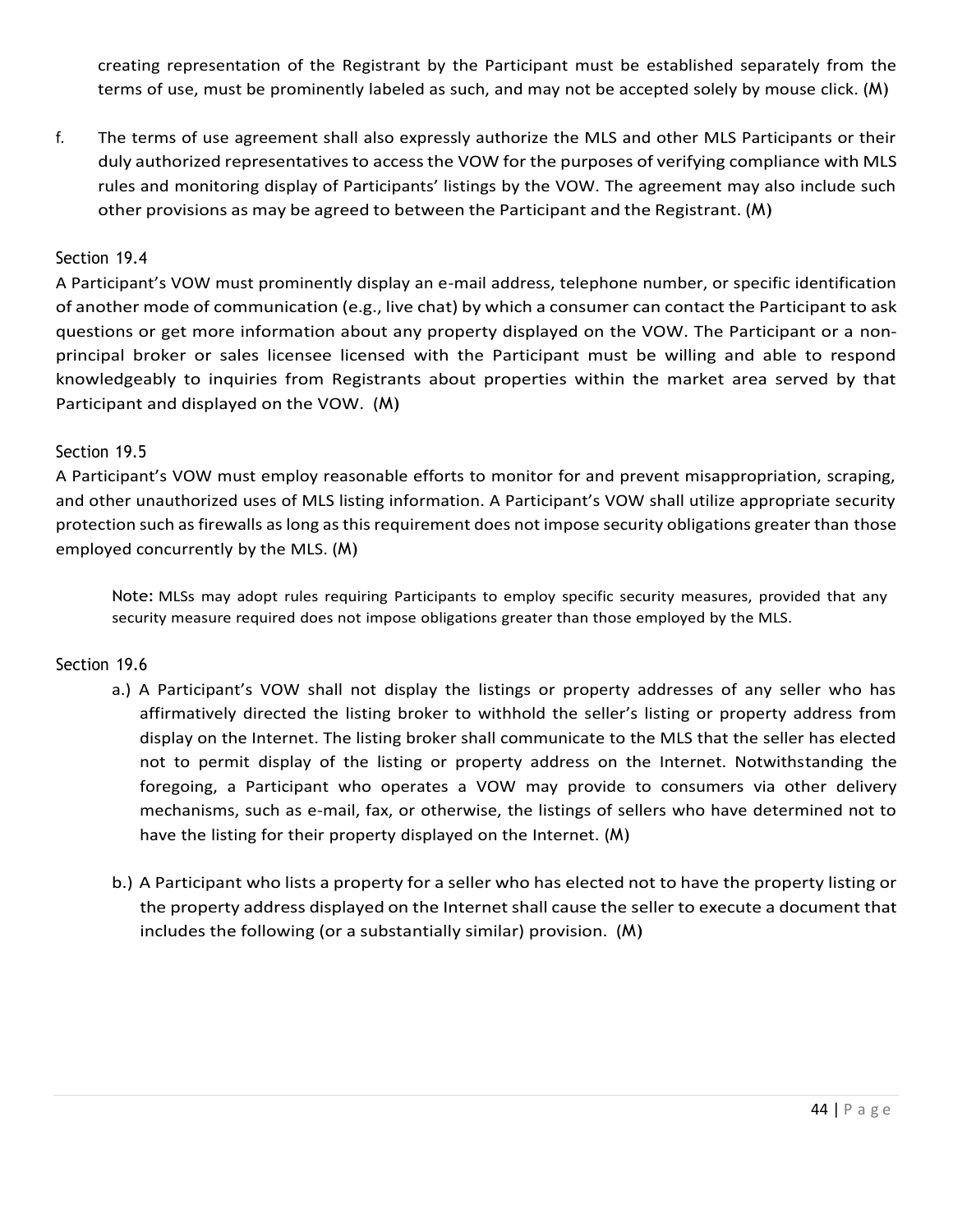# Seller Opt-out Form

1.) Check one.

a.) I have advised my broker or sales agent that I do not want the listed property to be displayed on the Internet.

b.) I have advised my broker or sales agent that I do not want the address of the listed property to be displayed on the Internet.

2.) I understand and acknowledge that if I have selected Option a., consumers who conduct searches for listings on the Internet will not see information about the listed property in response to their searches.

Initials of Seller

c.) The Participant shall retain such forms for at least one (1) year from the date they are signed or one (1) year from the date the listing goes off the market, whichever is greater.  $(M)$ 

# Section 19.7

- a.) Subject to Subsection b., below, a Participant's VOW may allow third-parties:
	- i. to write comments or reviews about particular listings or display a hyperlink to such comments or reviews in immediate conjunction with particular listings, or
	- ii. to display an automated estimate of the market value of the listing (or hyperlink to such estimate) in immediate conjunction with the listing. (M)
- b.) Notwithstanding the foregoing, at the request of a seller, the Participant shall disable or discontinue either or both of those features described in Subsection a. as to any listing of the seller. The listing broker or agent shall communicate to the MLS that the seller has elected to have one or both of these features disabled or discontinued on all Participants' websites. Subject to the foregoing and to Section 19.8, a Participant's VOW may communicate the Participant's professional judgment concerning any listing. A Participant's VOW may notify its customers that a particular feature has been disabled at the request of the seller. (M)

### Section 19.8

A Participant's VOW shall maintain a means (e.g., e-mail address, telephone number) to receive comments from the listing broker about the accuracy of any information that is added by or on behalf of the Participant beyond that supplied by the MLS and that relates to a specific property displayed on the VOW. The Participant shall correct or remove any false information relating to a specific property within forty-eight (48) hours following receipt of a communication from the listing broker explaining why the data or information is false. The Participant shall not, however, be obligated to correct or remove any data or information that simply reflects good faith opinion, advice, or professional judgment. (M)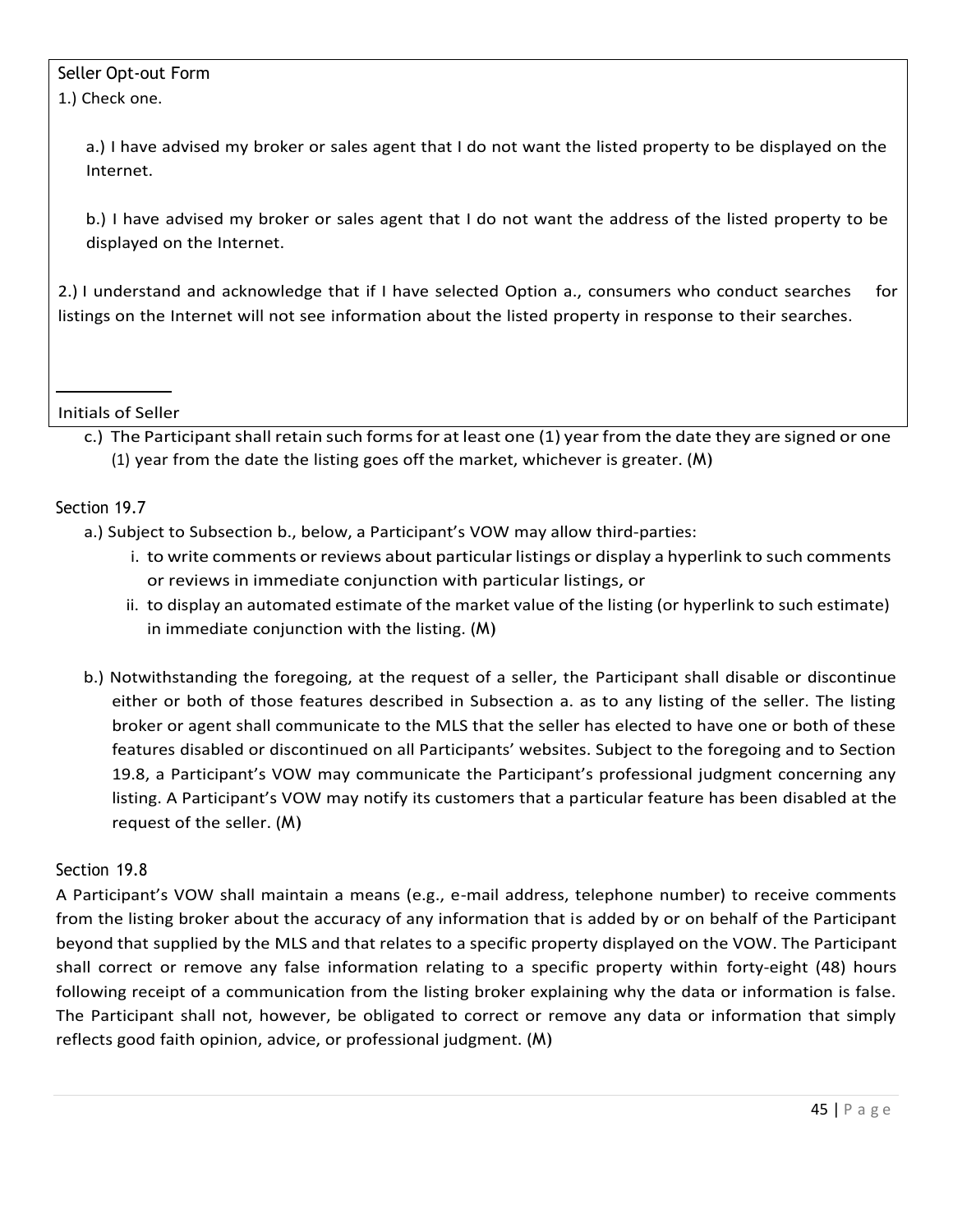### Section 19.9

A Participant shall cause the MLS listing information available on its VOW to be refreshed at least once every three (3) calendar days. (M)

### Section 19.10

Except as provided in these rules, in the National Association of Realtors<sup>®</sup>' VOW policy, or in any other applicable MLS rules or policies, no Participant shall distribute, provide, or make accessible any portion of the MLS listing information to any person or entity. (M)

### Section 19.11

A Participant's VOW must display the Participant's privacy policy informing Registrants of all of the ways in which information that they provide may be used. (M)

### Section 19.12

A Participant's VOW may exclude listings from display based only on objective criteria, including, but not limited to, factors such as geography, list price, type of property. (M)

#### Section 19.13

A Participant who intends to operate a VOW to display MLS listing information must notify the MLS of its intention to establish a VOW and must make the VOW readily accessible to the MLS and to all MLS Participants for purposes of verifying compliance with these rules, the VOW policy, and any other applicable MLS rules or policies. (M)

#### Section 19.14

A Participant may operate more than one VOW himself or herself or through an AVP. A Participant who operates his or her own VOW may contract with an AVP to have the AVP operate other VOWs on his or her behalf. However, any VOW operated on behalf of a Participant by an AVP is subject to the supervision and accountability of the Participant. (M) *(Adopted 11/08)*

#### Section 19.15

A Participant's VOW may not make available for search by or display to Registrants any of the following information:

- a. expired and withdrawn
- b. the compensation offered to other MLS Participants
- c. the type of listing agreement, i.e., exclusive right-to-sell or exclusive agency
- d. the seller's and occupant's name(s), phone number(s), or e-mail address(es)
- e. instructions or remarksintended for cooperating brokers only,such asthose regarding showings or security of listed property *(Amended 04/2015)*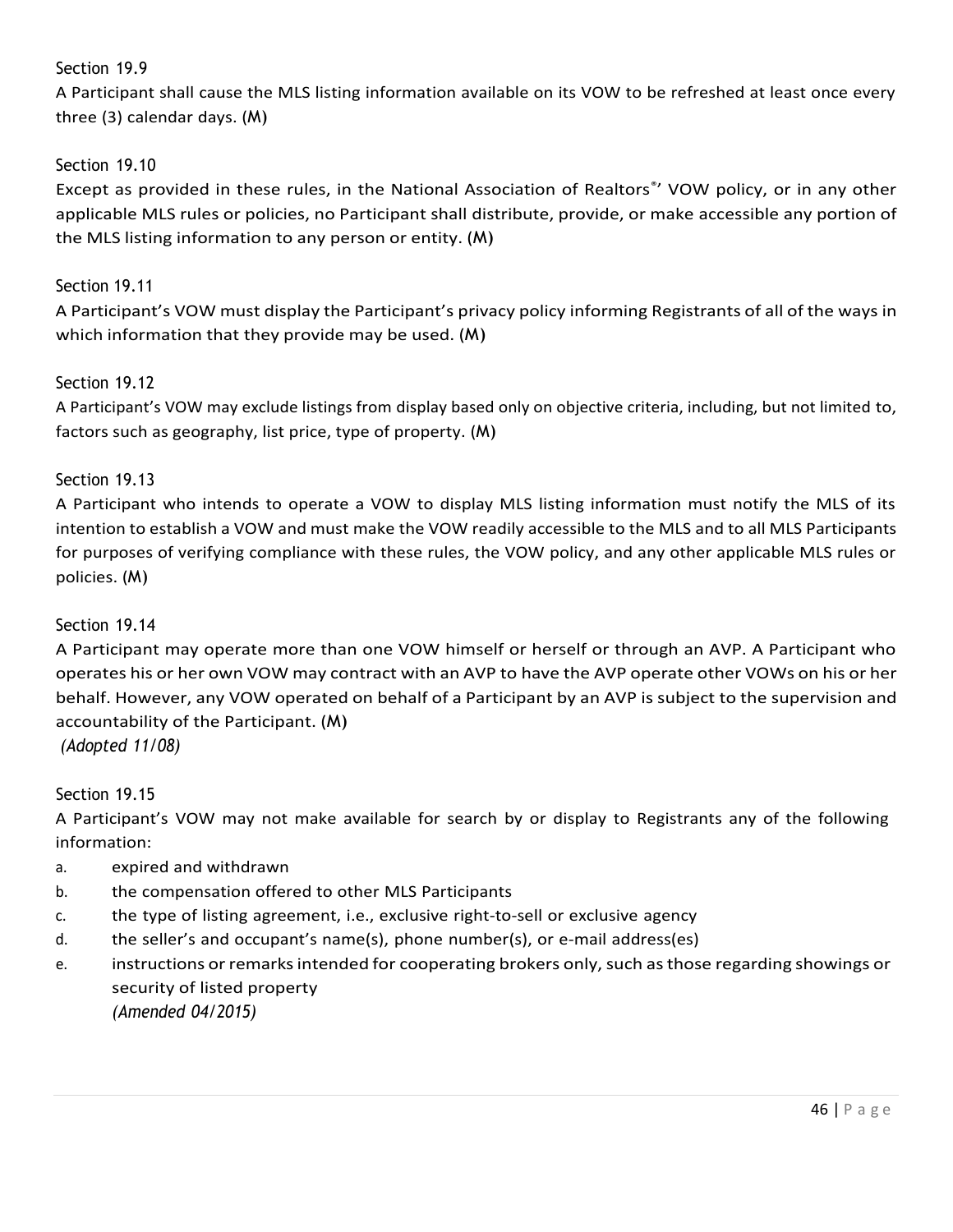### Section 19.16

A Participant shall not change the content of any MLS listing information that is displayed on a VOW from the content as it is provided in the MLS. The Participant may, however, augment MLS listing information with additional information not otherwise prohibited by these rules or by other applicable MLS rules or policies, as long as the source of such other information is clearly identified. This rule does not restrict the format of display of MLS listing information on VOWs or the display on VOWs of fewer than all of the listings or fewer than all of the authorized information fields.

### Section 19.17

A Participant shall cause to be placed on his or her VOW a notice indicating that the MLS listing information displayed on the VOW is deemed reliable, but is not guaranteed accurate by the MLS. A Participant's VOW may include other appropriate disclaimers necessary to protect the Participant and/or the MLS from liability.

### Section 19.18

A Participant shall cause any listing that is displayed on his or her VOW to identify the name of the listing firm in a readily visible color, in a reasonably prominent location, and in typeface not smaller than the median typeface used in the display of listing data.

#### Section 19.19

A Participant shall limit the number of listings that a Registrant may view, retrieve, or download to not more than five hundred (500) of current listings and not more than five hundred (500) sold listings in response to any inquiry. (O)

Note: The number of listings that may be viewed, retrieved, or downloaded should be specified by the MLS in the context of this rule, but may not be fewer than five hundred (500) listings or fifty percent (50%) of the listings in the MLS, whichever is less. (M)

Note: Adoption of Sections 19.20 through 19.25 is at the discretion of the MLS. It is not required that equivalent requirements be established related to other delivery mechanisms.

#### Section 19.20

A Participant shall require that Registrants' passwords be reconfirmed or changed every 90 calendar days. (O)

Note: The number of days passwords remain valid before being changed or reconfirmed must be specified by the MLS in the context of this rule and cannot be shorter than ninety (90) calendar days. Participants may, at their option, require Registrants to reconfirm or change passwords more frequently. (M)

#### Section 19.21

A Participant may display advertising and the identification of other entities ("co-branding") on any VOW the Participant operates or that is operated on his or her behalf. However, a Participant may not display on any such VOW deceptive or misleading advertising or co-branding. For purposes of this section, co-branding will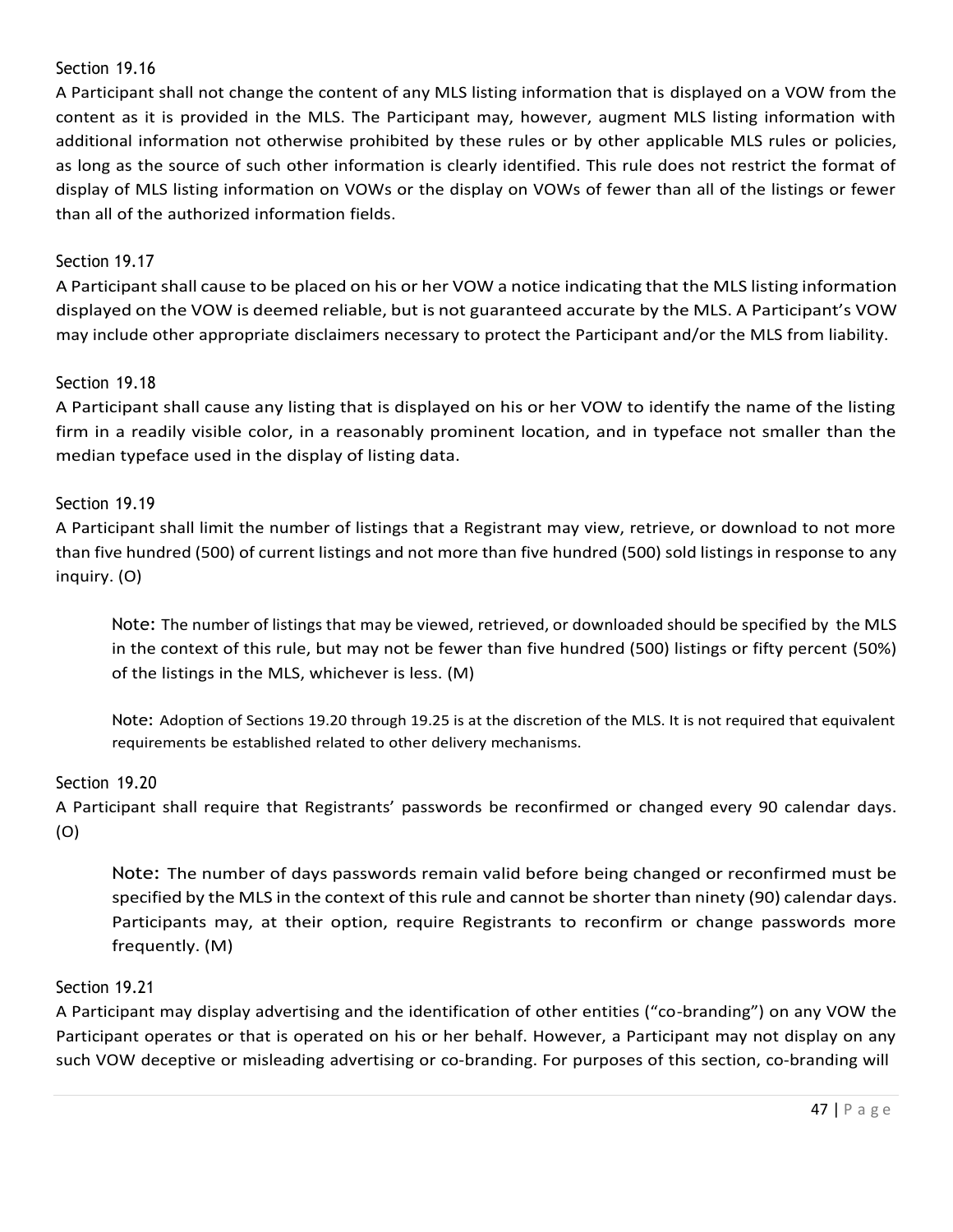be presumed not to be deceptive or misleading if the Participant's logo and contact information (or that of at least one Participant, in the case of a VOW established and operated on behalf of more than one Participant)is displayed in immediate conjunction with that of every other party, and the logo and contact information of all Participants displayed on the VOW is as large as the logo of the AVP and larger than that of any third party.(O)

# Section 19.22

A Participant shall cause any listing displayed on his or her VOW obtained from other sources, including from another MLS or from a broker not participating in the MLS, to identify the source of the listing. (O)

### Section 19.23

A Participant shall cause any listing displayed on his or her VOW obtained from other sources, including from another MLS or from a broker not participating in the MLS, to be searched separately from listings in the MLS. (O)

### Section 19.24

Participants and the AVPs operating VOWs on their behalf must execute the license agreement required by the MLS. (O)

### Section 19.25

Where a seller affirmatively directs his or her listing broker to withhold either the seller's listing or the address of the seller's listing from display on the Internet, a copy of the seller's affirmative direction shall be provided to the MLS within forty-eight (48) hours. (O) *(Adopted 11/08)*

### <span id="page-47-0"></span>Internet Data Exchange (IDX)

NOTE: *These model rules originally adopted in November 2001, are updated to reflect enhancements to the IDX policy approved in November 2009, May 2012 November 2014, and November 2017. (M)*

# <span id="page-47-1"></span>Section 20 - Internet Data Exchange (IDX) Defined:

Internet Data Exchange affords MLS Participants the ability to authorize limited electronic display and delivery of their listings by other Participants via the following authorized mediums under the participant's control: websites, mobile apps, and audio devices. As used throughout these rules, "display" includes "delivery" of such listings.

*(Amended 5/17)* M.

Associations of REALTORS® and their multiple listing services must enable MLS Participants to display aggregated MLS listing information by specified electronic means in accordance with this policy. Electronic display subject to this policy means displays on Participants' public websites and displays using applications for mobile devices that Participants control. For purposes of this policy "control" means Participants must have the ability to add, delete, modify and update information as required by this policy. All displays of IDX listings must also be under the actual and apparent control of the Participant, and must be presented to the public as being the Participant's display. Actual control requires that the Participant has developed the display, or caused the display to be developed for the Participant pursuant to an agreement giving the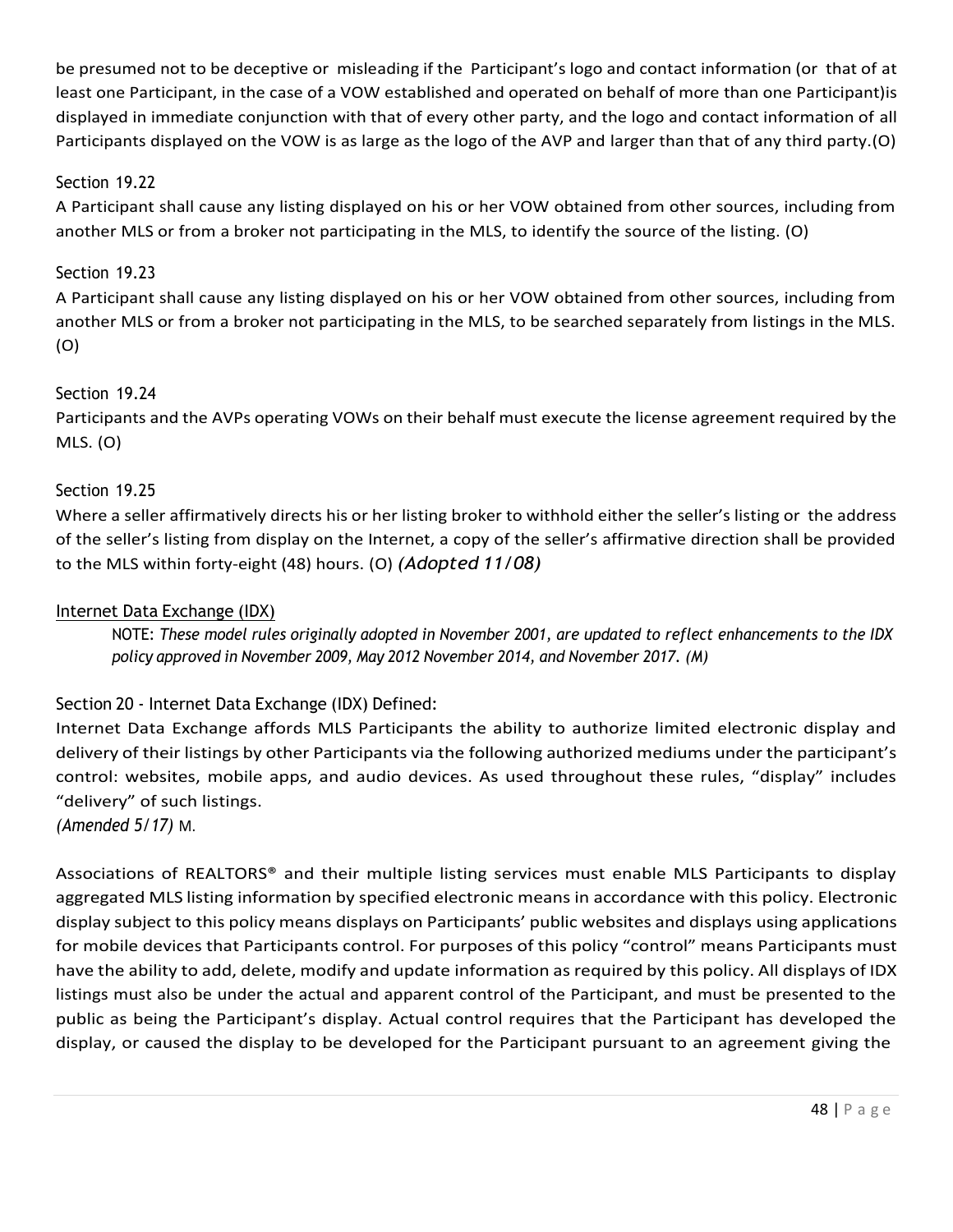Participant authority to determine what listings will be displayed, and how those listings will be displayed. Apparent control requires that a reasonable consumer viewing the Participant's display will understand the display is the Participant's, and that the display is controlled by the Participant. Factors evidencing control include, but are not limited to, clear identification of the name of the brokerage firm under which the Participant operates in a readily visible color and typeface, except as otherwise provided for in this policy (e.g., displays of minimal information). All electronic display of IDX information conducted pursuant to this policy must comply with state law and regulations, and MLS rules. Any display of

IDX information must be controlled by the Participant, including the ability to comply with this policy and applicable MLS rules. (M) (Amended 05/12)

### <span id="page-48-0"></span>Section 20.1 -Authorization:

Participants' consent for display of their listings by other Participants pursuant to these rules and regulations is presumed unless a Participant affirmatively notifies the MLS that the Participant refuses to permit display (either on a blanket or on a listing-by-listing basis). If a Participant refuses on a blanket basis to permit the display of that Participant's listings, that Participant may not download, frame or display the aggregated MLS data of other Participants. Even where Participants have given blanket authority for other Participants to display their listings on IDX sites, such consent may be withdrawn on a listing-by-listing basis where the seller has prohibited all Internet Display or other electronic forms of display or distribution. *(Amended 05/17)*(M)

### <span id="page-48-1"></span>Section 20.2 - Participation:

Participation in Internet Data Exchange is available to all MLS Participants engaged in real estate brokerage who consent to the display of their listings by other Participants (Amended 11/09)

Section 20.2.1- Participants must notify the MLS of their intention to display IDX information and must give the MLS direct access for purposes of monitoring/ensuring compliance with applicable rules and policies. (Amended 05/12) (M)

Section 20.2.2- MLS Participants may not use IDX-provided listings for any purpose other than display as provided for in these rules. This does not require Participants to prevent indexing of IDX listings by recognized search engines. *(Amended 05/12) (*M)

Section 20.2.3- Listings, including property addresses, can be included in IDX displays except where a seller has directed their listing broker to withhold their listing or the listing's property address from all display on the Internet (including, but not limited to, publicly-accessible websites or VOWs) or other electronic forms of display or distribution. (Amended 05/17) (M)

Section 20.2.4- Participants may select the listings they choose to display through IDX based only on objective criteria including, but not limited to, factors such as geography or location ("uptown," "downtown," etc.), list price, type of property (e.g., condominiums, cooperatives, single-family detached, multi-family), type of listing (e.g., exclusive right-to-sell or exclusive agency), Selection of listings displayed through IDX must be independently made by each Participant. (Amended 11/21). (M)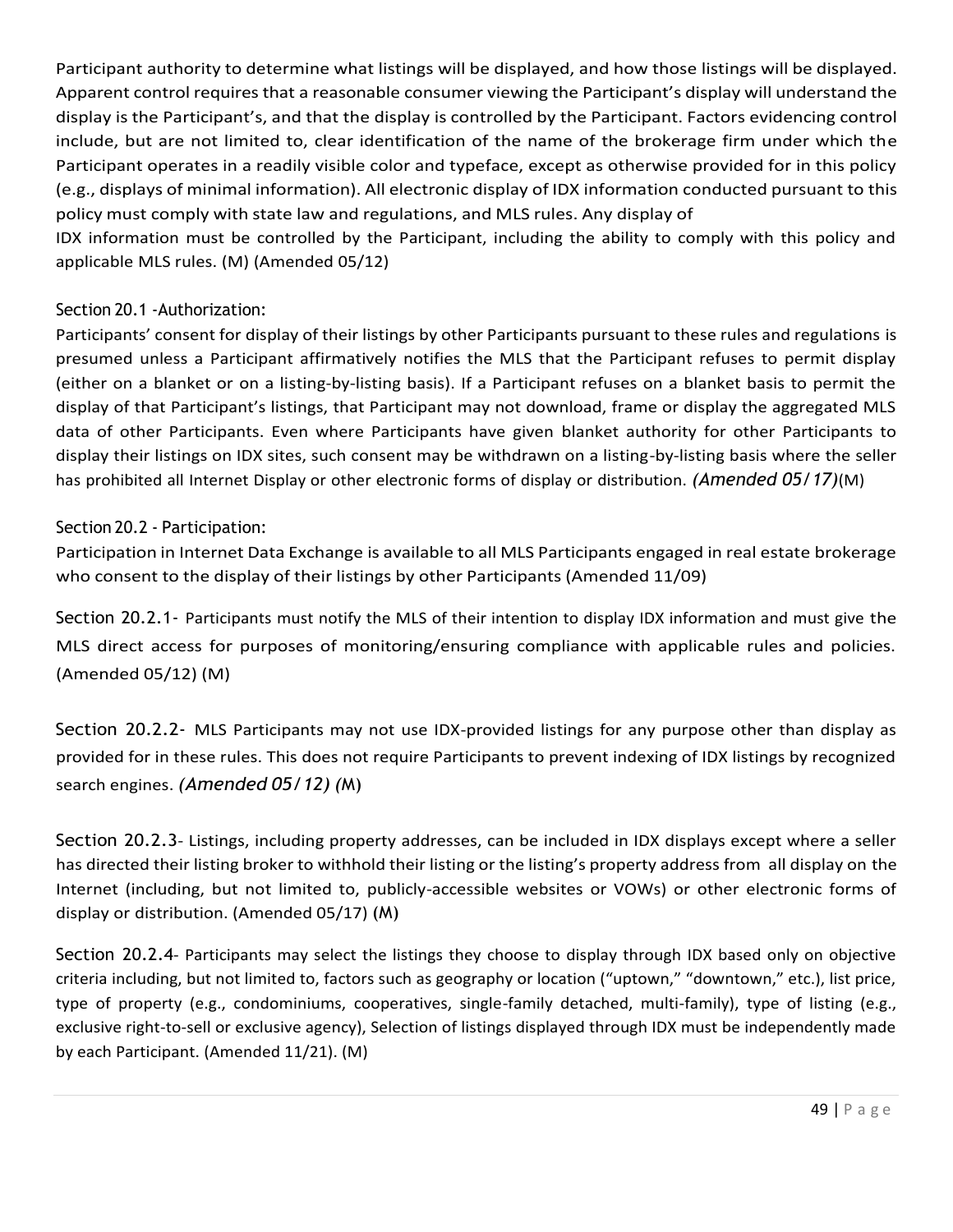Section 20.2.5- Participants must refresh all MLS downloads and IDX Displays automatically fed by those downloads at least once every 12 hours. *(Amended 04/2015) (M)*

Section 20.2.6- Except as provided in the IDX policy these rules, an IDX site or a Participant or user operating an IDX site or displaying IDX information as otherwise permitted may not distribute, provide, or make any portion of the MLS database available to any person or entity. (Amended 05/12) (M)

Section 20.2.7- Any IDX display controlled by a Participant must clearly identify the name of the brokerage firm under which they operate in a readily visible color and typeface. For purposes of the IDX policy and these rules, "control" means the ability to add, delete, modify and update information as required by the IDX policy and MLS rules. (Amended 05/12) (M)

Section 20.2.8- Any IDX display controlled by a Participant or Subscriber that:

- a) allows third-parties to write comments or reviews about particular listings or displays a hyperlink to such comments or reviews in immediate conjunction with particular listings, or
- b) displays an automated estimate of the market value of the listing (or hyperlink to such estimate) in immediate conjunction with the listing,

either or both of those features shall be disabled or discontinued for the seller's listings at the request of the seller. The listing broker or agent shall communicate to the MLS that the seller has elected to have oneor both of these features disabled or discontinued on all displays controlled by Participants'. Except for the foregoing and subject to Section 20.2.9, a Participant's IDX display may communicate the Participant's professional judgment concerning any listing. Nothing shall prevent an IDX display from notifying its customers that a particular feature has been disabled at the request of the seller. *(Adopted 05/12)*

Section 20.2.9 - Participants shall maintain a means (e.g., e-mail address, telephone number) to receive comments about the accuracy of any data or information that is added by or on behalf of the Participant beyond that supplied by the MLS and that relates to a specific. Participants shall correct or remove any false data or information relating to a specific property upon receipt of a communication from the listing broker or listing agent for the property explaining why the data or information is false. However, Participants shall not be obligated to remove or correct any data or information that simply reflects good faith opinion, advice, or professional judgment.

*(Adopted 05/12)*

Section 20.2.10 - An MLS Participant (or where permitted locally, an MLS Subscriber) may co-mingle the listings of other brokers received in an IDX feed with listings available from other MLS IDX feeds, provided all such displays are consistent with the IDX rules, and the MLS Participant (or MLS Subscriber) holds participatory rights in those MLSs. As used in this policy, "co-mingling" means that consumers are able to execute a single property search of multiple IDX data feeds resulting in the display of IDX information from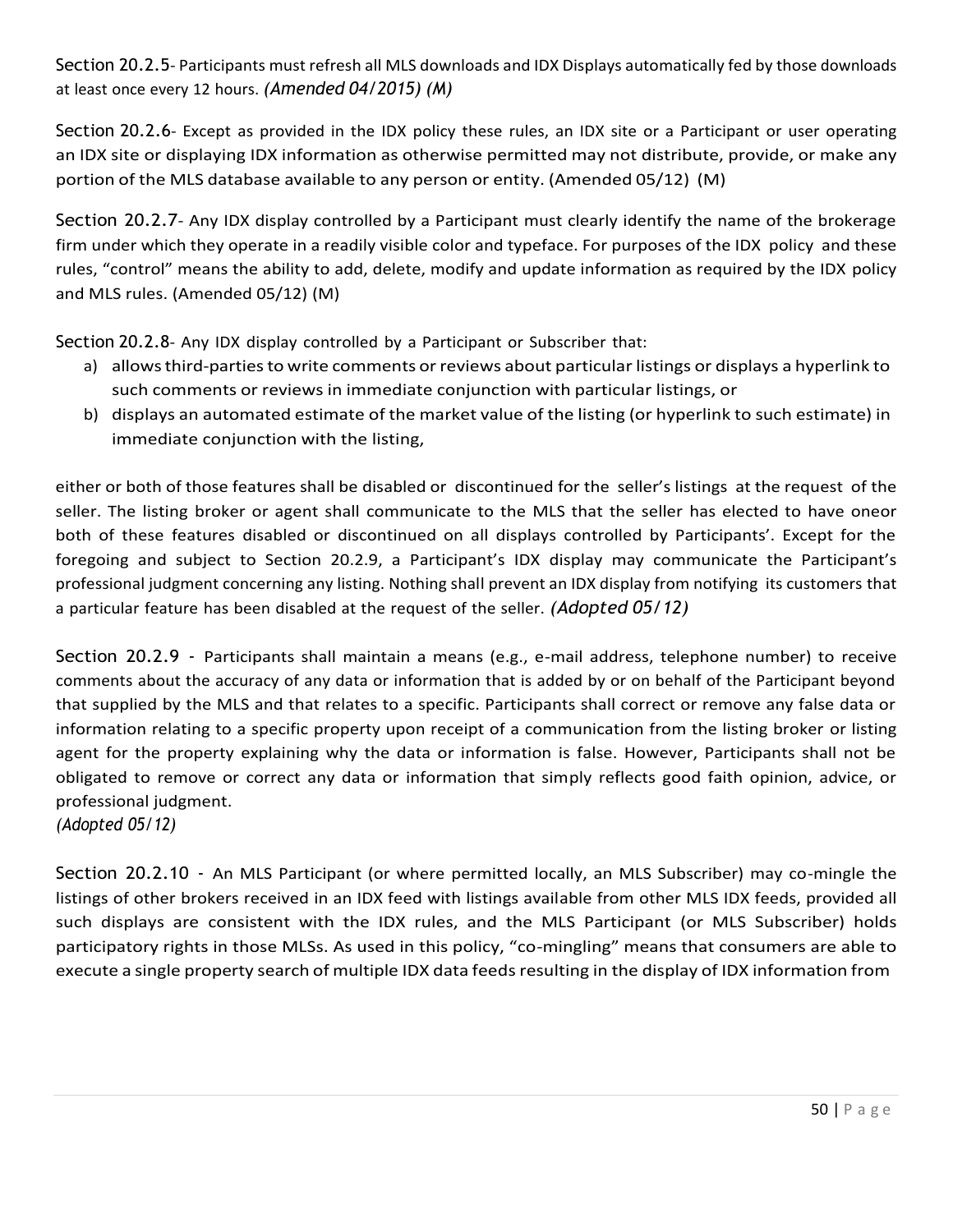each of the MLSs on a single search results page; and that Participants may display listings from each IDX feed on a single webpage or display. *(Adopted 04/2015)* (M)

Section 20.2.11 - Participants shall not modify or manipulate information relating to other participants listings. MLS Participants may augment their IDX display of MLS data with applicable property information from other sources to appear on the same webpage or display, clearly separated by the data supplied by the MLS. The source(s) of the information must be clearly identified in the immediate proximity to such data. This requirement does not restrict the format of MLS data display or display of fewer than all of the available listings or fewer authorized fields. *(Adopted 02/2017)* (M)

Section 20.2.12 - All listings displayed pursuant to IDX shall identify the listing firm, and the email or phone number provided by the listing participant in a reasonably prominent location and in a readily visible color and typeface not smaller than the median used in the display of listing data.\* (Amended 05/17) (M)

*\* Displays of minimal information (e.g., "thumbnails", text messages, "tweets", etc., of two hundred [200]* characters or less) are exempt from this requirement but only when linked directly to a display that includes *all required disclosures. For audio delivery of listing content, all required disclosures must be subsequently delivered electronically to the registered consumer performing the property search or linked to through the devices application. (Amended 5/17)*

<span id="page-50-0"></span>Section 20.3 - Display:

Display of listing information pursuant to Internet Data Exchange is subject to the following rules:

Section 20.3.1 -Listings displayed pursuant to Internet Data Exchange shall contain only those fields of data designed by the MLS. Display of all other fields (as determined by the MLS) is prohibited. Confidential fields intended only for other MLS Participants and users (e.g., cooperative compensation offers, showing instructions, property security information, etc.) may not be displayed on IDX displays.

Section 20.3.2 – This section moved to 20.2.11 *(02/2017)*

Section 20.3.3 – This section moved to 20.2.12 (*5/2017)*

Section 20.3.4 - Non-principal brokers and sales licensees affiliated with IDX Participant may display information available through IDX on their own websites subject to their Participant's consent and control and the requirements of state law and/or regulation.

Section 20.3.5 - All listings displayed pursuant to IDX shall show the MLS as the source of the information. Displays of minimal information (e.g. "thumbnails", text messages, "tweets", etc., of two hundred (200) characters or less are exempt from this requirement but only when linked directly to a display that includes all required disclosures. (Amended 05/12)

Section 20.3.6 - Participants (and their affiliated licensees, if applicable) shall indicate on their websites that IDX information is provided exclusively for consumers' personal, non-commercial use, that it may not be used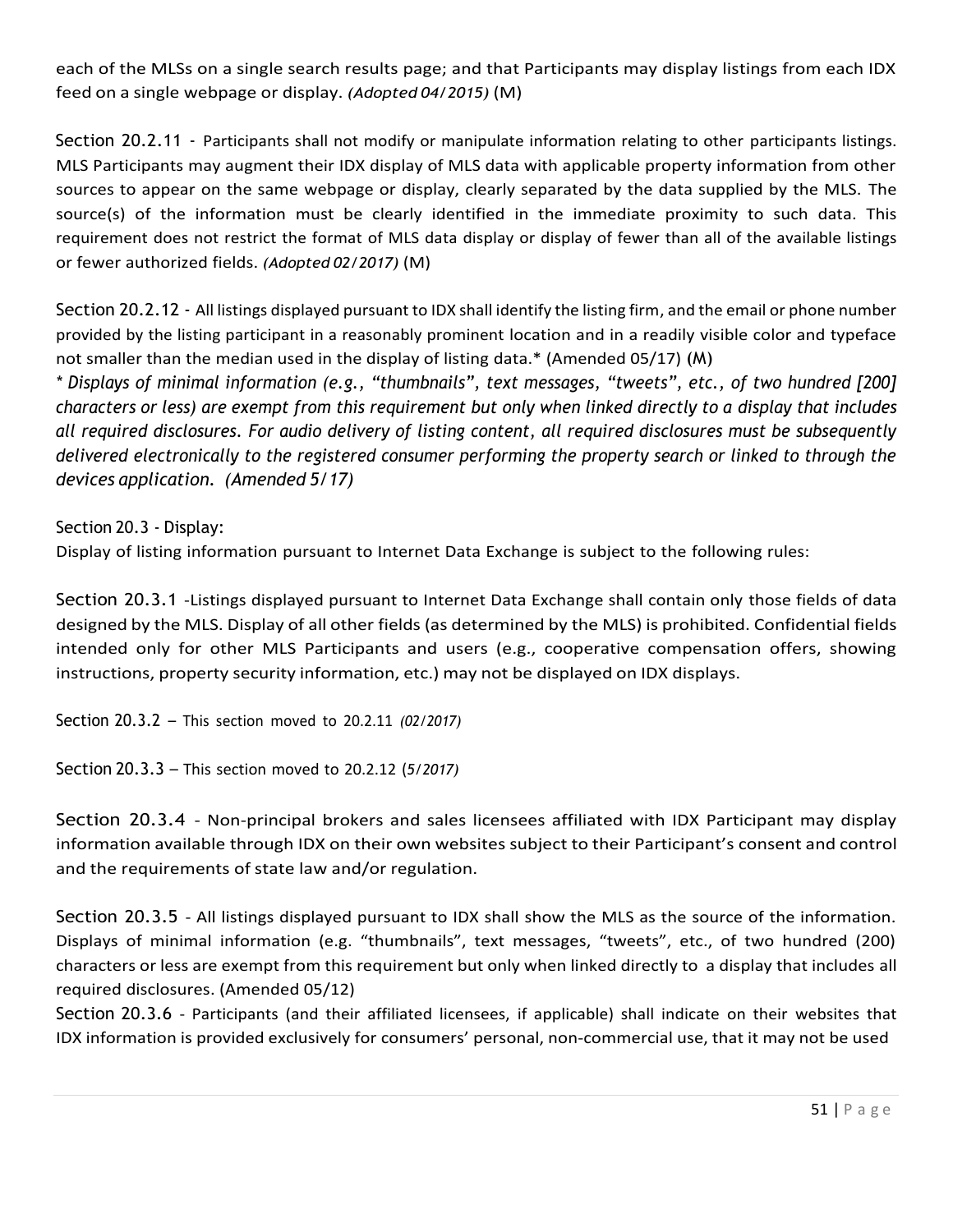for any purpose other than to identify prospective properties consumers may be interested in purchasing, and that the data is deemed reliable but is not guaranteed accurate by the MLS. The MLS may, at its discretion, require use of other disclaimers as necessary to protect Participants and/or the MLS from liability. Displays of minimal information (e.g. "thumbnails", text messages, "tweets", etc., of two hundred (200) characters or less are exempt from this requirement but only when linked directly to a display that includes all required disclosures. (Amended 05/12)

Section 20.3.7 - The right to display other Participants listings pursuant to IDX shall be limited to a Participant office(s) holding participatory rights in this MLS.

Section 20.3.8 – No portion of the Internet Data Exchange database shall be used by or provided to a third party for any purpose other than those expressly provided in these rules.

Section 20.3.10 - Display of expired, withdrawn, and sold listings that have been closed longer than three (3) years is prohibited. *(Amended 04/2015)*

Section 20.3.11- This section has been deleted. (05/12)

Section 20.3.12- The type of listing agreement (e.g., exclusive right to sell, exclusive agency, etc.) may not be displayed.

Section 20.3.13- Display of another listing content obtained from sources other than MLSSAZ must display the source from which such listing was obtained.

Section 20.3.14- The data consumers can retrieve or download in response to an inquiry shall be determined by the MLS but in no instance shall be limited to fewer than five hundred (500) listings or fifty percent (50%) of the listings available for IDX display, whichever is fewer. (Amended 05/2017)

Section 20.3.15 - Participants are required to employ appropriate security protection such as firewalls on their websites and displays, provided that any security measures required may not be greater than those employed by the MLS

# <span id="page-51-0"></span>Real Estate Standards Organization

# Section 21 - Real Estate Transaction Standards (RETS)

The integrity of data is a foundation to the orderly real estate market. The Real Estate Transaction Standards (RETS) provide a vendor neutral; secure approach to exchanging listing information between the broker and the MLS. In order to ensure that the goal of maintaining an orderly marketplace is maintained, and to further establish REALTOR® information as the trusted data source, MLS organizations owned and operated by associations of REALTORS® will comply with the RETS standards by December 31, 2009, and keep current with the standard's new versions by implementing new releases of RETS on at least one of the MLS's servers within one (1) year from ratification. Compliance with this requirement can be demonstrated using the Real Estate Standards Organization (RESO) compliance checker. Web API data access provided to participants and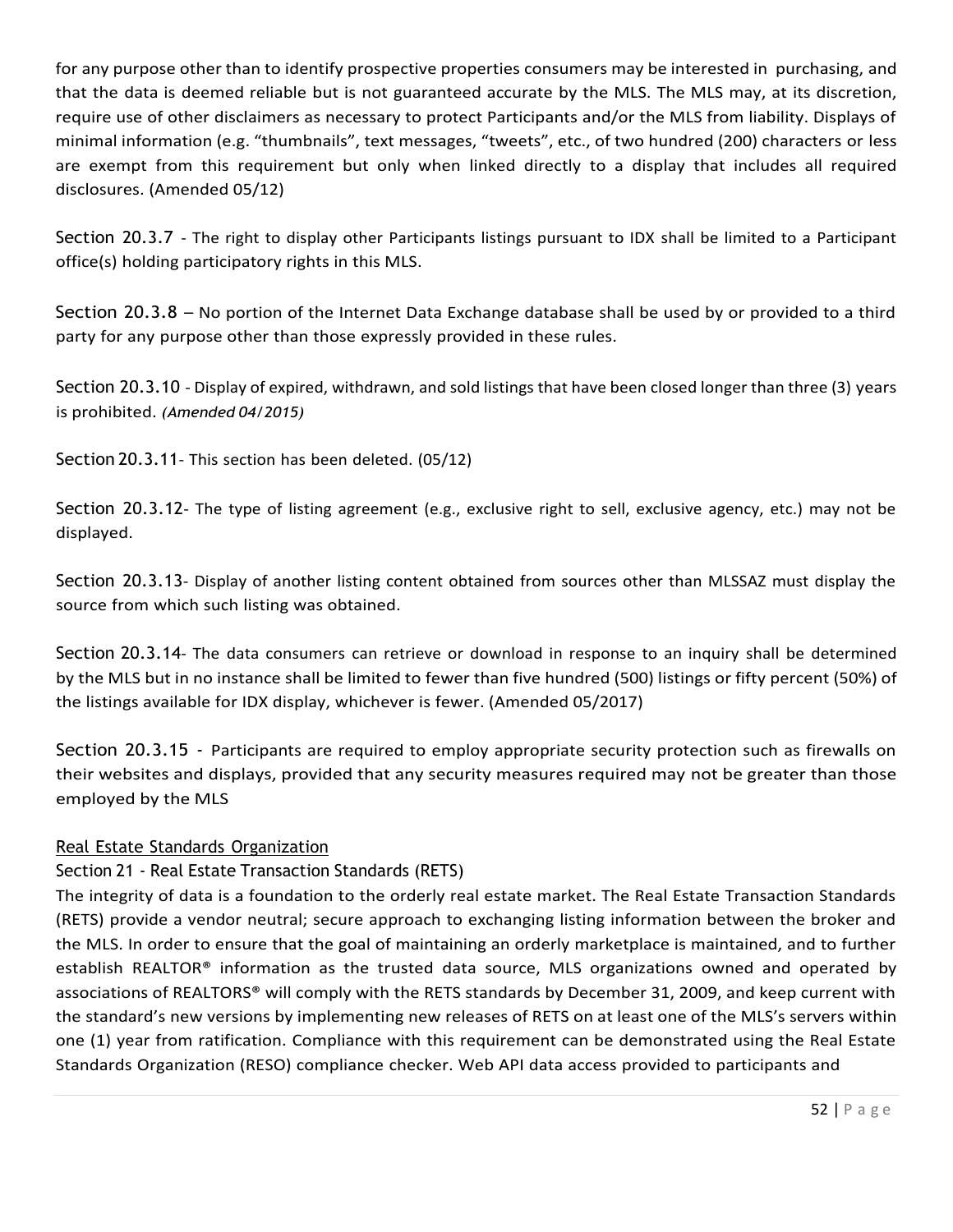subscribers must have no less than the same data available via data access methods such as RETS or FTP systems, and MLS fields that exist in the RESO Data Dictionary must be delivered in conformance with the standard. *(Amended 11/20) (M)*

### <span id="page-52-0"></span>Listing Agreement Compliance

### <span id="page-52-1"></span>Section 22 – Compliance Audit:

The MLS Standards Committee may, on a regular basis, require Brokers, to submit employment agreements, addenda, and all relevant status changes for review by the MLS Standards Committee to ensure compliance with the MLS Rules and Regulations.

### <span id="page-52-2"></span>Section 22.1- Ownership of Listing and Listing Content:

"Listing content" as used in the National Association of REALTORS®'s Multiple Listing policies, including the model MLS rules and regulations, includes, but is not limited to, photographs, images, graphics, audio and video recordings, virtual tours, drawings, descriptions, remarks, narratives, pricing information, and other details or information related to listed property. The listing broker owns the listing agreement. Prior to submitting a listing to the MLS, the listing broker should own, or have the authority to cause all listing content(e.g., photographs, images, graphics, audio and video recordings, virtual tours, drawings, descriptions, remarks, narratives, pricing information, and other details or information related to listed property) to be published in the MLS compilation of listing information. The Broker or Agent submitting a photograph/sketch to MLSSAZ represents that he/she has the authority to grant rights to MLSSAZ to reproduce the photograph/sketch in any manner, including sharing with an internet data exchange ("IDX"), and the Brokeror Agent agrees to defend, indemnify and hold harmless MLSSAZ and the IDX for any action or liability that may arise therefrom, including, but not limited to an action in copyright infringement. Use of listings and listing information by the MLS for purposes other than the defined purposes of MLS requires Participant consent. Such consent cannot be required as a condition of obtaining or maintaining MLS participatory rights.The MLS may presume such consent provided that listing brokers are given adequate prior notice of any intended use unrelated to the defined purpose of MLS, and given the opportunity to affirmatively withhold consent for that use. Participants cannot be required to transfer any rights (including intellectual property rights) in their listings or listing content to MLS to obtain or maintain participatory rights except that the MLS may require Participants to consent to storage, reproduction, compiling, and distribution of listings and listing information to the extent necessary to fulfill the defined purposes of MLS. The MLS may also require Participants to warrant that they have the rights in submitted information necessary to grant these rights to MLS. *(Amended 07/2012)*

### <span id="page-52-3"></span>Keybox System and Sign In

# Section 23 – Keybox System:

A keybox system is available for voluntary use by Participants and their affiliated licensees. Such approved system shall meet the minimum security requirements of the National Association of REALTORS®. Use of the common system shall be governed by the following:

• The approved keybox system of MLSSAZ shall be the only recognized keybox system.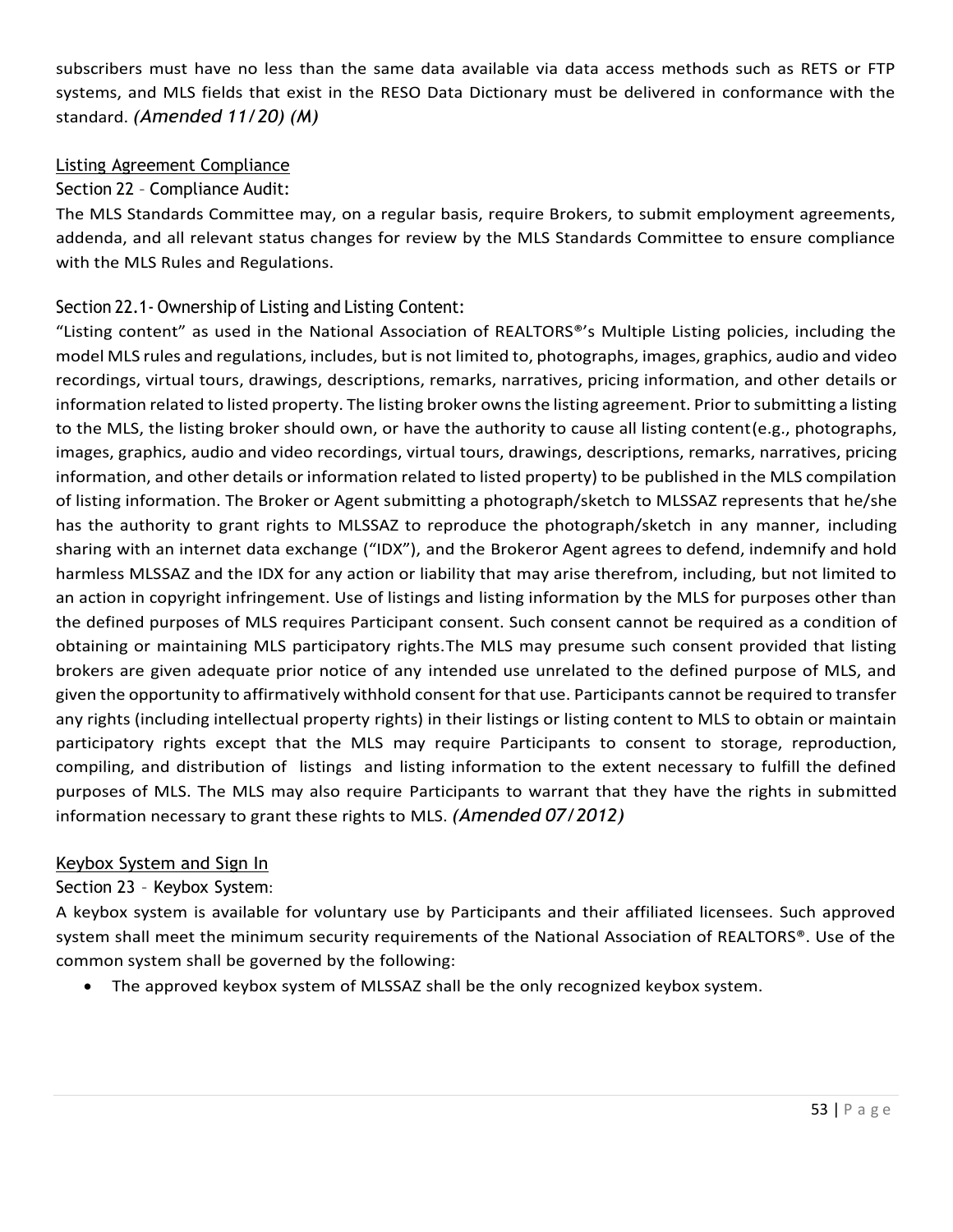- <span id="page-53-6"></span>If a Participant or agent participates in the voluntary MLSSAZ ® keybox system, Keybox System Participants may use additional boxes in conjunction with the MLSSAZ Approved box unless the seller opts out via the Listing Agreement.
- If there is not an approved keybox in the listing, the MLS input should be "MLS Keysafe = No" with no other references to a box, codes, etc. As referenced in Section 1.18(e) References to "combination boxes" or "contractor boxes" are not allowed. This includes statements such as "call for code", etc.
- The MLS reserves the right to levy a fine for breach of the security requirements as outlined in the Keyholder Lease Agreement, based on the situation, regardless of whether or not penalties have been levied by the keybox provider. (Adopted 11/2011)

# <span id="page-53-0"></span>Section 23.1 - Keybox Availability:

Access to MLSSAZ issued Keybox key is limited to licensed Participants/agents acting in the capacity of the listing agent, buyer's agent or member appraiser.

# <span id="page-53-1"></span>Section 23.2 - Owner Authorization Required:

The use of the approved common Keybox shall require written authorization of the owner in the Listing Agreement or in any other document.

# <span id="page-53-2"></span>Section 23.3 - Penalty for Security Violation:

Members who hold Keybox keys shall not attach their individual personal identification number (PIN) to the Keybox key in any manner, lend their Keybox key to any other individual, disclose their individual PIN number to any other individual, or permit any other individual to use their Keybox key. Violation of this section is subject to:

- 1. a fine up to \$15,000.00
- 2. confiscation of member's Keybox
- 3. key revocation of member's future Keybox key privileges
- 4. any remedies as outlined in Section 9.

# <span id="page-53-3"></span>Section 23.4 - Securing Property:

Failure to secure a property and/or replace the property key(s) into the Keybox may be subject to a fine.

# <span id="page-53-4"></span>Section 23.5 - Indicating Keyboxes on Listings:

Participant shall not indicate a property has a Keybox until the approved Keybox has physically been placedon the property. Only the approved Keybox may be represented in the MLS. Prior to removal of a Keyboxfrom an active listing (also including CAPA and Contingent), the listing shall reflect that the Keybox has been removed.

# <span id="page-53-5"></span>Section 23.6 - Removal of Keybox:

Keybox shall be removed from the property within 48 hours upon expiration of listing agreement, recordation of deed, or release of listing. Failure to remove Keybox within the specified time period may result in a fine being issued.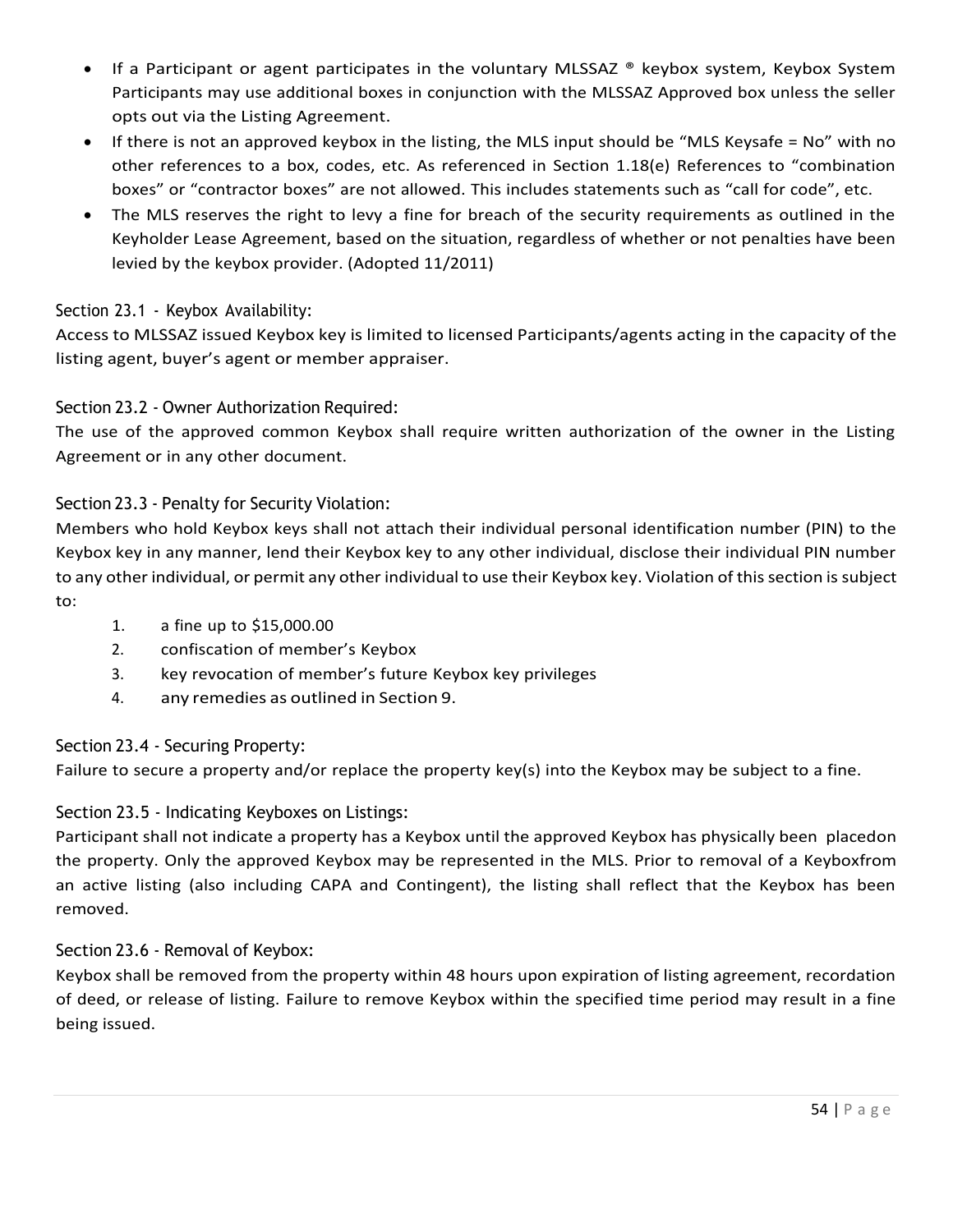### Section 23.7 – MLS Keybox Service:

MLS shall only provide service on Keyboxes to the individual to whom those Keyboxes are registered, as recorded in the official MLS Keybox records. Proper transfer of Keybox ownership is required.

# <span id="page-54-0"></span>Section 23.8 – Simultaneous Unrelated Showings Prohibited:

Simultaneous unrelated showings are defined as multiple agents viewing a property with unrelated showings. In the event that a second MLS Participant or Subscriber arrives at a property during a showing, the first Participant or Subscriber shall replace the keys in the key container and the second MLS Participant or Subscriber shall obtain the keys from the Keybox. Failure of any Participant or Subscriber to replace the property key(s) into the Keybox may be subject to a fine.

### <span id="page-54-1"></span>Section 23.9 – Use of Keybox Recommended

It is strongly recommended to utilize the MLS Approved keybox whenever one is present, regardless if access is granted by other means (owner, tenant, etc.).

### <span id="page-54-2"></span>Section 24 – Sign-In Sheets:

Sign-In sheets shall be required for properties that are not accessed through an MLS approved lockbox system. For properties that are accessed through an MLS Approved lockbox, placement of a sign-in sheet shall be provided at the Listing Broker's discretion. (Amended 01/2019)

### <span id="page-54-3"></span>Section 24.1 - Sign In Required:

When entering any property listed with the MLS that contains a sign-in sheet, each individual Participant or Subscriber must sign in, regardless of whether they have used the Keybox key to gain access. Participant or Subscribers shall accurately complete the sign-in sheet. In the event a property is not equipped with an MLS approved lockbox and a sign-in sheet is not available, agent shall leave a business card, including date, time, and agent code and agent signature. Failure to sign-in accurately and completely in all fields may be subject to a fine. If a Keybox is accessed by a Subscriber and any circumstances prevent the Participant or Subscriber from entering the property, they shall immediately contact the listing agent. (Amended 01/2019)

### <span id="page-54-4"></span>MLS Access Security

<span id="page-54-5"></span>Section 25 – MLS Access Security:

Section 25.1 – Assistant/Staff Access to MLS (Limited Subscribers)

Limited Subscribers are defined as unlicensed administrative staff, unlicensed personal assistants who are affiliated with an Active MLS Participant or Subscriber. MLSSAZ shall provide limited MLS Access to Limited Subscribers under the guidelines of the Limited Subscriber Policy.

### <span id="page-54-6"></span>Section 25.2 – Superuser/Team Access

Active Participants and Subscribers may access the MLS of another Subscriber via the Superuser function in the MLS. Superuser access may be granted with the permission of the Participant or authorized signer of the office with the Superuser Access form.

It is the responsibility of the Participant to disable or request the MLS to disable Superuser in the event access is no longer necessary.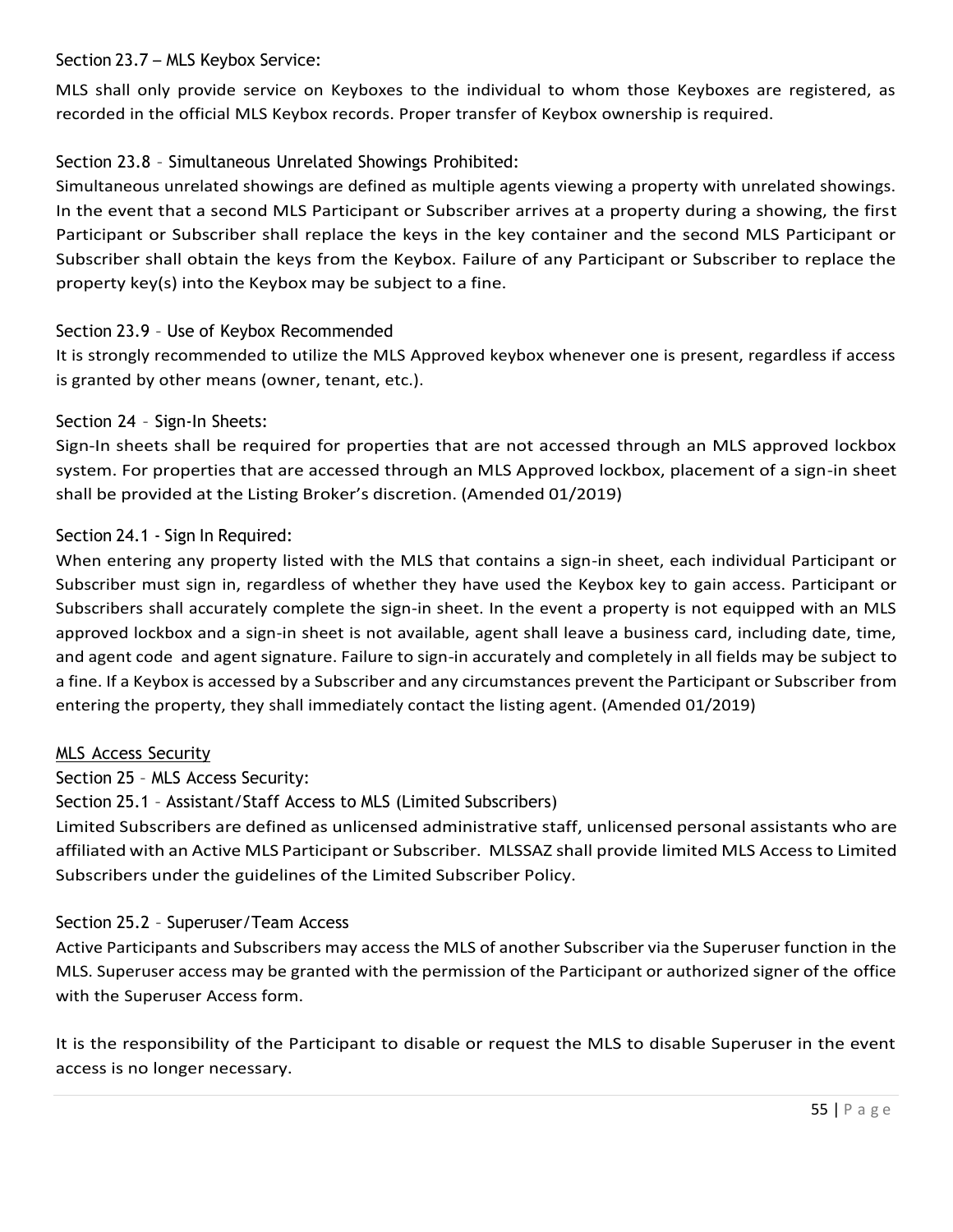<span id="page-55-0"></span>Section 25.3 Sharing a Password to Access MLS or Allowing Unauthorized Use/Access to MLS Only active members of MLSSAZ may access the MLS System, each with their authorized login and password. The minimum fine for sharing username and password, allowing an unauthorized user to access the MLS System, or for unauthorized use by a staff member/assistant is \$1,000 plus a mandatory hearing before the Board of Directors. The Designated REALTOR® will be responsible for fines and/or hearings resulting from misuse by their staff member or a Subscriber's assistant with an approved login account.

### <span id="page-55-2"></span><span id="page-55-1"></span>Schedule of Fees and Fines

# Section 26 – Schedule of Fines for Violations:

The attached table is a list of current fines for listing violations that relate to information filed improperly with the MLS. The MLS Standards Committee has the right and obligation to enforce these policies and any alleged violation of our Rules and Regulations in accordance with Section 9 and 9.1 of the MLS Rules and Regulations. Violations other than those stated below are subject to review and issuance of a determined fine amount.

### **Violation Fine**

| $\bullet$ | Pin # Accompanying Lockbox Key                           | Minimum \$1000.00 |
|-----------|----------------------------------------------------------|-------------------|
| $\bullet$ | Loaning Key To Member or Non-Member                      | Minimum \$1000.00 |
| $\bullet$ | Unauthorized Use/Access to MLS                           | Minimum \$1000.00 |
| $\bullet$ | Clear Cooperation Policy                                 | Minimum \$500.00  |
| $\bullet$ | Gate/Security/Access Code On Listing                     | Minimum \$500.00  |
| $\bullet$ | Not Securing Property                                    | Minimum \$500.00  |
| $\bullet$ | <b>Statistical Manipulation</b>                          | Minimum \$500.00  |
| $\bullet$ | Incorrect Listing Status                                 | Minimum \$250.00  |
| $\bullet$ | Failure to follow Showing Instructions on an MLS Listing | Minimum \$150.00  |
| $\bullet$ | <b>Duplicate Listing</b>                                 | Minimum \$100.00  |
| $\bullet$ | Non-Removal of Keybox                                    | Minimum \$100.00  |
| $\bullet$ | Use of Unauthorized Keybox                               | Minimum \$100.00  |
| $\bullet$ | Sign In Violations                                       | Minimum \$100.00  |
| $\bullet$ | Co-Op Fee Violations                                     | Minimum \$50.00   |
| $\bullet$ | Incorrect Selling Agent                                  | Minimum \$50.00   |
| $\bullet$ | Remarks Violation/Photo Branding                         | Minimum \$50.00   |
| $\bullet$ | Incorrect Property Type (MSF as SFR)                     | Minimum \$50.00   |
| $\bullet$ | Incorrect Information on Listing                         | Minimum \$50.00   |
|           |                                                          |                   |

In addition to receiving a fine, Individuals cited may also be required to attend education and training as determined by the MLS Standards Committee. The National Association of REALTORS® allows for a maximum fine of \$15,000.00 per MLS Rules violation. (Amended 09/2020)